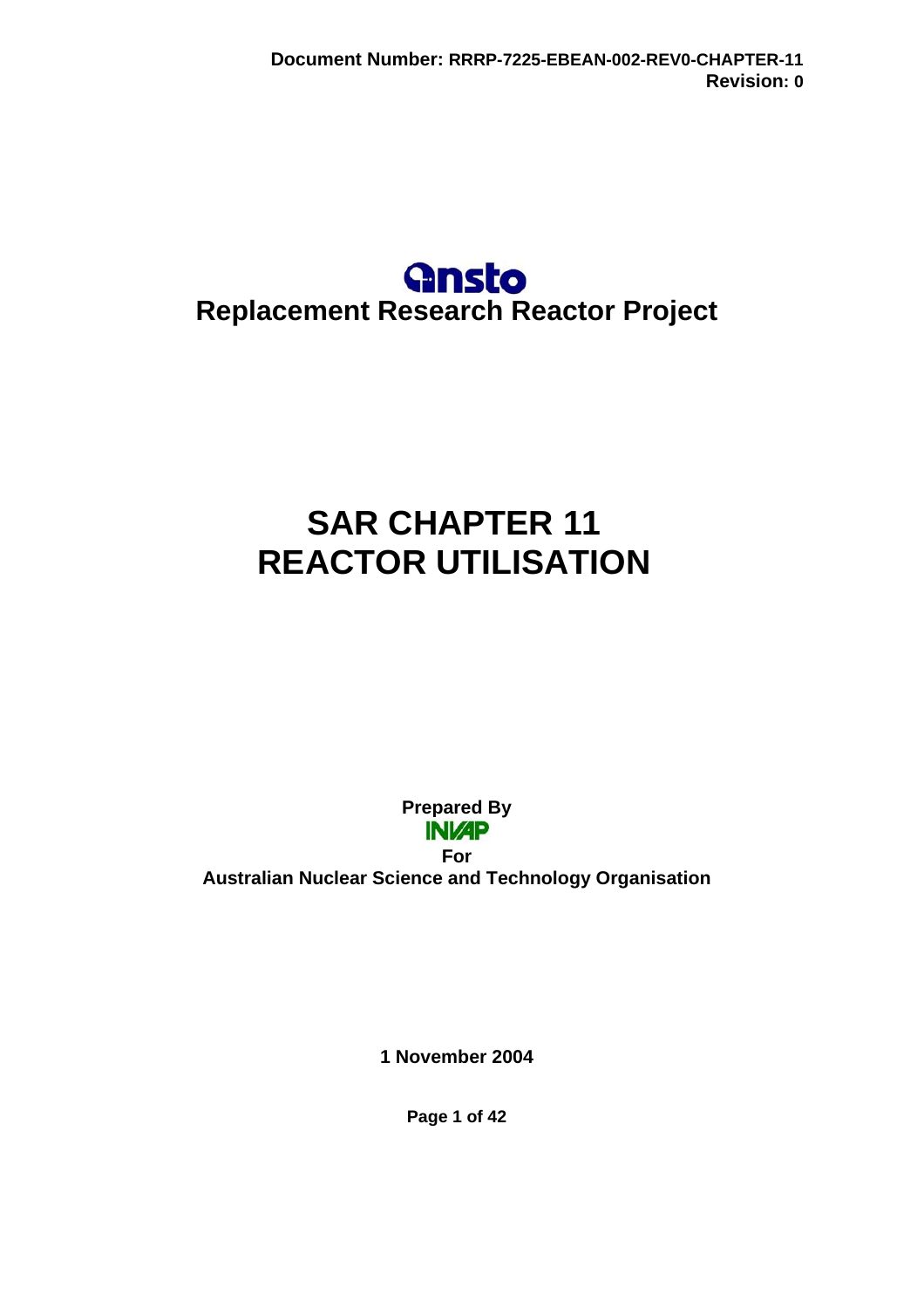| <b>ANSTO</b>                       |                                                                            | Document N°: RRRP-7225-EBEAN-002-Rev0-<br><b>CHAPTER-11</b><br>Revision: 0 |                      |          |
|------------------------------------|----------------------------------------------------------------------------|----------------------------------------------------------------------------|----------------------|----------|
| <b>Replacement Reactor Project</b> |                                                                            | Document Title: SAR - CHAPTER 11, Reactor                                  |                      |          |
|                                    |                                                                            | Utilisation                                                                |                      |          |
| <b>REVISION SHEET</b>              |                                                                            | Ref No:                                                                    |                      |          |
|                                    |                                                                            | Print name, date and sign or initial                                       |                      |          |
| Revision                           | <b>Description of Revision</b>                                             | Prepared                                                                   | Checked/<br>Reviewed | Approved |
| $\pmb{0}$                          | Original issue for public release                                          | KM                                                                         | <b>MS</b>            | GW       |
|                                    |                                                                            |                                                                            | <b>KWH</b>           |          |
|                                    |                                                                            |                                                                            |                      |          |
|                                    |                                                                            |                                                                            |                      |          |
|                                    |                                                                            |                                                                            |                      |          |
| Notes:<br>1.                       | Revision must be verified in accordance with the Quality Plan for the job. |                                                                            |                      |          |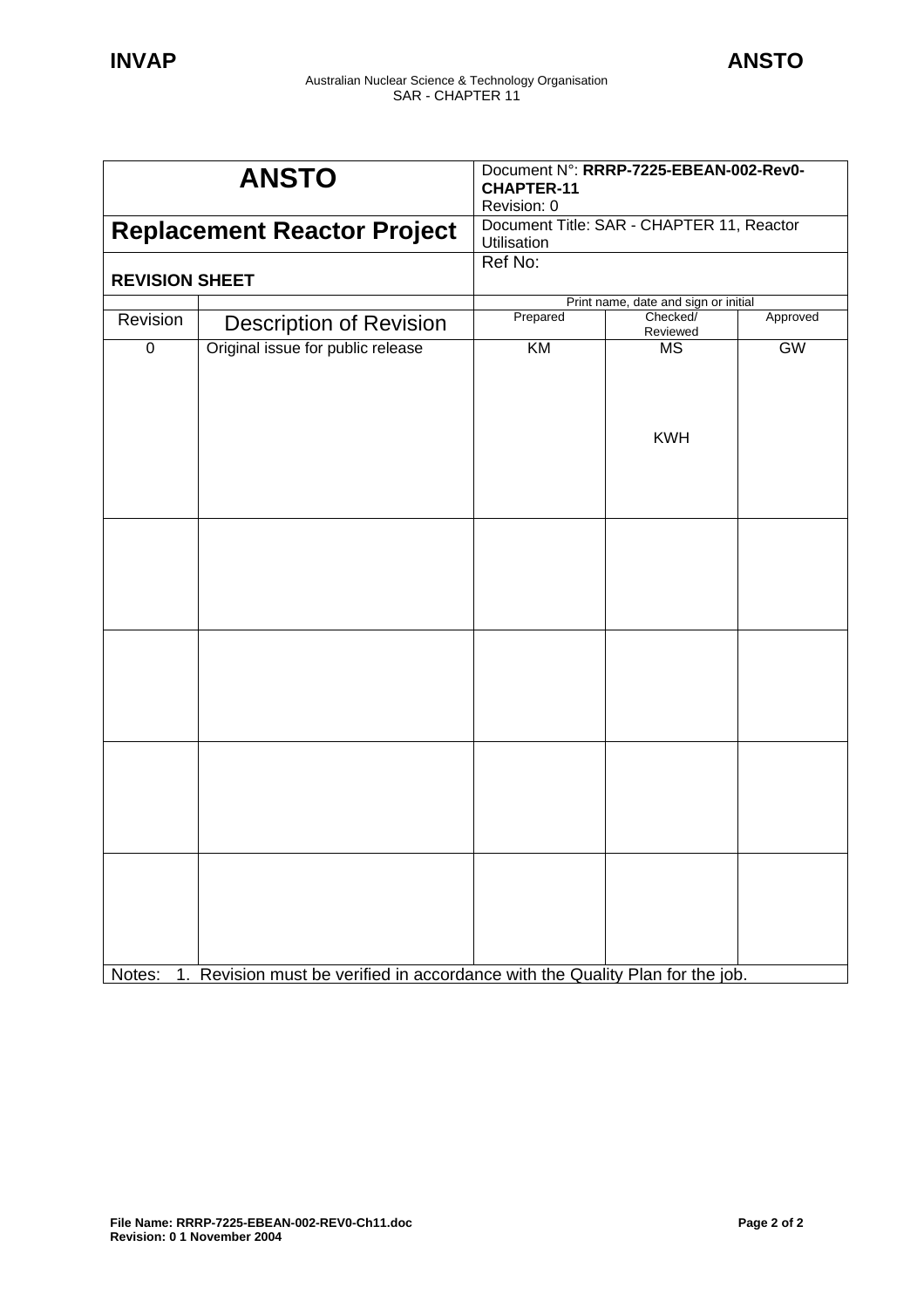## **TABLE OF CONTENTS**

#### **11 REACTOR UTILISATION**

#### **11.1 Introduction**

#### **11.2 Reactor Utilisation Overview and Basic Safety Requirements**

#### **11.3 Brief Description of the Facilities**

- 11.3.1 Bulk Production Irradiation Facilities
- 11.3.2 Long Residence Time General Purpose Irradiation Facilities
- 11.3.3 Short Residence Time Irradiation Facilities
- 11.3.4 Large Volume Irradiation Facilities
- 11.3.5 Hot Cells and Auxiliary Facilities
- 11.3.6 Neutron Beams
- 11.3.7 Cold Neutron Source
- 11.3.8 Hot Neutron Source
- 11.3.9 Neutron Beam Transport System

#### **11.4 Irradiation Facilities**

- 11.4.1 Bulk Production Irradiation Facilities
	- 11.4.1.1 Description
	- 11.4.1.2 Normal Operation
	- 11.4.1.3 Safety Design Provisions
- 11.4.2 Long Residence Time General Purpose Irradiation Facilities
	- 11.4.2.1 Description
	- 11.4.2.2 Normal Operation
	- 11.4.2.3 Safety Design Provisions
- 11.4.3 Short Residence Time Irradiation Facilities
	- 11.4.3.1 Description
	- 11.4.3.2 Normal Operation
	- 11.4.3.3 Safety Design Provisions
- 11.4.4 Large Volume Irradiation Facilities
	- 11.4.4.1 Normal Operation
	- 11.4.4.2 Safety Design Provisions
- 11.4.5 Radioisotope Handling Facilities
	- 11.4.5.1 Shielded Flask Containers
	- 11.4.5.2 Safety Design Provisions
- 11.4.6 Interbuilding Pneumatic Transfer System
	- 11.4.6.1 Description
	- 11.4.6.2 Safety Design Provision

#### **11.5 Neutron Beam Facilities**

- 11.5.1 Neutron Beam Assemblies
	- 11.5.1.1 Beam Tube and Structure
	- 11.5.1.2 Primary Shutters
	- 11.5.1.3 Safety Design Provisions
- 11.5.2 Neutron Beam Transport System
- 11.5.3 Cold Neutron Source Facility
	- 11.5.3.1 Description
	- 11.5.3.2 Normal Operation
	- 11.5.3.3 Safety Design Provisions

#### **11.6 Review and Approval of Modifications in Utilisation and Experimental Facilities**

- 11.6.1 General
- 11.6.2 Significant Modification Projects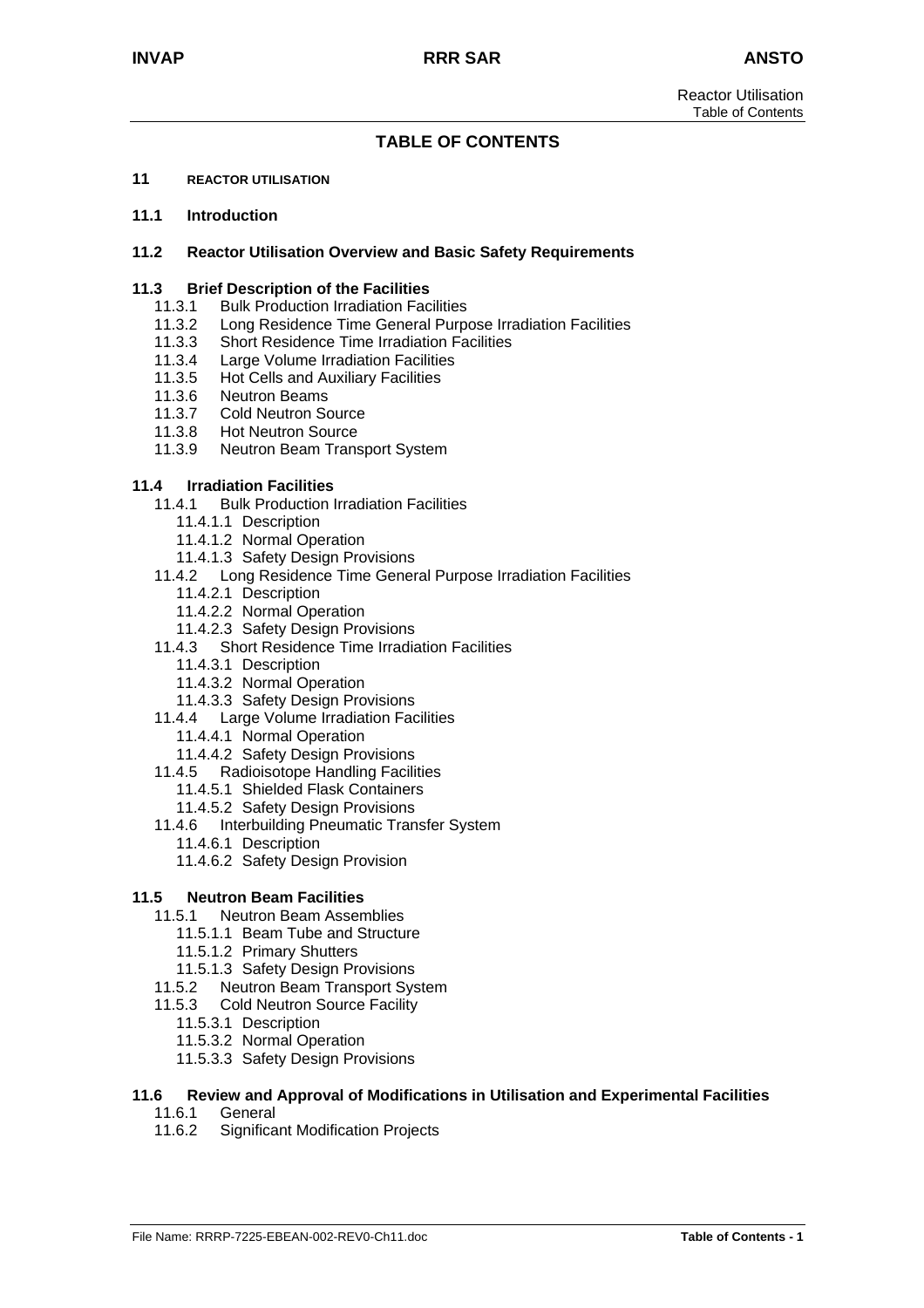Reactor Utilisation Table of Contents

#### **11.7 Restriction on Materials associated With Reactor Utilisation**

*End of Table of Contents*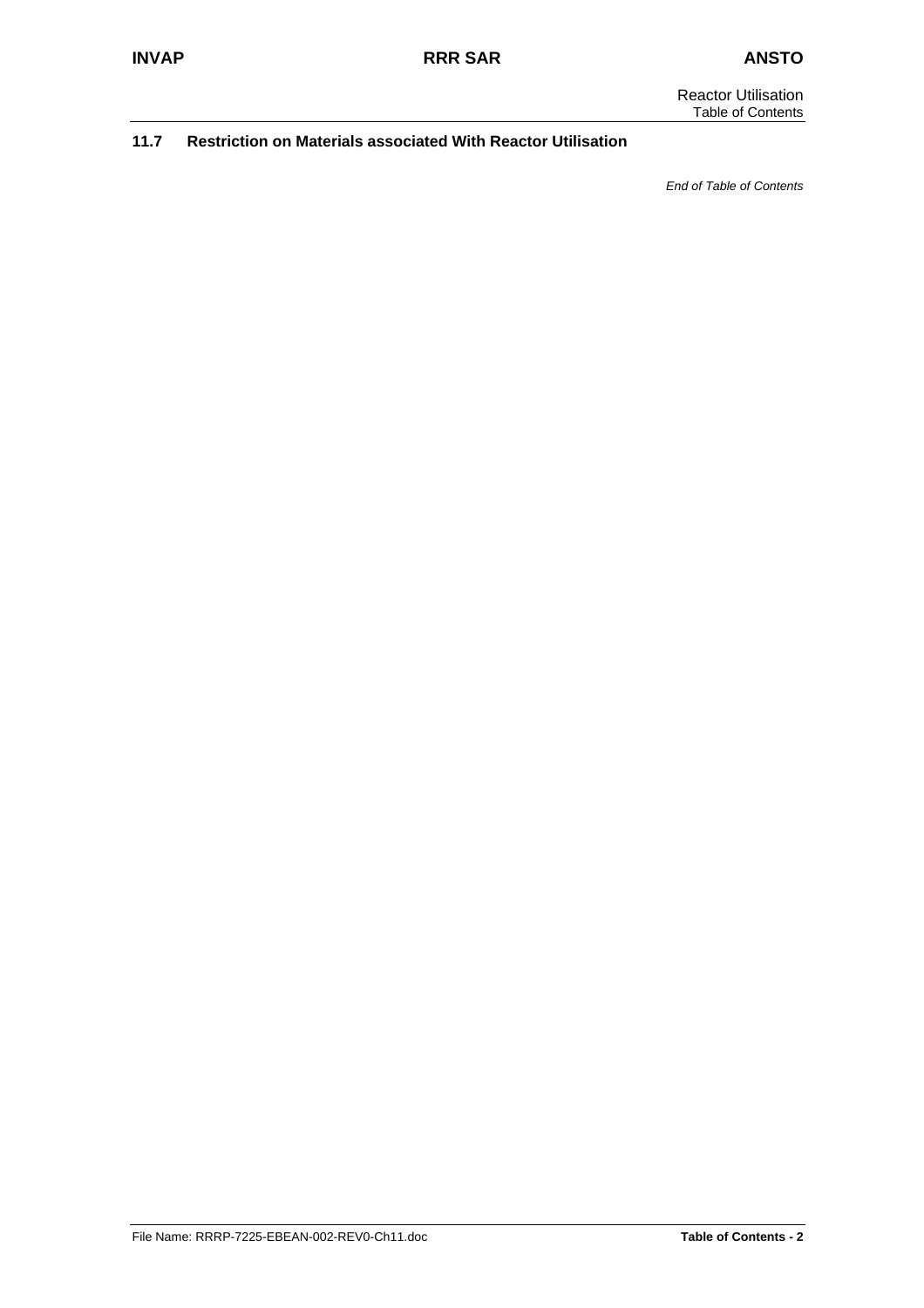## **11 REACTOR UTILISATION**

#### **11.1 INTRODUCTION**

The objectives of this chapter are:

- 1. To identify the safety requirements and safety design bases applicable to the utilisation devices (i.e. the irradiation facilities, target handling equipment, the neutron sources and beams, and other experiments).
- 2. To provide a summary description of the design and operation of the utilisation devices.
- 3. To identify the safety features of the utilisation devices that contribute to nuclear and personnel safety.
- 4. To evaluate the design and operation of the utilisation devices so as to demonstrate that they meet the identified safety requirements and safety design bases.
- 5. To identify faults that are subject to detailed safety analysis in Chapter 16.

This chapter describes design and operation of the irradiation facilities, including the handling and storage of rigs and targets, and the neutron beam facilities, including the Cold Neutron Source.

One major purpose of the Replacement Research Reactor Facility (Reactor Facility) is to sustain Australia's nuclear expertise, knowledge levels, and nuclear competence. The reactor has been designed to be used for purposes which include the production of cold and thermal neutron beams with different energy ranges for scientific research, the production of radioisotopes, the neutron transmutation doping of silicon, and the irradiation of samples for elemental and isotopic analysis. None of the irradiation facilities, the neutron sources, the neutron beam assemblies or the neutron beam transport system are located in-core.

The different reactor irradiation and beam facilities are described and assessed in this chapter from a safety perspective, taking into account the possible influence of the facilities on the reactor, and also the possible incidents or accidents that may arise from the utilisation of the facilities themselves.

The utilisation of the Reactor Facility and its irradiation and beam facilities permits the performance of a wide variety of research programs. Furthermore, as the technology develops, the research program and parts of the specific research equipment are expected to change during the life of the reactor.

To cope with those changes without reducing the safety margins of the reactor and its facilities, a set of values for those parameters important to safety, are derived from design limitations and safety analyses described in Chapter 16. These parameters are identified in Chapter 17, Operational Limits and Conditions. This allows for changes in the utilisation facilities and procedures as described in this SAR, and allows evaluation of the safety impact of other uses not described in the SAR, that will not decrease the safety margin. Finally any new uses and modification to utilisation facilities are reviewed for compliance with the Operating Limits and Conditions and recommendations given in the IAEA Safety Series 35-G2, as stated in Section 11.6.

*End of Section*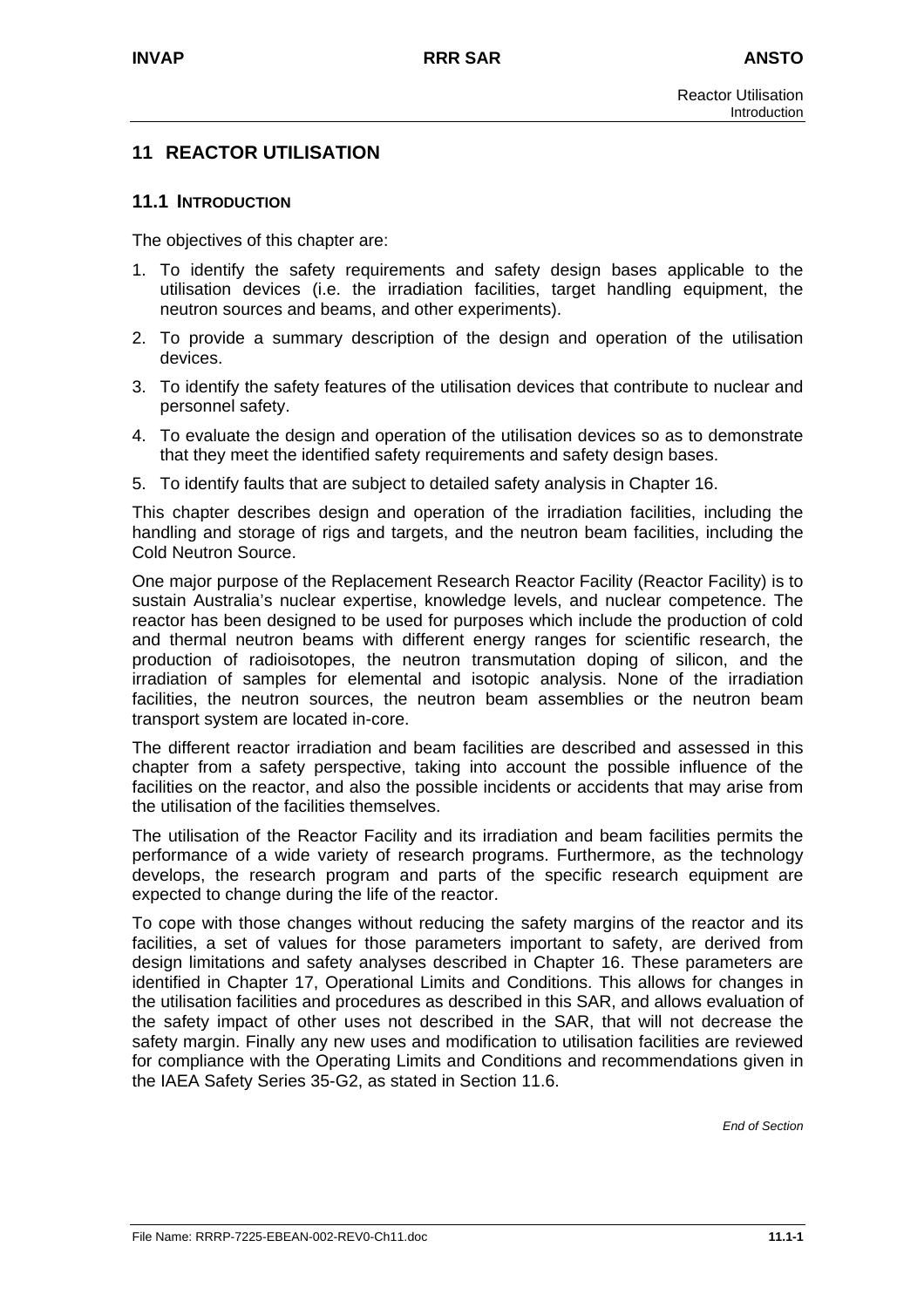## **11.2 REACTOR UTILISATION OVERVIEW AND BASIC SAFETY REQUIREMENTS**

The primary use of the reactor is the production of neutron beams for research and the neutron irradiation of materials.

The reactor will be operated on a continuous basis at full power for several weeks followed by short shutdowns for refuelling and maintenance to be undertaken (see Chapter 5, Section 5.7). During these operating cycles, in-reflector facilities may be used to irradiate specimens and targets, and beam facilities used to extract neutrons at different energy levels. None of the irradiation or beam facilities are located in-core, rather they are located in the Reflector Vessel.

The irradiation facilities include:

- a) Bulk Production Irradiation Facilities (BIF).
- b) Long Residence Time General Purpose Irradiation Facilities (LRT).
- c) Short Residence Time Irradiation Facilities (SRT).
- d) Large Volume Irradiation Facilities (LVF).
- e) Specific hot cells with pneumatic equipment for the delivery and retrieval of specimens and targets to and from the Reflector Vessel.
- f) A series of installations for Irradiated Material Handling and Delivery.

The beam facilities include:

- a) Neutron Beam Assemblies with shutters to extract neutron beams from the Reflector Vessel.
- b) Cold Neutron Source (CNS) facility.
- c) Hot Neutron Source provisions (to allow future installation of a hot neutron source).
- d) Neutron Guide System.

All these facilities have been designed in accordance with internationally accepted safety standards (Chapter 2) and their operation does not pose a significant risk to the reactor operation.

Safety provisions have been made in order to cope with each of the possible failure modes that may arise from the operation of systems and components of each of the utilisation facilities.

No radioisotope processing is carried out in the Reactor Building. Targets are prepared at other ANSTO facilities in LHSTC and then sent to the Reactor Facility for irradiation. Once the irradiation is completed they may be left to decay for some time and then dispatched to the Radioisotope Production and Processing Facilities (RPPF) at ANSTO.

The Reactor Building layout has been organised to integrate operations, avoiding interference between radioisotope production activities and routine plant maintenance and operation activities and neutron beam research.

Appropriate, flexible and safe means are provided to handle and transport radioisotopes within the Reactor Building.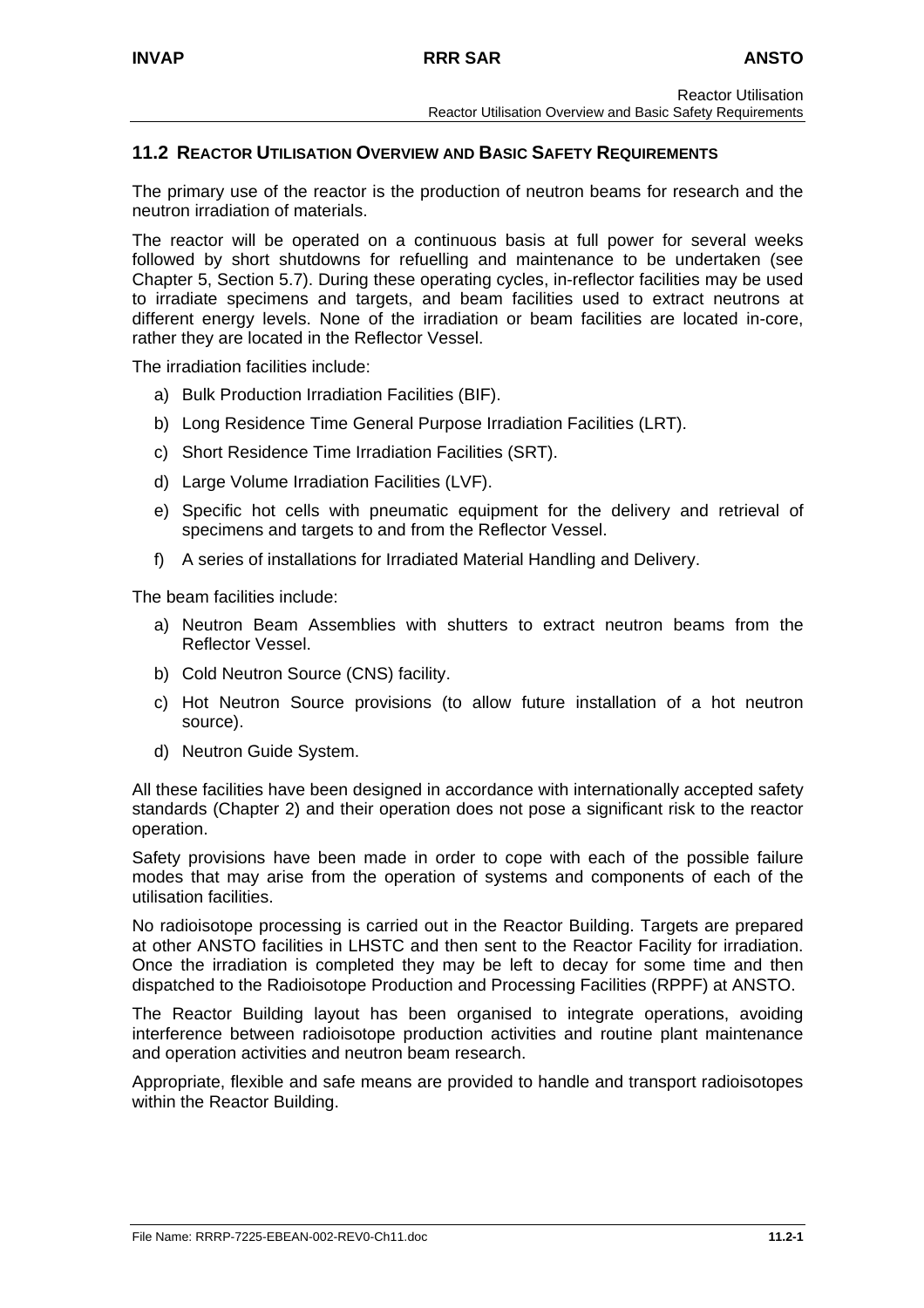Reactor Utilisation Reactor Utilisation Overview and Basic Safety Requirements

Adequate and safe means are provided to dispatch radioisotopes off the reactor site, including appropriate access for trucks, hoists, service lifts and an Interbuilding Pneumatic Transfer System.

*End of Section*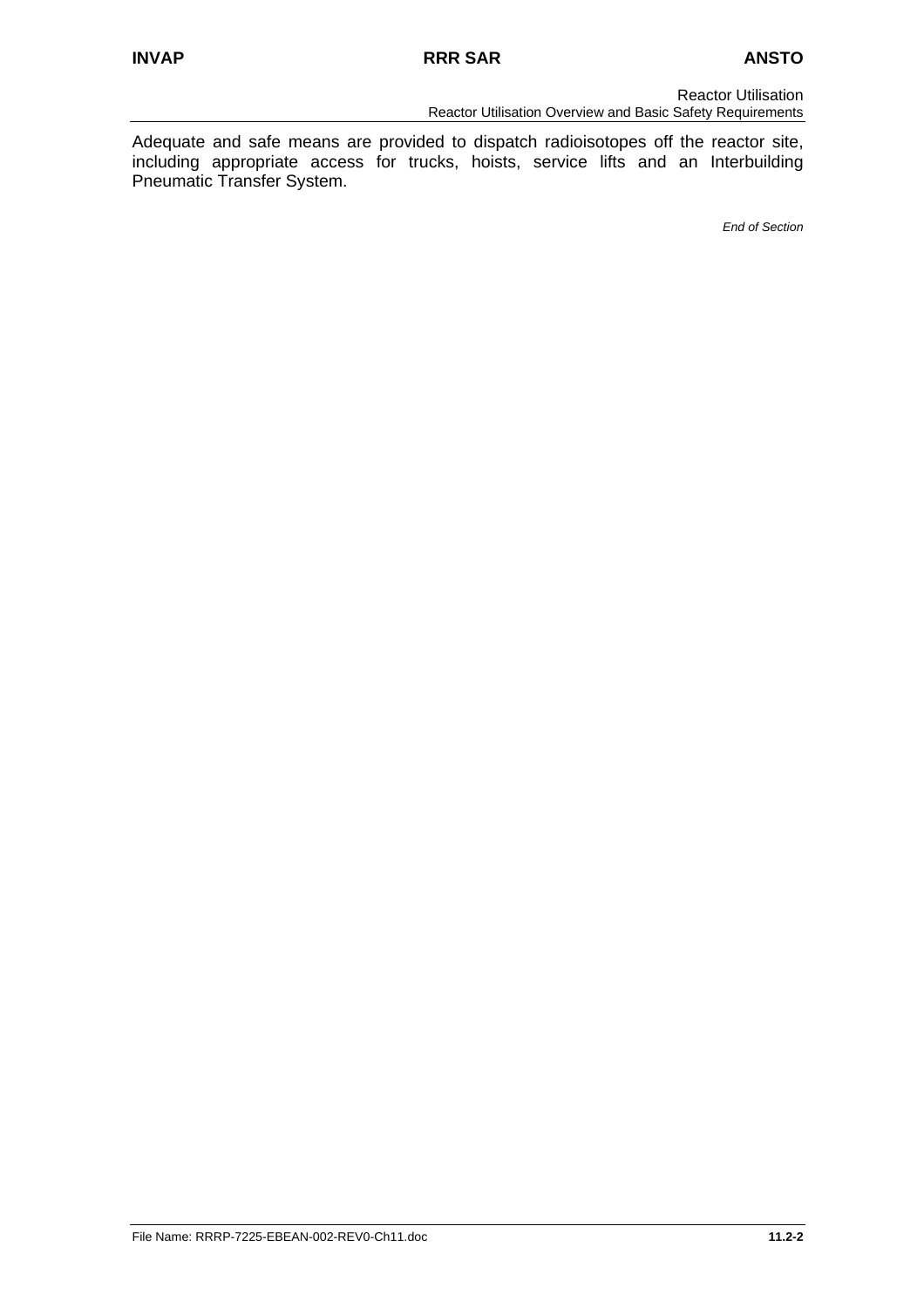## **11.3 BRIEF DESCRIPTION OF THE FACILITIES**

A brief description of the facilities for irradiation of targets, handling of irradiated specimens, and neutron beams for research purposes is included in this Section. Summary descriptions and safety consideration of the facilities are discussed in Sections 11.4 and 11.5.

## **11.3.1 Bulk Production Irradiation Facilities**

The Bulk Production Irradiation Facilities (BIF) allow the irradiation of targets contained in sealed irradiation cans on removable rigs that are located inside irradiation tubes provided within the Reflector Vessel. These facilities are cooled by circulation of demineralised water by the Reactor and Service Pools Cooling System (RSPCS). The rigs are handled remotely by operators standing at the Operation Bridge that runs above the Reactor and Service Pools.

Once irradiated, the rigs are moved to the Service Pool and then via an underwater elevator into a shielded hot cell. Irradiated targets are removed from the rig and are transferred to a loading hot cell from where the irradiated targets are dispatched, for processing in other buildings, by means of shielded transport flasks.

## **11.3.2 Long Residence Time General Purpose Irradiation Facilities**

Long Residence Time General Purpose Irradiation Facilities (LRT) allow the irradiation of targets contained in sealed irradiation cans. The cans are transferred for irradiation to the rigs within the Reflector Vessel by means of a pneumatic transport system.

The pneumatic transport system is driven by nitrogen gas and the irradiation rigs have provision for cooling of the cans with this flow of nitrogen gas while they are being irradiated.

The pneumatic conveyors' loading and unloading are carried out in two shielded hot cells, in which the main operations are automatic.

From the pneumatic system shielded hot cells, cans may be dispatched for processing either by two lines belonging to the Interbuilding Pneumatic Transfer System (IPTS) connecting to Radioisotope Production and Processing Facility or by means of shielded transport flasks.

## **11.3.3 Short Residence Time Irradiation Facilities**

The Short Residence Time Irradiation Facilities (SRT) allow Neutron Activation Analysis (NAA) and Delayed Neutron Analysis (DNAA) to be undertaken. The target material is enclosed in a sealed irradiation can, which is sent for irradiation to rigs in the Reflector Vessel by means of a pneumatic transport system operated by nitrogen.

The transit time between the irradiation facility and the load/unload station at the Neutron Activation Analysis laboratory is approximately 3 seconds, thereby allowing analysis of short-lived radionuclides. The load and unload stations for DNAA are also located in the NAA Irradiation Laboratory.

Only one target at a time is allowed to be irradiated in each facility with the reactor at full power.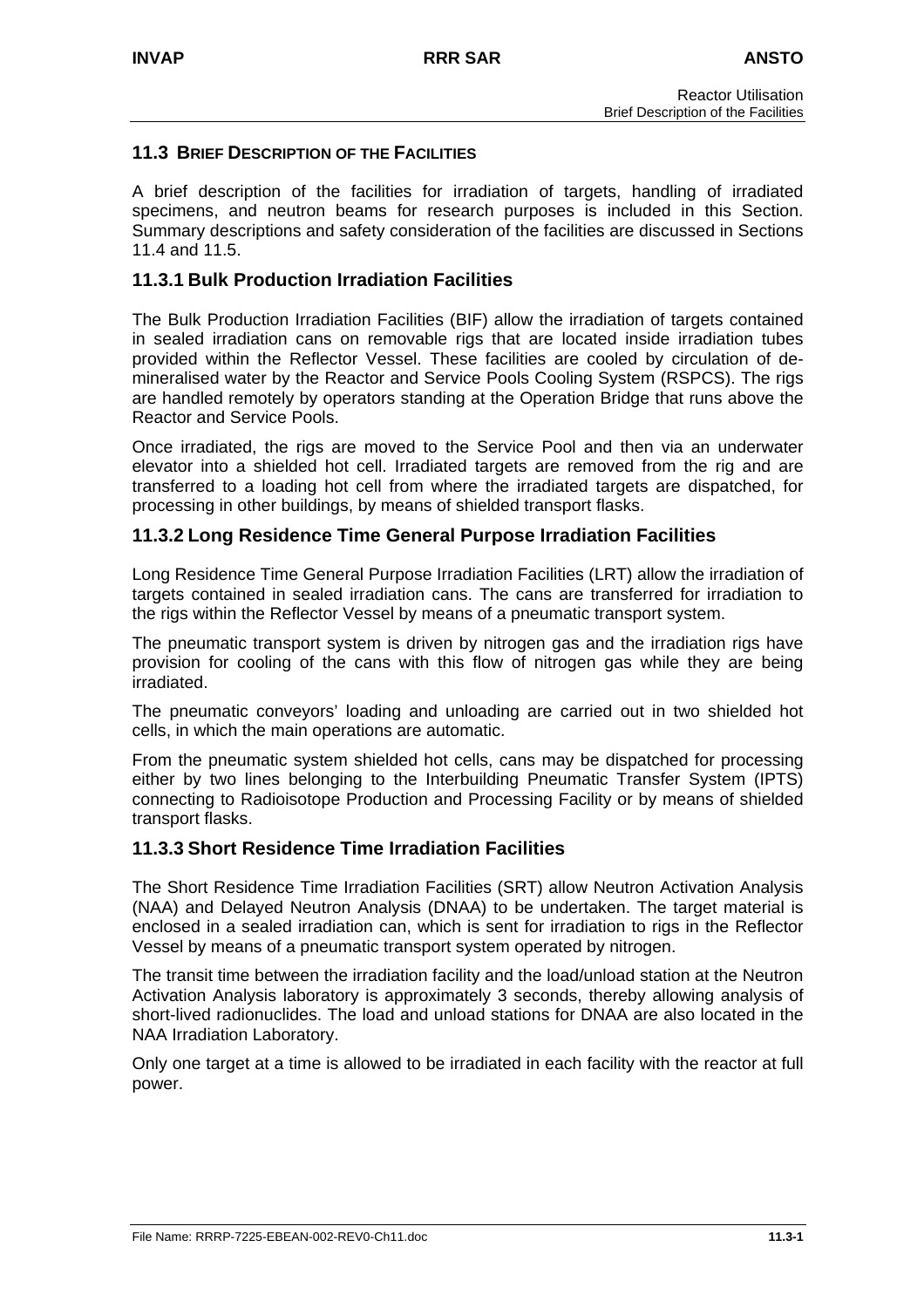## **11.3.4 Large Volume Irradiation Facilities**

Large Volume Irradiation Facilities (LVF) are dedicated to the neutron transmutation doping (NTD) of single-crystal silicon ingots and for bulk irradiation of other samples.

The silicon ingots and sealed sample containers in unsealed cans are placed inside rotating rigs installed in irradiation tubes provided in the Reflector Vessel. The cans containing silicon ingots or sample containers are loaded and unloaded by operators standing on the Operation Bridge that runs above the Reactor Pool.

During irradiation, the cans containing silicon ingots or samples are rotated by automatic means to ensure adequate homogeneity of the irradiation.

Once irradiated the silicon ingots and samples are handled in an exclusive area inside the Service Pool connected to the Reactor Pool. The transport to the NTD processing laboratory, and to the Silicon Pallet Room is done by means of the service lift incorporated in the Reactor Building.

## **11.3.5 Hot Cells and Auxiliary Facilities**

These facilities are provided to allow operators to manage irradiated material, performing the necessary tasks to load targets to be irradiated and to handle the targets after irradiation and facilitate their delivery to the processing plants outside the Reactor Building.

Targets are enclosed in cans and no task involving the opening of the cans is performed in the Reactor Building.

Hot cells are provided with master slave manipulators and have appropriate shielding and an active ventilation system for radiation protection purposes.

The Above Pool Hot Cell Complex (APHCC) has one Transfer Hot Cell (THC) for handling rigs from the Bulk Production Irradiation Facilities (BIF) and two Pneumatic Hot Cells (PHC) to handle targets irradiated in Long Residence Time (LRT) pneumatically operated irradiation facilities.

A Loading Hot Cell (LHC) serves for shielded flask loading operations.

The facilities include different shielded ducts and transport flasks designed to transfer radioisotopes and fresh targets between hot cells, irradiation positions and external building facilities (for further details see Section 11.4.5 and Sections 11.4.6)

## **11.3.6 Neutron Beams**

The Reactor Facility provides the capability to perform both thermal and cold neutron beam research. For this purpose, several beam facilities are provided. These facilities include neutron beam assemblies, neutron guides, shutters, shielding, and Instrumentation & Control systems.

All neutron beams are provided with a double static barrier between the Reactor Pool and the area outside the reactor block.

All neutron beams have Primary Shutters installed at the reactor block face.

Primary shutters can be rotated from the closed position to a position enabling neutron beam transmission by the Neutron Beam Transport System. This operation is requested from a local control board enabled from the MCR. Either location can close the primary shutters.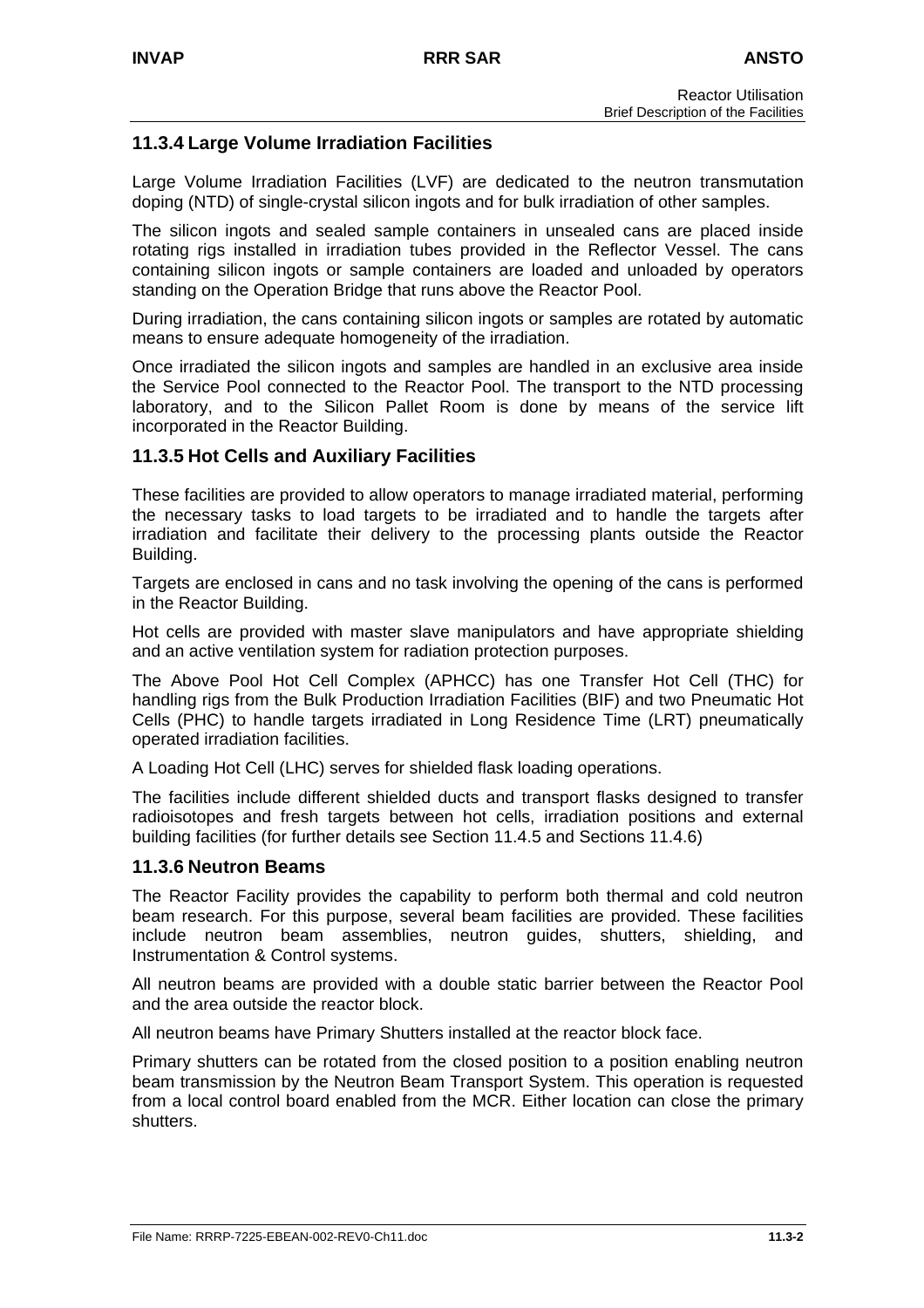Each of the thermal and cold neutron guides has an independent Secondary Shutter at the exit from the Neutron Guide Bunker. When shut, they allow unrestricted access to the downstream sections of the corresponding neutron guide at all times

Shutters are instrumented to indicate the shutter positions and to warn of malfunctions to beam users and reactor operators.

## **11.3.7 Cold Neutron Source**

A liquid Deuterium type Cold Neutron Source (CNS), with an operating temperature of about 20 K, is located close to the peak thermal flux in the Reflector Vessel and has a high yield of neutrons with energy less than 5meV. Two neutron beam assemblies are focused directly at the source. A dedicated Preliminary Safety Analysis Report has been provided for the CNS. The main issues on its interaction with the reactor core are described in this SAR. The CNS SAR showed that the CNS does not affect reactor safety.

The CNS is cooled by an active cryogenic system that allows reliable and safe operation. Both the CNS system and the reactor are capable of independent operation.

Postulated failures of the CNS do not affect reactor safety as the CNS is isolated by a Vacuum Containment able to withstand a hypothetical Deuterium-Oxygen reaction inside it. The CNS is automatically monitored and controlled by the Facilities Control and Monitoring System (FCMS), and protection-related variables are monitored and protective actions are executed by the Cold Neutron Source Protection System (CNSPS), a dedicated Safety Category 2 system that prevents failures of the CNS Thermosiphon.

The "multiple barriers" concept is fully applied to the CNS design. The entire CNS Moderator System is double-walled, maintaining an inert gas blanket constantly monitored to provide early leak warning. In addition, the thermosiphon loop is fully contained by a zirconium alloy vessel, which acts as the boundary between the reactor and the CNS systems. Consistent with international practices this vessel is designed to withstand a hypothetical energy reaction should Deuterium and Oxygen reach critical explosion concentration ratios in its interior (Table 11.3/1).

Therefore, the Moderator System is isolated from the reactor core boundary by three successive engineered barriers having a continuous early leak detection system between them. In consequence, although close to the core, the CNS System can be considered effectively outside the Reactor System.

## **11.3.8 Hot Neutron Source**

The Hot Neutron Source (HNS) is not provided at present. However the space for its location is provided, and the beam extraction device is installed, with its appropriate shutters, to allow incorporation of the HNS at a later stage.

When the HNS installation is planned, a specific Safety Analysis Report will be provided.

## **11.3.9 Neutron Beam Transport System**

Neutron Guides are the main components of the Neutron Beam Transport System (NBTS). Their primary function is to transport neutrons from the high neutron density sources located in the Reflector Vessel to the research instruments placed in the Reactor Beam Hall and Neutron Guide Hall.

The Reactor Facility is provided with five Neutron Beam Assemblies.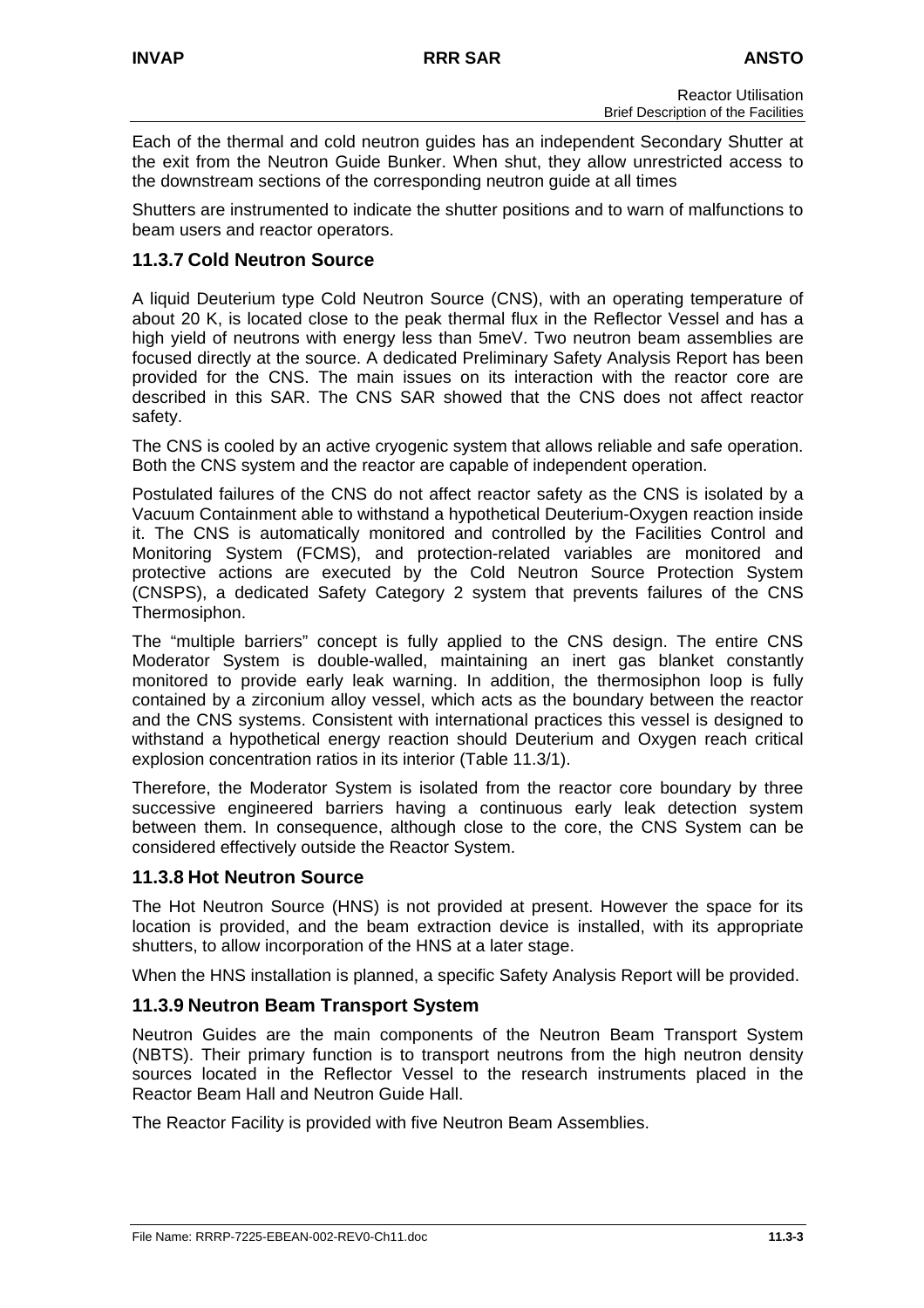The Thermal Neutron Beam Assembly #1 has provisions to hold three thermal neutron guides: TG-1, TG-2 and TG-3 in the same horizontal plane and is provided with two guides, with, initially the TG-2 guide plugged within the primary shutter. The Thermal Neutron Beam Assembly #4 has provision to hold one thermal guide: TG-4.

The Cold Neutron Beam Assembly #2 has provisions to hold three cold neutron guides in the same horizontal plane: CG-1, CG-2 and CG-3 and is provided with two guides, with, initially the CG-2 guide plugged within the primary shutter. The Cold Neutron Beam Assembly #3 holds one cold guide: CG-4.

The Hot Neutron Beam Assembly #5 has provisions to hold two hot neutron channels in the same horizontal plane: HB-1 and HB-2.

All neutron quides are of the supermirror type that ensure critical angles ( $\theta_c$ ) between 2 and 3 times that of Nickel.

The NBTS starts in the beam tube assemblies inside the Reflector Vessel. The neutron guides start inside the beam tubes and traverse the Reactor Primary Shutters through guide sections, to reach the reactor block face (outer face of the reactor biological shield). At this position, a metal window closes each guide and ensures a leak tight environment, constituting the second enclosure for preventing potential leaks from the Reactor Pool or Reflector Vessel. The first leak barrier is provided by the beam tube assembly inside the Reflector Vessel. (A full description of the leak tightness of the beam penetrations to the Reactor Pool is included in Chapter 4, Section 4.5)

From there, four guides (TG1, TG3, CG1 and CG3) run into and through the Neutron Guide Bunker until they reach the Secondary Shutters, located at the outlet of this bunker. These guides continue beyond the bunker into the Neutron Guide Hall where they are connected to experimental instruments. Along their entire trajectory into the Neutron Guide Hall and at their ends, dedicated shielding, that provides an adequate low-level radiation environment, encloses the neutron guides.

*End of Section*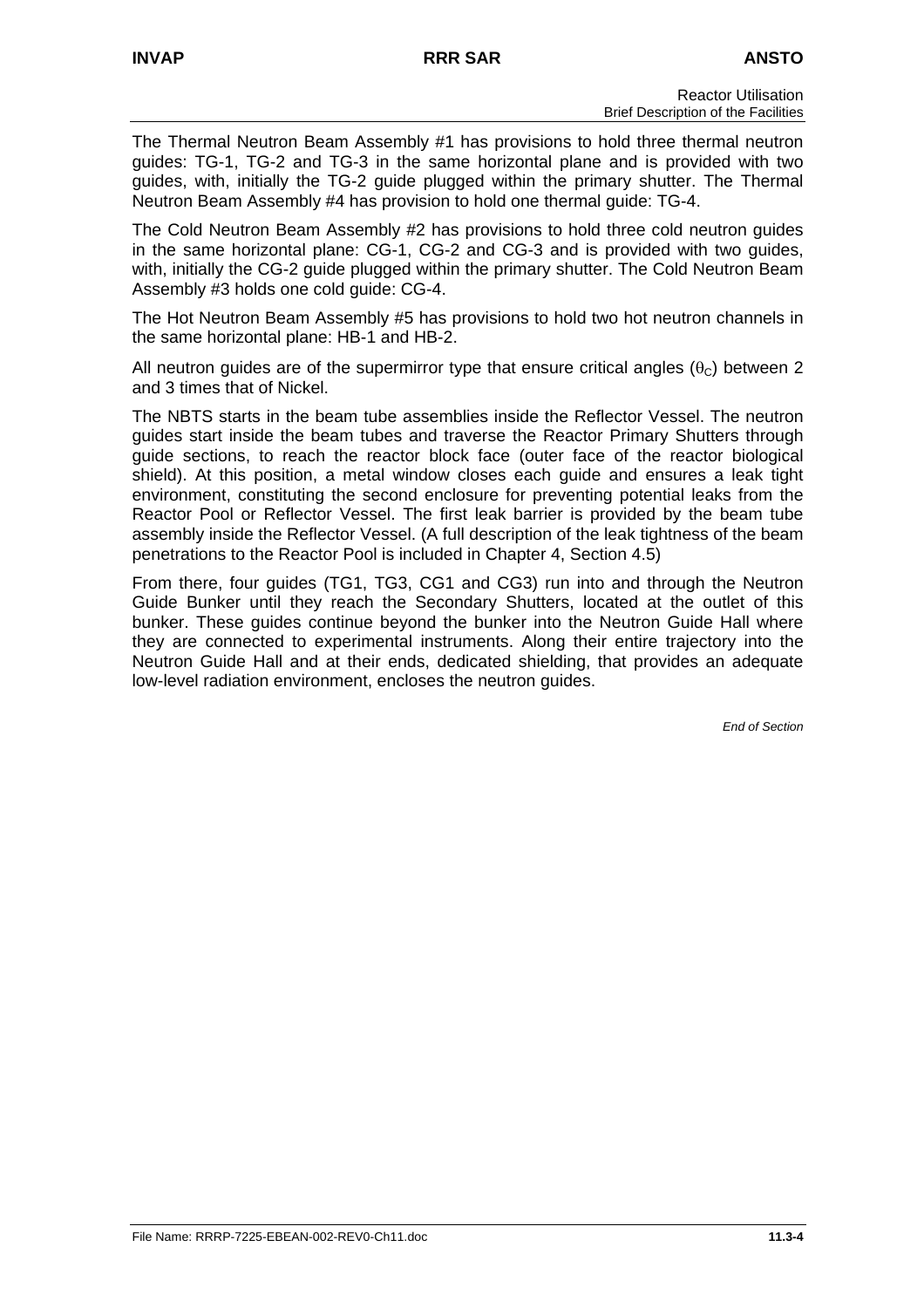#### **Table 11.3/1 CNS International Practice**

| <b>CNS Location, since (year)</b>       | <b>Moderator/working pressure</b> | explosion safe vessel/design pressure |
|-----------------------------------------|-----------------------------------|---------------------------------------|
| FRM, Garching, 1996                     | $H_2$ / 450 kPa                   | Vacuum / 1 MPa                        |
| FRM-II, Garching, 2001                  | $D_2 / 300$ kPa                   | Vacuum / 1.3 MPa                      |
| SFV, ILL Grenoble, 1971                 | $D_2 / 300$ kPa                   | Vacuum / 1.3 MPa                      |
| SFV, ILL Grenoble, 1991                 | $D_2 / 300$ kPa                   | Vacuum / 1.3 MPa                      |
| BER-II, HMI Berlin, 1991                | $H_2$ / 1.8 MPa                   | Gas liner / 3 MPa                     |
| Orphèe, CEA Saclay 2 units              | $H_2$ / 200 kPa                   | Vacuum / 1.3 MPa                      |
| KFKI, Budapest, 2000 PNPI / BNC         | $H_2$ / 200 kPa                   | Vacuum / 1.5 MPa                      |
| WWR-M, Gatchina, 1970-1986 several PNPI | $H_2$ / $D_2$ 200 kPa             | Gas liner / 1.5 MPa                   |
| JRR-3M, JAERI, Japan, 1990              | $H_2$ / 160 kPa                   | Vacuum / 2 MPa                        |
| LANSCE, Los Alamos                      | $H_2$ / 1.8 MPa                   | Gas liner / 1.5 MPa                   |
| FRG-1, Geesthacht, 1988                 | $H_2$ / 1.8 MPa                   | Vacuum / 3 MPa                        |
| HFIR, ORNL Oak Ridge, 2001              | $H_2$ / 1.8 MPa                   | Vacuum / 1.9 MPa                      |
| NIST, Gaithersburg, MD 1995             | $H_2$ / 300 kPa                   | Gas liner / 7.6 MPa                   |
| RRR, Australia                          | $D_2 / 300$ kPa                   | Vacuum / 3.2 MPa                      |

*End of Tables*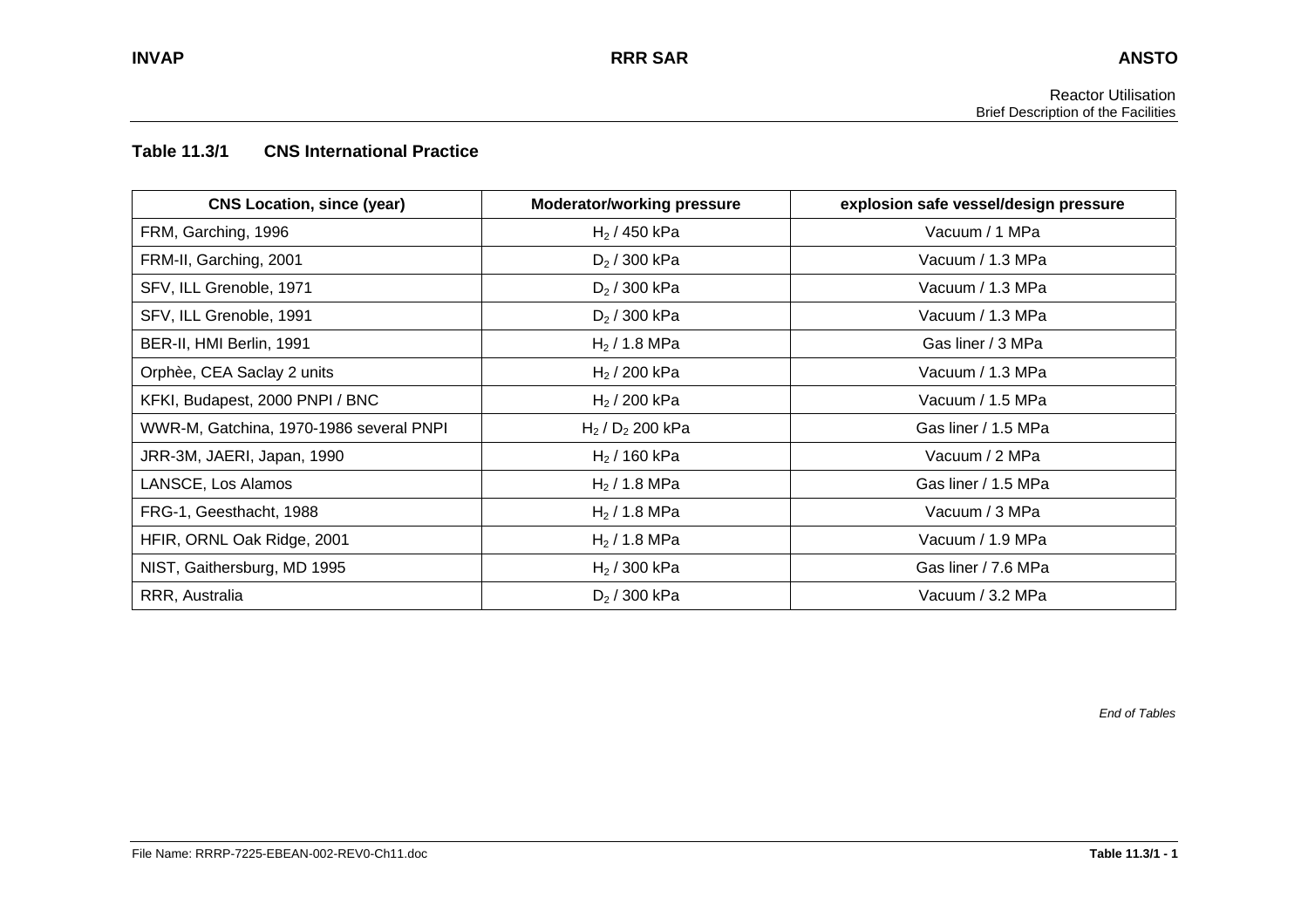#### **11.4 IRRADIATION FACILITIES**

In this Section, each irradiation facility is described and assessed from a safety perspective. A number of general aspects are identified below.

General characteristics of the irradiation facilities are:

The irradiation facilities are located in positions inside the Reflector Vessel, outside the reactor core. This reduces the influence on the reactor core that might result from the normal operation, mishandling or failure of the irradiation facilities.

*Radioisotope Containment*: Targets are contained in sealed cans and are irradiated inside rigs of different types, depending on the irradiation facility.

*Relation with the Reactor Control and Monitoring System (RCMS) (control rod movement)*: Irradiation facilities are designed so as not to cause substantial disturbance to the reactivity of the reactor core. Should a disturbance occur, the control rods automatically compensate for the effect. A limit on reactivity worth is imposed on those targets or rigs to be loaded/unloaded during reactor operation.

*Cooling of rigs*: Rigs are designed to allow the removal of the heat produced by the can/target and other structural materials during the irradiation without affecting their integrity and mechanical properties. The cooling is carried out with or without a can/target in the rig.

*Relation with the Primary Cooling System (PCS)*: The PCS is physically and hydraulically independent of the irradiation facilities and it is not affected by their cooling systems (equipment, channels and circuits).

Total flow of the coolant and total pressure drop along the irradiation tubes is monitored from the Main Control Room.

*Anchoring/fastening systems*: Rigs and targets are properly located and held so that there is no significant risk of unwanted movement of components that are intended to be fixed.

Rigs are cooled by downward flow, which helps maintain them in their positions. Rigs and targets are designed not to float.

*Handling of rigs and cans*: The movement of rigs and cans between the Reactor and Service Pool is performed under well-defined procedures, and includes the use of handling devices to avoid the accidental dropping of these items. Protective structures prevent objects from falling onto rigs or into irradiation positions.

*Rigs' materials*: Rig and canning materials include aluminium, stainless steel, titanium and zirconium alloys. There is wide experience with these materials, which are also fully compatible with other reactor structural materials.

Design consideration has been given to the target cans' integrity and to the internal pressures reached through the expansion of the air contained in the can.

Effects due to potential target gasification produced by irradiation are assessed by ANSTO as part of the individual analysis to be performed prior to the approval for irradiation of each material/target can combination.

*Perturbation of neutron flux readings due to manipulation of irradiation rigs:* Sufficient perturbation could occur only in the case of removal of a silicon ingot and its replacement with the equivalent large volume of water. For this case, the design criteria require that at most only one nucleonic instrument be sufficiently perturbed to produce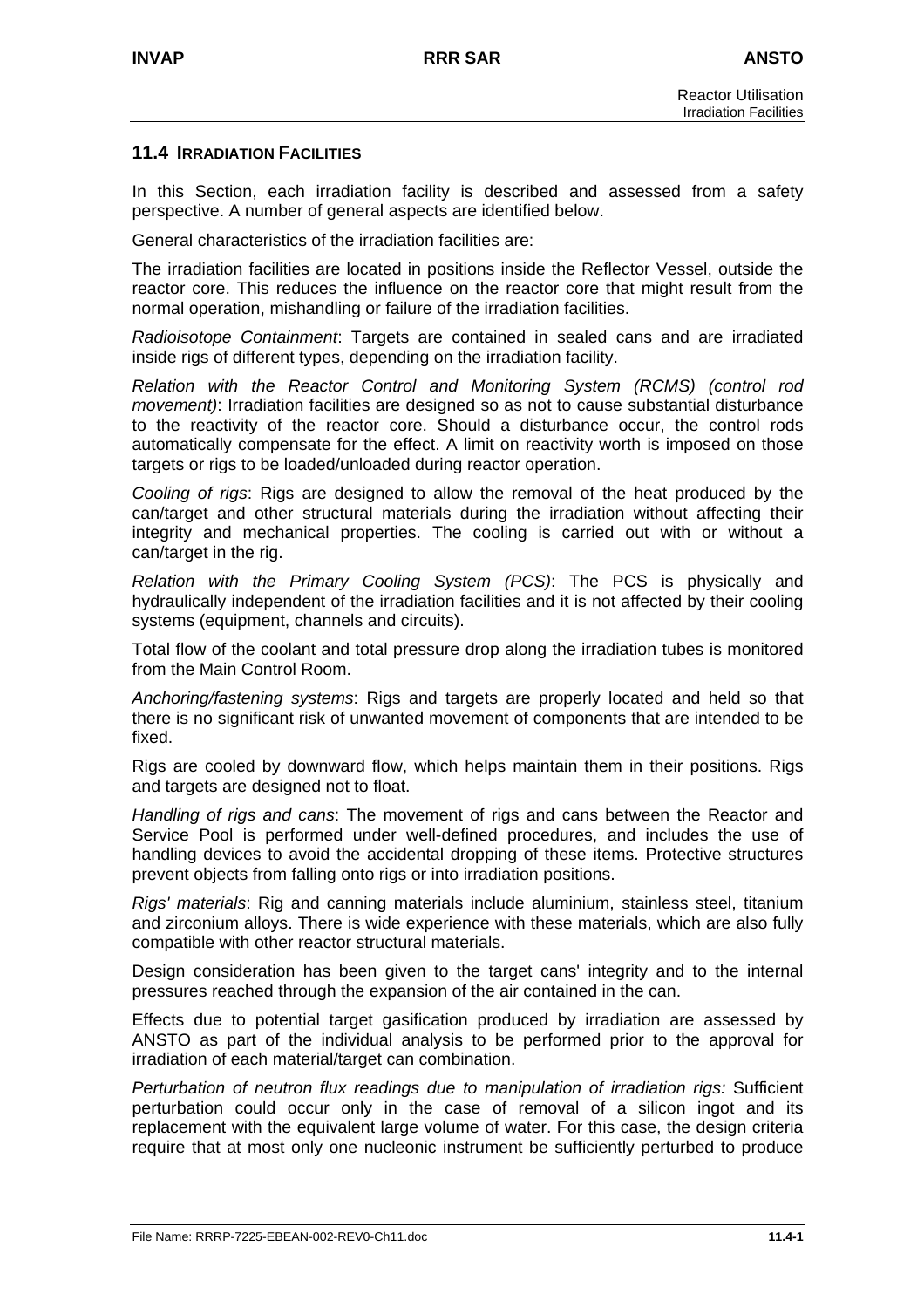an alarm state. Spurious triggering of the RPS would be prevented since it acts on a Two-out-of-Three (2oo3) logic.

Core power peaking factor effects can be neglected because the facilities are not incore.

Reactivity effects are discussed for each individual facility.

*Maintenance and decontamination provisions*: Especially those at the hot cells and radioisotopes manoeuvring areas, have been considered during the design stage and include:

- a) The use of a tent or temporary partitioning to control contamination spread on the opening of cell doors.
- b) The use of breathing air supplies close to the doors for connection to the suits.
- c) The use of decontamination techniques and materials (e.g. demineralised water, paper).
- d) The use of adequate in-line filters on the nitrogen return manifolds of the recirculating pneumatic system to prevent powder scattering throughout the pneumatic system in case of can rupture.

## **11.4.1 Bulk Production Irradiation Facilities**

## **11.4.1.1 Description**

These facilities allow the irradiation of targets contained in irradiation rigs that are placed vertically inside irradiation tubes provided in the Reflector Vessel.

Irradiation rigs are capable of containing multiple targets, each enclosed inside a suitable irradiation can.

Irradiation rigs are handled by operators standing at the Operation Bridge that moves above the Reactor Pool and Service Pool.

The removal and replacement of these rigs is permitted while the reactor is operating at full power except for those of reactivity worth greater than 200 pcm. The design allows more than three rig movements per day. Limitations to the number of rig movements arise only from scheduling considerations for ancillary equipment.

Rigs have a cover device to keep the targets safely inside and allow for rig cooling during the irradiation process. A specific tool is required to operate the cover.

Each rig has a locking system in the irradiation tube so as to avoid accidental removal. A specific tool is used to perform the locking task and to load and unload the rig. The combination of both of these features provides a safe system to avoid accidental removal.

Cooling of the rigs/targets is achieved by down-wards forced cooling

### **11.4.1.2 Normal Operation**

The target preparation and canning is carried out at other facilities outside the Reactor Facility.

Targets are loaded to and from the rigs in the Transfer Hot Cell.

The Transfer Hot Cell (THC) is integrated into the Above Pool Hot Cell Complex (APHCC). Target loading to the rig inside the THC is performed using master-slave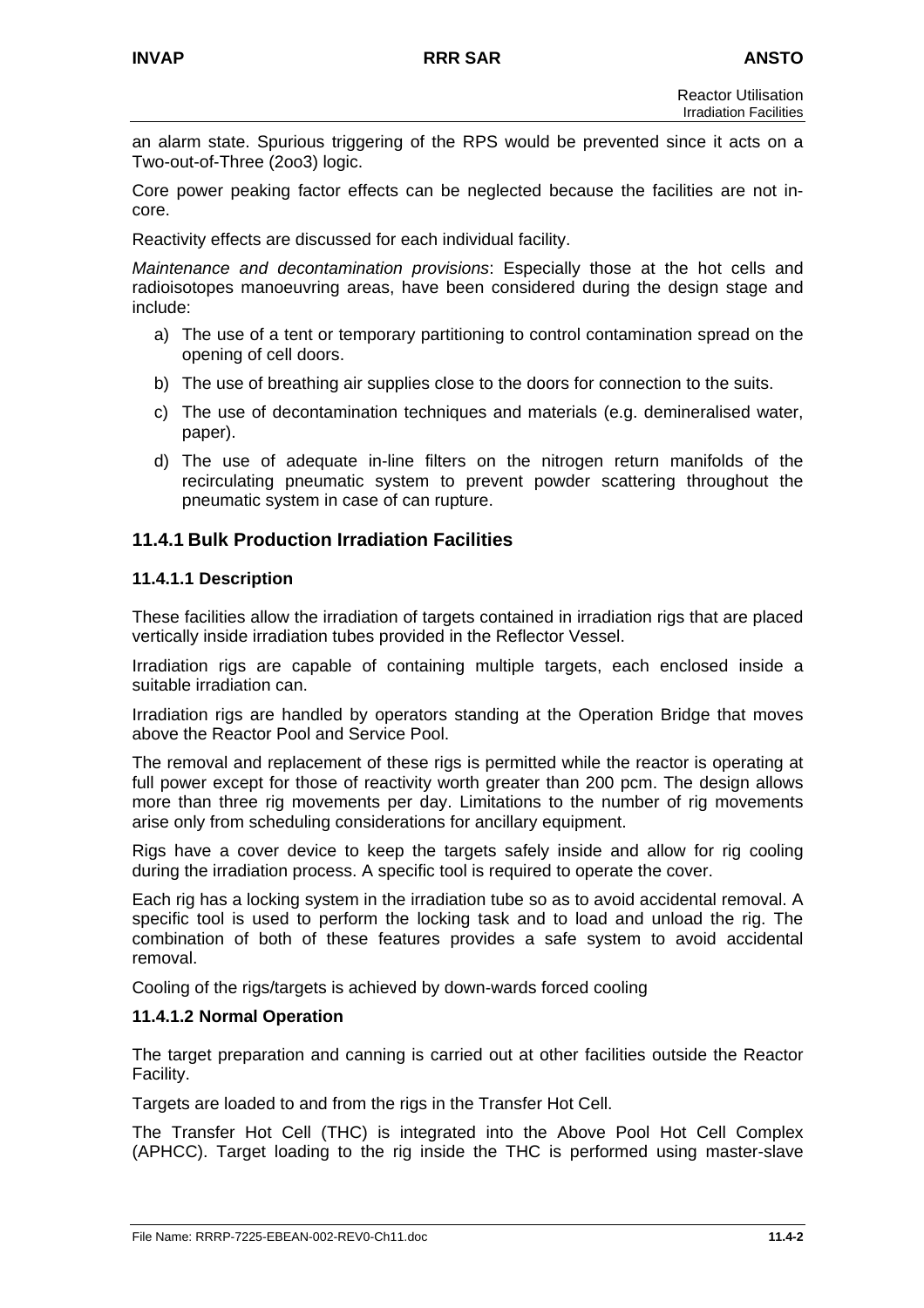manipulators. Descriptions of the operating and safety aspects of the hot cells, and of the Irradiated Materials Handling and Delivering provisions are provided in Sections 11.4.5 and 11.4.6, respectively.

Once the fresh targets are loaded in the rig and the rig cover is in position, the rig is passed from the THC to the Service Pool. From there it is transferred to the Reflector Vessel, where the rig is placed into the irradiation tube with the aid of rig handling tools.

After irradiation, a reactor operator manually removes the rig from the irradiation tube with a specific tool. The rig removal operation is a simple operation. The rig is placed in a rack in the Reactor Pool for an initial decay period. This allows the initial decay of the rig activity to a level where it may be safely passed through the canal.

Auxiliary tasks such as visual confirmation of the rig identity may be carried out at the Service Pool position. Rigs are left to further decay for the required time before being taken to the THC.

When the decay period has passed, the operator transfers the rig into the THC for disassembly.

Section 11.4.5 presents a description of the facilities and the loading and unloading process at the THC and Loading Hot Cell (LHC).

#### **11.4.1.3 Safety Design Provisions**

The design of the BIF has been developed with attention to strict safety considerations. These considerations include inherent safety design features as well as operating principles, in order to avoid incidents or accidents caused in the facilities themselves and in the reactor as a result of operation of the facilities.

The relevant accident scenarios are specifically addressed in Chapter 16, Section 16.15 for Irradiation Facilities and Section 16.8 for reactivity insertion, which includes those due to irradiation facility events. The following evaluation is included for those incidents potentially compromising the rigs:

- a) *Rig cooling*: As the irradiation rigs produce power during irradiation, the cooling system has been designed to cool the rigs by downward forced circulation from the Reactor Pool. The flow conditions guarantee that the heat flux, at the surface of the targets, is at least 30% lower than that required for the Onset of Nucleate Boiling (ONB). The ONB is often taken as a limit in steady state conditions although it does not actually correspond to any critical event.
- b) *Rig Movements*: The rig cooling system allows loading and unloading of irradiation rigs and targets with the reactor at full power. The design is such that only slight perturbations of the overall hydraulic behaviour take place when a maximum of two medium flux and one high flux rig are extracted. This level of perturbation does not compromise the cooling capability for the remaining rigs.
- c) *Rig caps*: For protection against falling objects the irradiation rigs are located inside a box that rests over the reflector vessel, with the following characteristics:
	- (i) The upper steel face has openings to allow insertion and retention of rigs
	- (ii) Fixation of the rigs to the upper plate is made by means of a cap that also prevents the entrance of foreign objects. The cap must be removed prior to removing the rig.
	- (iii) The lateral walls are made of a fine mesh that allows the flow of cooling water to the rigs and prevents entrance of objects that may obstruct their cooling.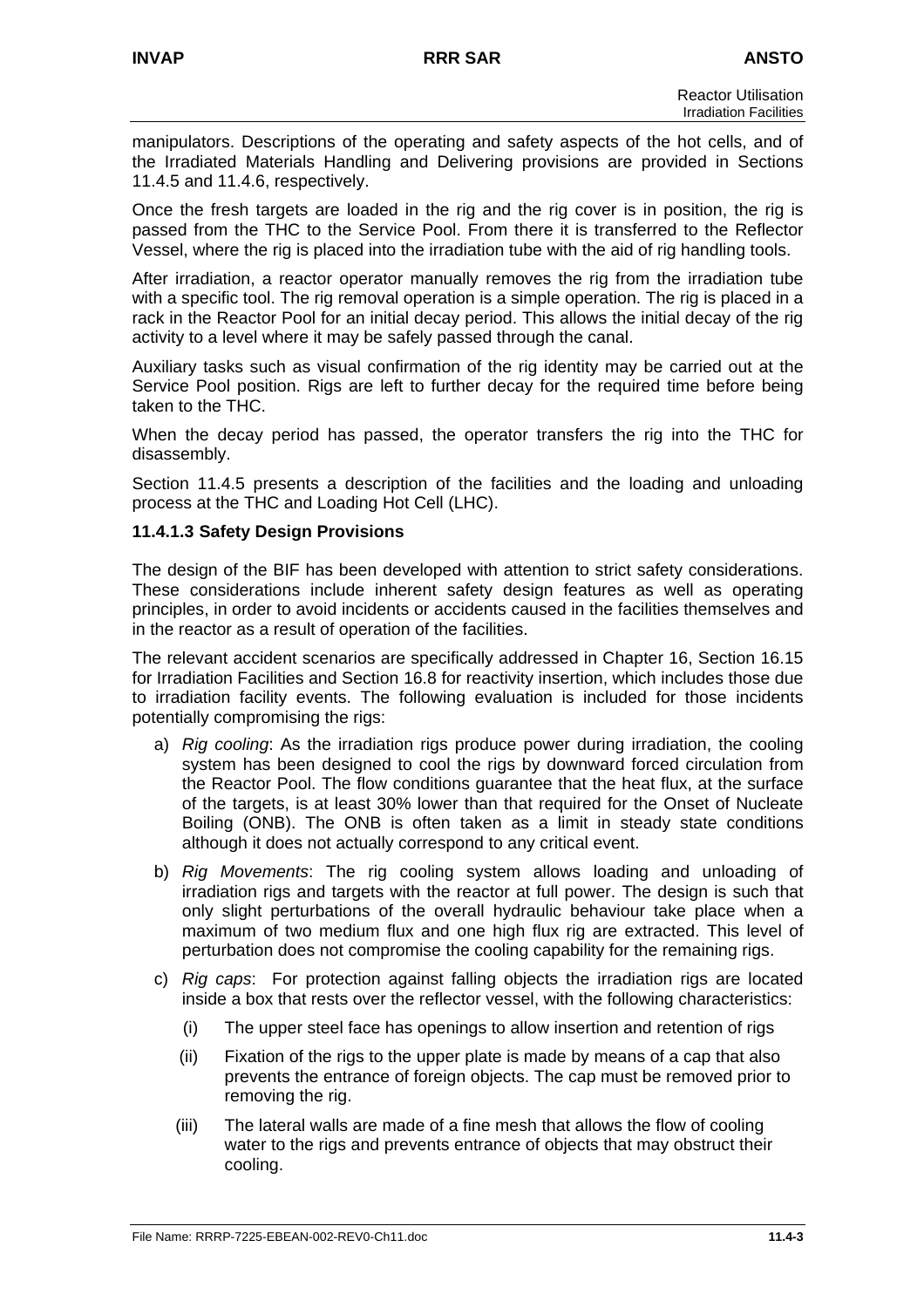Due to the fact that special tools and a planned sequence of actions are required to load and unload the rigs, the inadvertent removal of a rig is not considered possible.

- d) *Coolant flow path blockage:* In addition to the use of protective rig caps, administrative controls prohibit the entry of clear plastic to the reactor pool top area (this includes plastic bags and disposable plastic gloves). Administrative procedures and appropriate clothing ensure that loose objects do not fall into the pool or open irradiation positions. During rig exchange, the operator must check the coolant opening at the bottom of the irradiation channel with a special tool to verify that it is not blocked by a fallen object.
- e) *Loss of flow*: In the event of a failure of the pumps, there is a signal on low flow for the First Reactor Protection System that triggers a reactor shutdown via the First Shutdown System.
- f) *Loss of Coolant (LOCA)*: The PCS has Siphon Breakers located well above the core in order to preserve cooling capability in case of a loss of coolant event in the PCS circuits. Natural circulation cooling of the core takes place in case of a pipe break event at the primary or pool cooling circuits.
- g) In the unlikely event of a total drainage of the Reactor and Service Pools, water is retained in the piping, the suction box and the reflector tank irradiation tubes. Further, a skirt above the Reflector Vessel (Irradiation Rig Coolant Container) would retain a head of cooling water above the rigs in the irradiation tubes.
- h) *Incorrect rig positioning*: To prevent positioning of irradiation rigs in the wrong irradiation positions, the different irradiation devices are geometrically different, thus avoiding the irradiation of a certain device in an inappropriate position. In addition, administrative control including observance of procedures will also prevent the wrong positioning of rigs and targets.
- i) Excessive power generation in a given rig is prevented by administrative control implemented under a suitable quality assurance system which controls the material type and mass of the targets prior to irradiation.
- j) *Incidental radiation field*: To prevent the incidental irradiation of the operations personnel when handling irradiated rigs, all manual operations are performed with the rigs under water. The loading and unloading tools are designed to prevent the accidental extraction of an irradiated rig above a safe water level. The transfer wagon to the transfer cell is provided with the proper end-of-travel stops and interlocks such as to prevent an accidental drop of the irradiated rig.
- k) *Target cladding failure/leakage*: The fission product detector and the active liquid monitor (ALMO) will indicate the leakage from the irradiation targets of fission products and other radioactive nuclides (Chapter 6).
- l) *Layout characteristics*: Irradiation facilities are designed so that there is no interference with the safety functions of the First Shutdown System (FSS). No operation related to rig loading, unloading or irradiation has any physical, mechanical or electrical interference or inter-relation with the FSS. The inadvertent extraction of a rig that might produce unwanted reactivity insertion is analysed in Chapter 16, Section 16.8, in relation to the FSS capability to handle the event. The same considerations apply to the Second Shutdown System (SSS), since operation of BIFs does not interfere with its basic safety functions.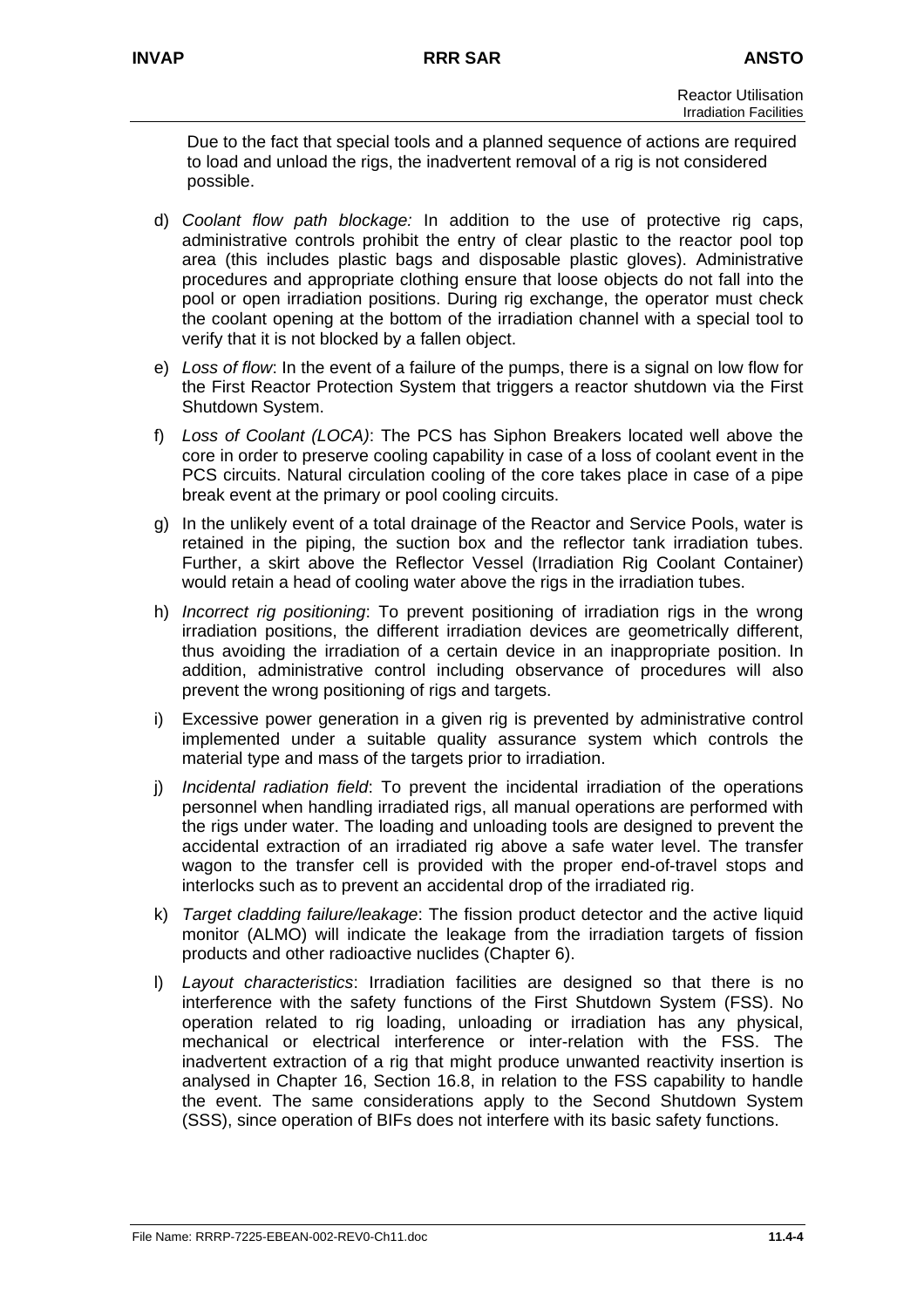- m) *Reflector Vessel drainage*: The drainage of the Reflector Vessel is addressed in Chapter 6 and it is shown to represent no hazard to the safety of either the core or the irradiation rigs.
- n) *Materials compatibility (rig/irradiation tube/target)*: The materials used in the irradiation rig facilities are: aluminium and titanium and zirconium-alloy. These materials are used extensively in research reactor applications and are totally compatible. Analysis of reactor materials is included in Chapter 5.

Besides the possible incidents that may compromise the integrity of the rigs themselves, there are some incidents that may influence the reactor behaviour. These are the reactivity perturbations caused by the insertion or extraction of a rig, and the potential consequences of an accidental drop of an irradiation device during transfer operations. They have safety implications as indicated:

- a) The potential for a reactivity perturbation on the reactor is analysed in Chapters 5 and 16 of the SAR, and even the worst case constitutes a reactivity insertion well within the capabilities of the RCMS. Therefore it poses no risk to the reactor behaviour.
- b) To avoid accidental rig falling during loading and unloading manoeuvres the operating tools are provided with safety locks that prevent the rig disengagement at undesired positions. Furthermore, critical components inside the Reactor Pool are protected by grids that minimise or avoid damage from any falling heavy objects.

## **11.4.2 Long Residence Time General Purpose Irradiation Facilities**

## **11.4.2.1 Description**

The Long Residence Time General Purpose Irradiation Facilities (LRT) are aimed at irradiating samples transferred through the Pneumatic Conveyor System (PNCS), to their respective irradiation positions in the Reflector Vessel.

It is possible to use cans lined with cadmium in these facilities. Use of cadmium will result in a neutron flux perturbation level of less than 5% in any other facility. The maximum reactivity worth of a target including a cadmium liner is within limits specified in Operational Limits and Conditions.

All the targets are contained inside suitable sealed metal cans. Where necessary, inner cans, capsules or ampoules may be used within the outer can to provide higher levels of containment for targets (e.g. For powdered or fluid targets) and activation products.

Targets can be loaded and unloaded while the reactor operates at full power, and their reactor residence time ranges from one minute to one operating cycle.

Cans to be used in these facilities are designed to safely withstand the limiting conditions that are identified in target and canning specifications. The cans and isotopes to be used in all irradiation facilities require an approved Target & Canning Specification before they can be loaded for irradiation. In addition, each design of irradiation can requires an approved Canning Specification. The Target & Canning Specification ensures compliance with Operational Limits & Conditions and confirms that it is safe to perform a specific irradiation. This requirement applies to irradiations in all facilities, ie. Bulk, LRT, LVF, NAA and DNAA.

A pneumatic system is provided that both cools targets and transfers them to and from the irradiation positions provided.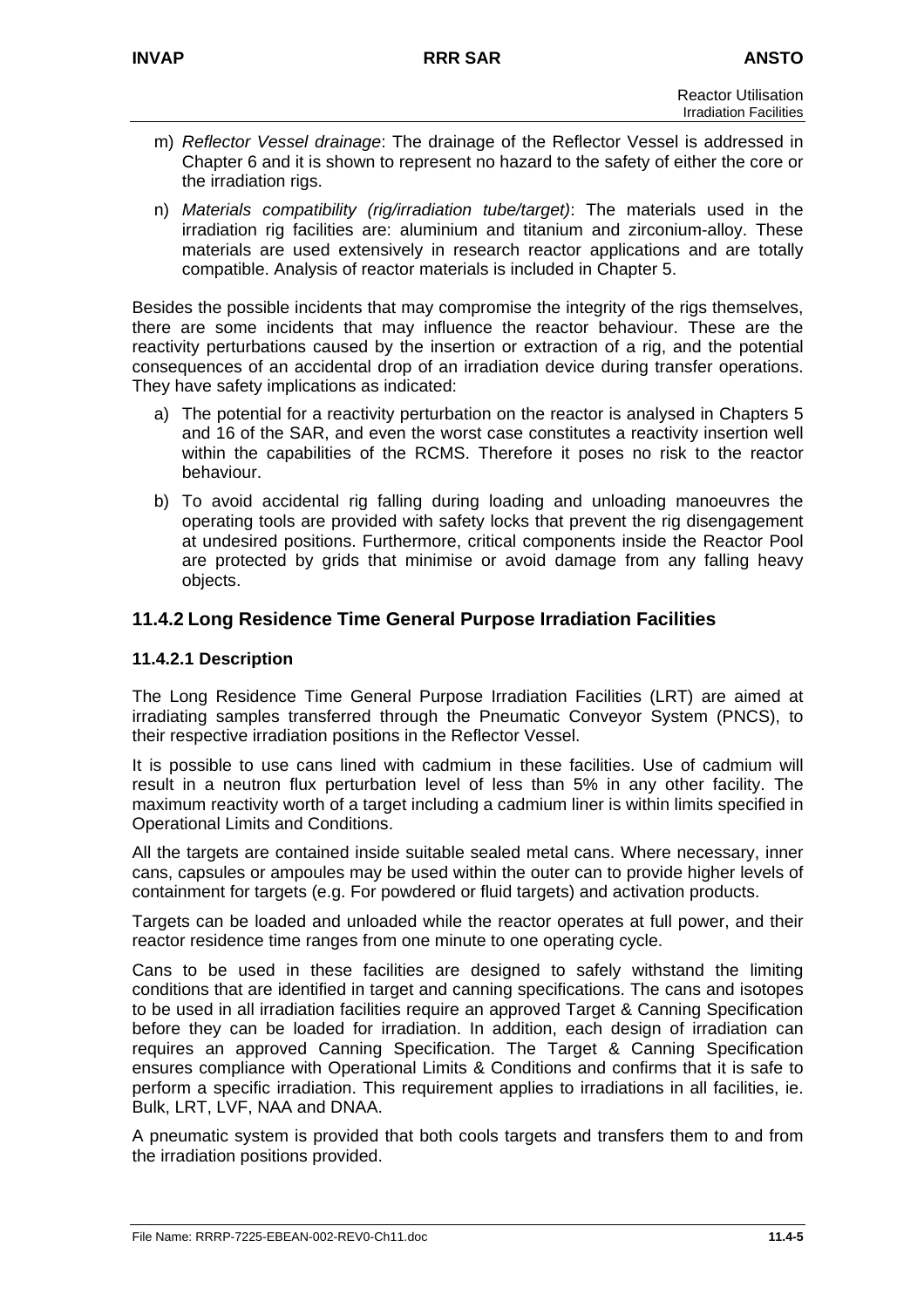The design allows soft loading and delivery of the cans to prevent can damage or opening on impact when transferred to/from the rigs. In the case of ampoules or other very fragile targets they are wrapped in aluminium foil to prevent damage.

The system also has the LRT Multiple Unloading Interlock, a hardwired interlock that prevents the simultaneous unloading of cans.

In the event of failure or routine maintenance of any rig component, the operation of the remaining rigs can continue normally.

These facilities are used to irradiate a very wide range of target materials, for both radioisotope production and irradiations for research purposes. Prior to the irradiation of any target type for the first time, analysis is carried out and a specification prepared defining limits for target material for irradiation and for canning methods. This is subject to a formal review and approval process. All targets irradiated shall be prepared under a suitable quality assurance system and shall conform to an approved specification for target and canning.

## **11.4.2.2 Normal Operation**

No target opening operations are carried out in the facilities located at the Reactor Building. Conditioning, identification, controls, canning of samples as well as opening of irradiated cans are undertaken at the Radioisotope Production and Processing Facilities at ANSTO.

The On-Site Pneumatic Conveyors transfer cans between the Terminal Stations and the Rigs in the Reflector Vessel. To this end, the system has a pressure source for accelerating the cans.

The facility will have an integrated, automatic and programmable system aimed at loading the fresh cans to their irradiation positions in the Reflector Vessel from outside each PHC or via the IPTS from Building 23. The system also unloads the irradiated can into each PHC and sends it via the IPTS to the Building 23.

The facilities allow loading and unloading a can without affecting the cooling in other irradiation positions, and without moving other targets.

#### **11.4.2.3 Safety Design Provisions**

All system components are located within controlled areas to reduce radiation exposure during normal reactor operation.

An adequate ventilation system maintains the environment's low activity and humidity levels.

Biological shields guarantee a gamma emission level below the maximum specified values to ensure compliance with applicable dose limits and to keep radiation doses as low as reasonably achievable.

All pressure vessels are protected with safety valves.

All safety valves discharge into the Reactor Containment Ventilation System through valve outlet pipes.

Dew point sensors verify water content inside the pneumatic circuit. Should there be a water leak, the dew point alarm value would be quickly reached, sending an alarm to the IFCMS. The operator must respond in accordance with this alarm and assess the magnitude of the leak.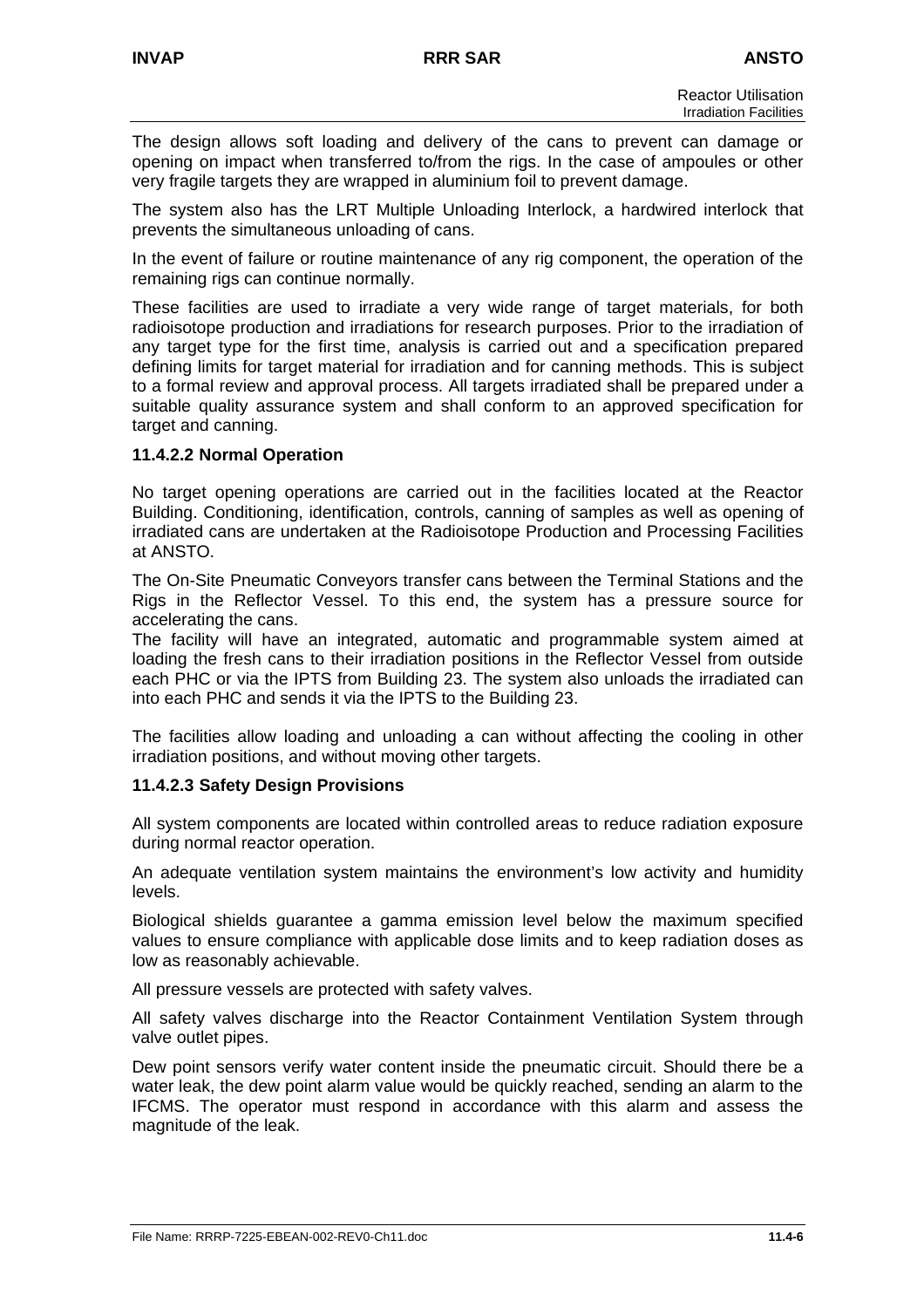Electrical connections between the three blowers prevent all of them being in operation simultaneously, i.e. a maximum of two blowers can be switched on together. This hardwired restriction prevents an increase in flow-rate that may produce a non-controlled target movement when placed inside their irradiation position.

The Long Residence Time General Purpose Irradiation Facilities (LRT) have been designed with attention to strict safety considerations. These considerations include inherently safe design features as well as safe operating principles, in order to avoid incidents or accidents in the facilities themselves, and in the reactor as a result of operation of these facilities.

The relevant accident scenarios are specifically addressed in Chapter 16. The following evaluation is included for those incidents potentially compromising the pneumatic irradiation facilities:

- a) *Target power*: The total power for each target including the can is limited to 145 W. If this power is exceeded, this will raise an alarm to the pneumatic system operator. If the temperature reaches a set limit, the system will automatically remove the can from its irradiation position.
- b) *Target activity*: The activity for each target is limited to the equivalent of 100 GBq of sodium-24, The hot cells have shielded decay stations to allow for the decay of short-lived radionuclides before sending them for processing.
- c) *Target opening and integrity*: The target cans will not be opened in any of the facilities provided in the Reactor Building. Also, in order to maintain the integrity of cans containing powdered or hazardous material, targets may be encapsulated in double cans.
- d) *Can stuck in transit*: The cans will undergo a physical inspection and a check with a go/no go gauge prior to their introduction in the loading stations, in order to prevent any can becoming stuck in the pneumatic system. However, if a stuck can did occur, there are two position sensors to determine the target location. If during a transit operation, a can is stuck in a pneumatic tube, cooling is maintained, and the target position is indicated on the sensing instrumentation in order to guide appropriate recovery actions. This being the case, the radiation doses to the operating personnel during a recovery operation is kept to a minimum due to the shielding associated with the pneumatic tubes.
- e) *Target mishandling*: Several target-mishandling operations were postulated, which include targets sent to incorrect irradiation positions, and targets sent to a position already occupied by another target. To prevent these events, several safety interlocks, which are software-based and constitute part of the pneumatic control system, have been included in the Terminal Station design.
- f) *Loss of cooling*: In the event of a loss of cooling (either by the blower system failure or by electrical failure), several signals feeding the RCMS will initiate a reactor power reduction, in order to prevent thermal damage to any target.
- g) *Pressure build-up in the can*: The design is such that it can safely withstand the maximum internal pressure generated from the expansion of air inside the can due to the temperature rise during irradiation. Prior to authorising a type of material for irradiation, ANSTO will evaluate the possibility of gas generation in a target material during irradiation. The can design will withstand the negative differential pressure applied should rig tube leakage allow a can to be exposed to the reactor pool hydraulic pressure.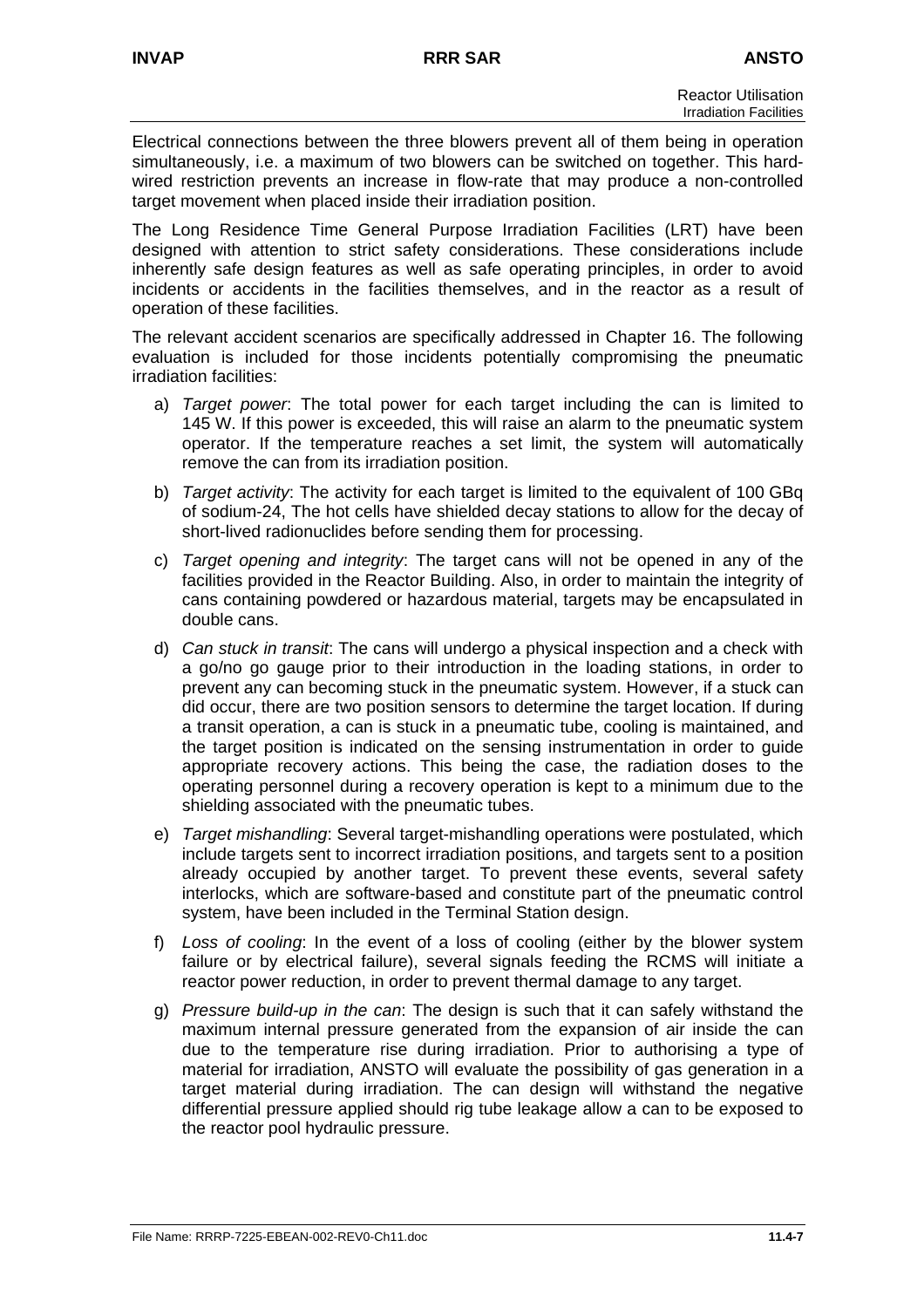- h) *Materials compatibility*: The design of the LRT facilities employ various aluminium alloys that will present no compatibility issues with other structural and irradiation can materials.
- i) *Leakage from can*: In case of a failure of a can during or after the irradiation the circuit or the hot cell system (depending on the location of can) will act as a containment barrier to prevent exposures to operating personnel. In such situations the contaminated rig is replaced and the design is such that there is access to the cells to perform decontamination tasks.
- j) *Radiation beam through the tubes in the Reactor Pool*: The pneumatic tubes are provided with shielding at the Reactor Pool top to prevent radiation streaming and radiological hazard/exposure of operating personnel.

Besides the possible incidents that may compromise the integrity of the irradiation facilities themselves, there are other possible scenarios where operation of the facilities may affect the reactor. These are analysed in Chapter 16 and briefly described herein:

- a) *Reactivity incident*: This incident is constituted by the fast extraction of an irradiation target, with its maximum reactivity worth. This case is analysed in Chapter 16, Section 16.8, and does not pose any significant risk to the reactor. This incident is bounded by the incident of a Control Rod withdrawal.
- b) *Simultaneous withdrawal of two or more cans*. This event is prevented by a hardwired inhibition for simultaneous withdrawal of two or more cans
- c) *Pneumatic tube LOCA*: Loss of coolant through a failed pneumatic tube is prevented since all the tubes exit from the reactor pool above the water level. Should a tube fail, the inner region of the tube up to the pool water level would be flooded. Thus, a tube failure does not pose a significant risk to the reactor. (Small breaches are detected by a dew point sensor located at the main coolant stream that controls humidity contents).

## **11.4.3 Short Residence Time Irradiation Facilities**

## **11.4.3.1 Description**

The Short Residence Time Irradiation Facilities are designed to perform Neutron Activation Analysis (NAA) and Delayed Neutron Activation Analysis (DNAA). The system comprises the irradiation facilities for which target transport is performed by pneumatic means. Targets may be irradiated with short exposure periods.

Only one target at a time can be transferred and irradiated in each facility. Irradiation times ranging from 3 seconds to several minutes are achievable. Each facility consists of one rig and one set of transfer tubes similar in design to those described in the On-Site Pneumatic Conveyors for the LRT rigs.

The irradiation Terminal Stations for NAA and DNAA are located in the Neutron Activation Analysis Laboratory. Transfer between the irradiation positions and each Terminal Station is performed using a pneumatic system. The transit time from the irradiation position in the rig to the terminal station is approximately 3 seconds.

The pneumatic transfer system and cooling system of the NAA/DNAA facilities is integrated into the Long Residence Time General Purpose Irradiation Facilities (see Section 11.4.2). The transfer system is designed to transfer targets with mass up to 50 g via the NAA and DNAA Pneumatic Conveyors.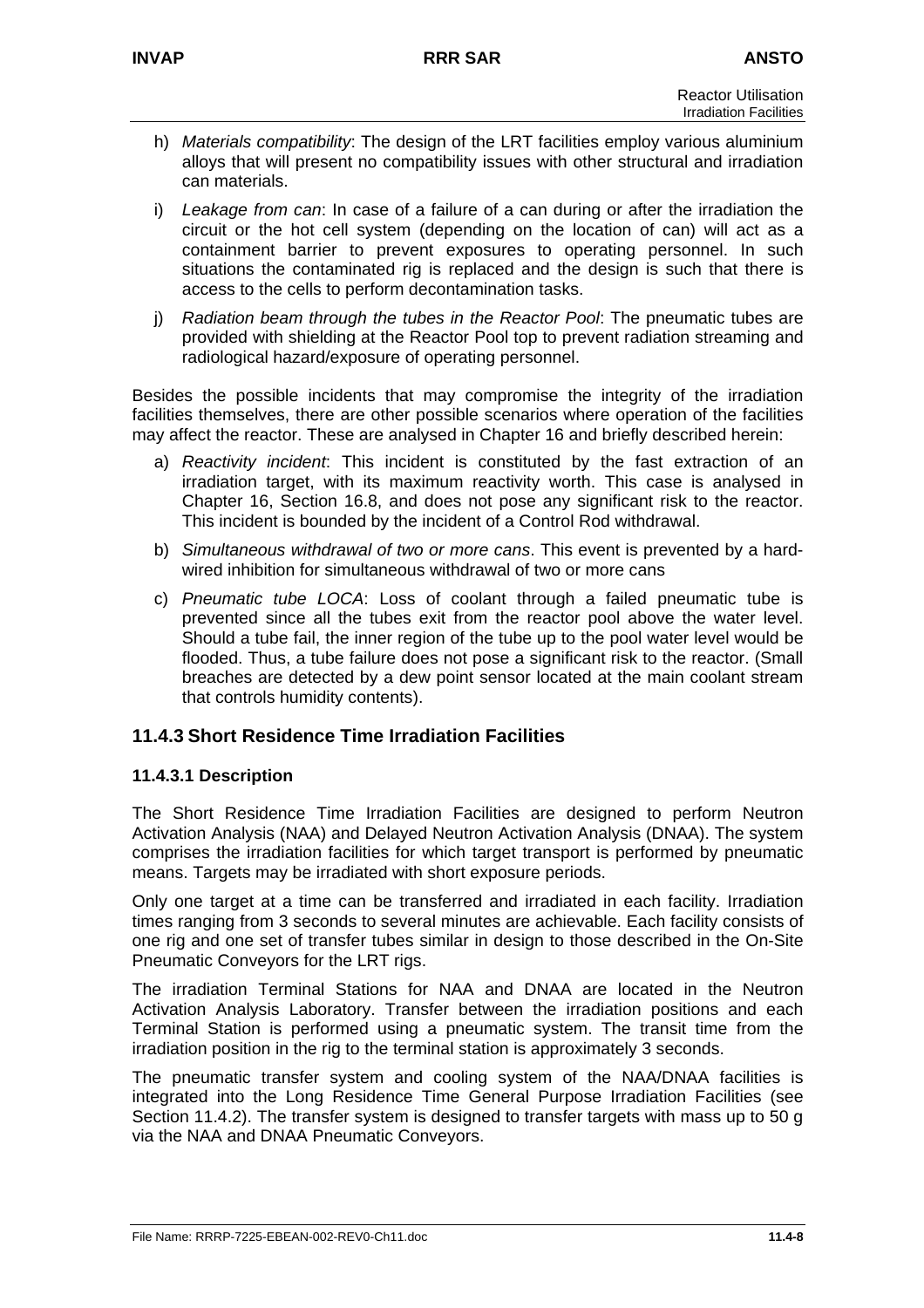All target movements are possible with the reactor at full power. It is possible to irradiate only one target can at a time in each facility.

The facility is capable of handling up to 40 target cans per day. The flux perturbation level is less than 5%, which can be easily handled by the RCMS.

## **11.4.3.2 Normal Operation**

The target loading and unloading stations for NAA and DNAA are located inside cabinets with localised air extraction in the NAA Irradiation Laboratory. A fume cupboard is located next to the unloading stations for can opening to extract possible active gases to the Reactor Containment Ventilation System.

The control system supplied is placed in the NAA Irradiation Laboratory. The control system will allow cans to be automatically transferred and irradiated for programmed periods. The instrumentation provided allows for analysis of gamma spectrometry following irradiation of targets loaded for multiple irradiation and counting cycles. A similar arrangement with neutron counting equipment is provided for DNAA.

Target cans are of High-Density Polyethylene (HDPE) and will have external dimensions of 35 mm OD and 90 mm in length. The design will maximise the internal volume as much as practicable, subject to mechanical constraints. The target can will have a snap close system or similar, which will allow fast opening and closing.

## **11.4.3.3 Safety Design Provisions**

The design provisions for the Short Residence Time Irradiation Facility are similar to those for the Long Residence Time Irradiation Facilities. Safety aspects such as target power, activity, mishandling and loss of cooling have been considered in Section 11.4.2.3.

The evaluation of other aspects that concern the safety of this system include:

- a) *Target opening and integrity*: The target cans have been designed from High-Density Polyethylene (HDPE) and with a fast open and closure device. These cans are opened inside a fume cupboard, which has its own active ventilation system. Fume cupboards within the reactor building share an active ventilation system, which discharges to the main stack and has provision for HEPA filtration. Therefore, any hazard resulting from a leak of radioactive gas or fine particulate material from the fume cupboard is prevented.
- b) *Can stuck in transit*: This event is similar to the one discussed for the other pneumatic irradiation facilities. The transfer process is controlled by a dedicated control software-based system, which will control the transfer process, provide information on the facility status, and enable the loading and unloading of canned samples. Additionally, the pneumatic tubing for transfer of the polyethylene cans has 25 mm lead equivalent shielding, and the loading and unloading station 50 mm lead equivalent shielding.

A reactivity-related event is associated with the incorrect or inadvertent fast withdrawal of a target, and it is discussed in Chapter 16, Section 16.8. This reactivity incident is bounded by the incident related to the withdrawal of a CR.

## **11.4.4 Large Volume Irradiation Facilities**

Six Large Volume Irradiation Facilities (LVF) are supplied for the Neutron Transmutation Doping (NTD) of single-crystal silicon ingots. These facilities may also be used for the bulk irradiation of other suitable samples.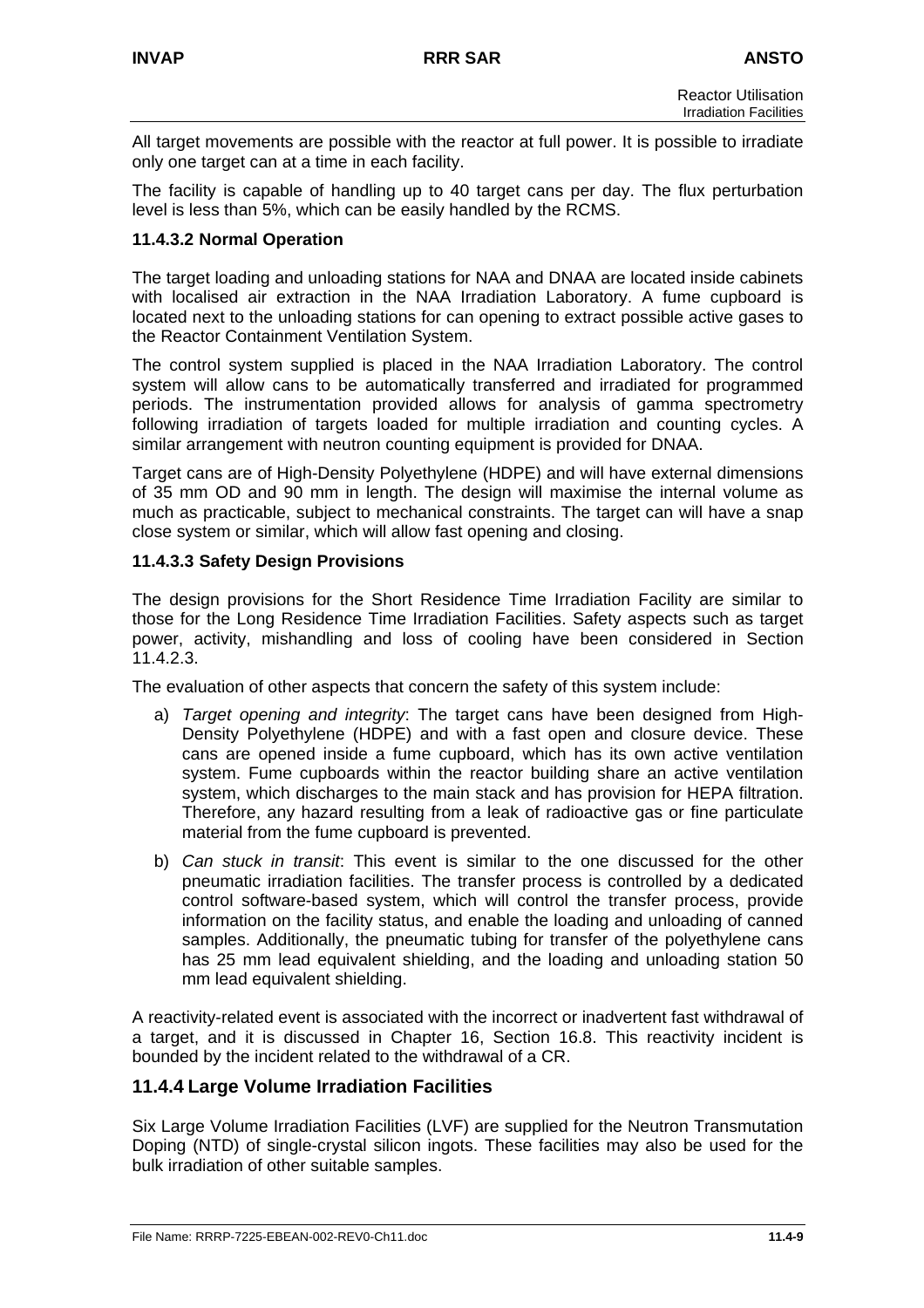The facilities are used to irradiate silicon ingots in an unsealed can on a rotating rig. The other samples are irradiated in these same rigs in sealed cans loaded into the unsealed cans.

Control valves on each hydraulic line allow water supply to the rig to be isolated during load/unload or maintenance operations. The silicon in its unsealed can is loaded into or unloaded out of the rig inner rotating element by a purpose built lifting head mounted to the operation bridge. The rig is fully removable from the Reflector Vessel for repair in the event of a system failure.

All in-pool transfers of the silicon or sealed bulk samples in their unsealed can are carried out by personnel. After irradiation, the silicon ingots are placed for temporary storage in the Reactor Pool and Service Pool in dedicated storage racks. Here they are left to decay.

After decay, irradiated silicon is transferred to a load and unload station located in the Service Pool. At the load and unload station, the silicon is unloaded from the unsealed cans under water. Unirradiated fresh silicon is loaded into the cans before they are returned to the storage rack. The irradiated silicon is cleaned and dried after removal from the pool before being transported to the Silicon Processing Room where additional cleaning if required and final packing is done. This room has integrated areas to perform the different tasks such as cleaning, packing and storage, and accommodation for a programming officer.

All receipt and despatch of silicon product occurs through the truck access area.

Fluxes within a silicon ingot over a 600mm length centred about the peak thermal neutron flux are axially uniform to better than  $\pm$  3% of the average, which are maintained throughout the operating cycle. Dummy silicon and graphite ingots may be placed above and below the required 600mm length, to achieve the specified flux uniformity. The silicon ingot is rotated to provide radial uniformity of dose within the ingot.

Cans containing silicon ingots do not require fastening devices because of the downward cooling flow.

It is possible to remove and replace cans containing silicon ingots within the rotating irradiation rigs when the reactor is at full power.

#### **11.4.4.1 Normal Operation**

Receipt and dispatch of new and irradiated consignments of silicon is performed in the truck access area.

This truck access area is also used for loading and unloading other radioisotope facility containers. It has a hoisting device to allow movement of heavy weights and pallets.

On one side of the truck access there is a room to store material belonging to the radioisotope handling facilities. Material may be stored temporarily in this room during loading and unloading tasks.

Fresh material is unpacked in this area and prepared for loading in the irradiation facility in the reactor hall.

#### **11.4.4.1.1 Silicon Ingot Removal and Transfer to Service Pool**

Silicon ingots in their irradiation cans will be removed from the rotating irradiation rigs using the Operation Bridge and lifting tools and placed into a nominated location in the Reactor Pool Storage Rack. The cans are then transferred from the Storage Rack to the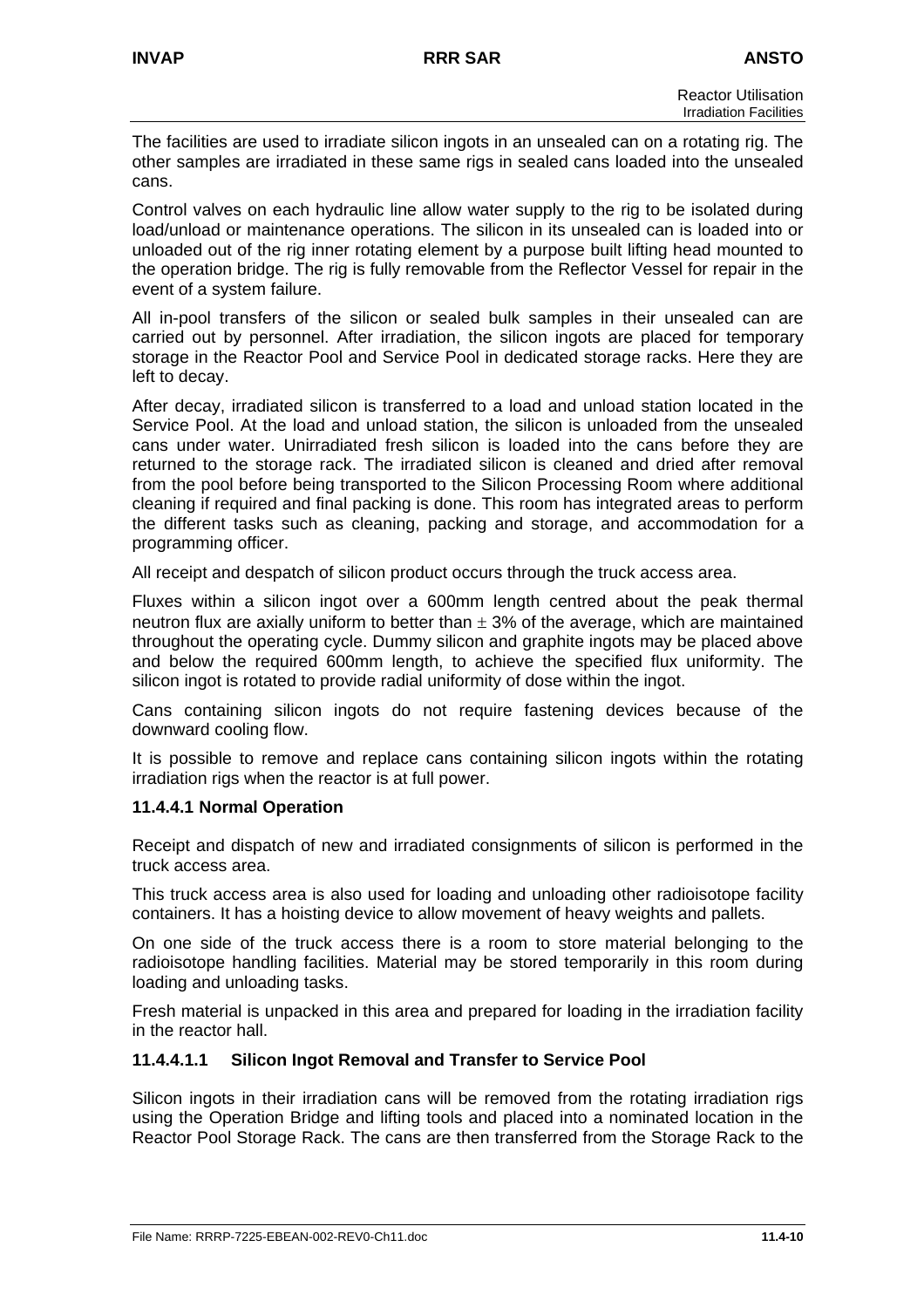storage facility located in the Service Pool by the operator. Any auxiliary handling tasks are carried out in the Service Pool.

The storage facility allows temporary storage of large volume irradiation rigs and components, silicon ingot irradiation cans, loaded or empty, and other sample target cans.

Silicon ingots are cleaned using demineralised water and dried using breathing quality compressed air above the wash station. Once dry, the silicon ingots are checked for contamination prior to release for transfer. From this position ingots are transferred to the silicon processing room

Once an ingot is cleared for release to the customer, it is subsequently repacked.

After being packed, the material is stored in another area within the NTD processing room.

After completion of these processes, material is delivered.

Silicon cans will be treated as solid waste if they exhibit excessive wear or are damaged during routine operations.

Since they are mainly made of aluminium, they will be left to decay for some days in the Service Pool to achieve a medium-low or low level activation before being processed.

An underwater cutting machine, located at the Service Pool, allows the reduction of the effective volume of waste to be transported in a special container. This container, of 72 litre capacity, is loaded under water with solid waste and is placed in a shielded flask to allow transport outside of the Reactor Building.

#### **11.4.4.2 Safety Design Provisions**

The design of the LVF and the related operations for silicon ingots have been developed with attention to strict safety considerations. These considerations include inherent safety design features as well as operating principles, in order to avoid incidents or accidents due to these facilities.

The relevant accident scenarios are specifically addressed in Chapter 16. Irradiation facilities in general are analysed in Section 16.15 and events associated with reactivity insertion in Section 16.8. The following evaluation is included for those incidents applicable to the LVF:

- a) *Ingot cooling*: As the silicon ingots will produce some power during irradiation, the cooling system has been designed to cool the rigs by downward forced circulation of Reactor Pool water. This downward flow ensures cooling conditions to avoid the ONB along the surface of the samples.
- b) *Can Movements*: The rigs cooling system has been designed to permit the load and unload of cans containing silicon ingots at full power. For this purpose, the design allows only slight perturbations to the overall hydraulic behaviour when one can is extracted, without compromising the cooling capability over the remaining rigs.
- c) *Loss of flow*: In the case that a failure occurs, there is a signal on low flow for the Reactor Protection System (RPS), that will produce the reactor shutdown via the FSS. This is to protect the targets and is not needed to protect the reactor. After that, the ingots will be cooled by upward natural circulation.
- d) *Pool LOCA*: The PCS and the RSPCS have Siphon Breakers located well above the core in order to preserve cooling capability, driven by natural circulation, for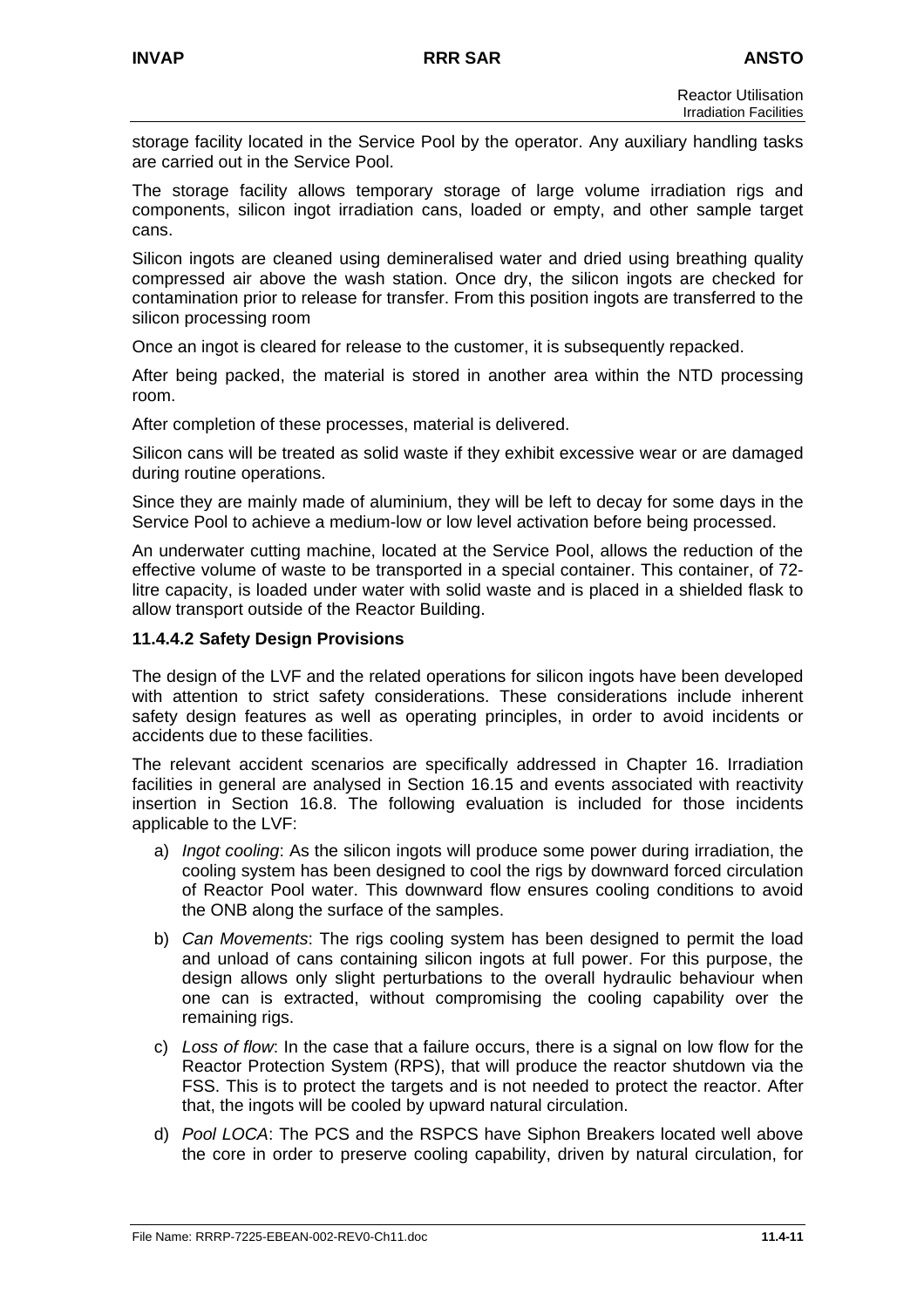both reactor core and targets after a pipe break event at the primary or at the pool circuits.

- e) *Incidental radiation field*: To prevent the incidental irradiation of the operations personnel when handling silicon cans, all manual operations will be performed with the cans under water.
- f) *Ingots activity*: Following irradiation, cans containing silicon ingots will be left to decay for approximately 2 to 3 days.
- g) *Materials compatibility:* Silicon, Graphite, Aluminium and Stainless Steel will be employed. These materials feature excellent compatibility under the operating conditions.
- h) The potential for a reactivity perturbation on the reactor was analysed and is below the 200 pcm limit (Chapter 5, Section 5.7), and even the worst case constitutes a reactivity insertion well within the capabilities of the RCMS. Therefore, it poses no risk to the reactor behaviour.
- i) Perturbation of readings of the nucleonic instrumentation: The magnitude of the perturbation of the flux, outside of the Reflector Vessel and behind NTD irradiation positions, due to the movement of the targets was evaluated. Thus the selected location of probes will minimise changes to nucleonic readings of the Automatic Reactor Power Regulation System (ARPRS) and Reactor Protection System (RPS). A description of the ARPRS is given in Chapter 8, Section 8.7.

Besides the possible incidents that may compromise the integrity of the irradiation facility itself, there is an incident that may influence the reactor behaviour. This is the accidental fall of a silicon ingot over the reactor core, structures, neutron beam assemblies or other elements located inside the Reactor Pool:

- j) The possibility of an accidental drop of a silicon ingot on the reactor fuel or other structures (i.e. that may cause a breakage of a neutron beam tube) is addressed in Chapter 16, Section 16.15. To preclude such an event, however, the operating tools prevent can disengagement at undesired positions. Furthermore, the critical components inside the Reactor Pool are protected by grids that should reduce the likelihood of damage caused by the drop of an object.
- k) Zoning of activities inside the Reactor Pool and minimisation of handling operations will reduce the likelihood of accidental situations.

## **11.4.5 Radioisotope Handling Facilities**

The purpose of these facilities is to interface the production of radioisotopes with the processing and manufacturing operations, which are performed in the Radioisotope Production and Processing Facility outside the Reactor Building.

Typical operations to be performed are:

- reception of fresh targets,
- programming and control of irradiation cycles using Irradiation Facilities Scheduling System (IFSS),
- movement of samples (to and from irradiation positions at the Reflector Vessel),
- handling of rigs,
- control of irradiated samples and,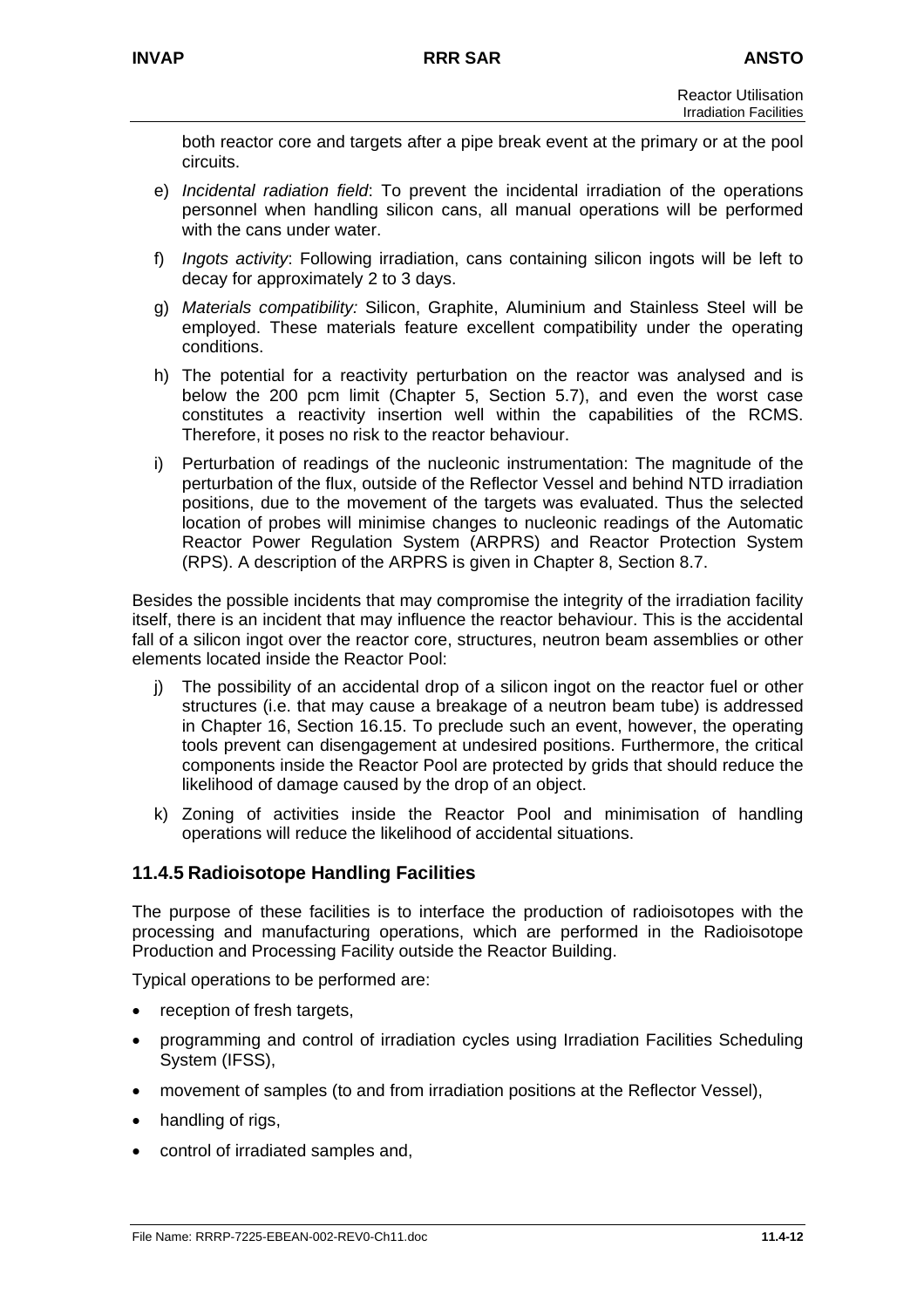• conditioning of irradiated targets in containers or special packaging for transport to the Radioisotope Production and Processing Facility.

These operations will be performed at different areas of the Reactor Building by means of facilities designed to manage radioactive material in accordance with radiological protection standards. These areas are:

- Reactor Pool.
- Reactor Service Pool and Above Pool Hot Cell Complex,
- Silicon Ingot Processing Area,
- NAA Irradiation Laboratory and,
- Irradiated Material Dispatch Area and Loading Hot Cell area.

The facilities consist of four hot cells and a set of shielded tubes to allow the transfer of irradiated targets between the hot cells and between the Service Pool and the Loading Hot Cell. Special shielded Flasks will be used to allow the safe transfer of irradiated material outside the Reactor Building by truck, and a Pneumatic System allows the transfer of small cans between the pneumatic cells and the Radioisotope Processing Plant.

One Transfer Hot Cell (THC) and two Pneumatic Hot Cells (PHC) are integrated at the Above Pool Hot Cell Complex (APHCC). One Loading Hot Cell (LHC) for loading of irradiated targets into several types of shielded flasks.

The basic components of the Hot Cells are:

Heavy density concrete shielding

- A shielded window
- A shielded access door

A working table

One or two master-slave manipulators

A waste disposal system for liquids and solids

A set of accessories (mirrors, pliers, etc.)

A control console

An active ventilation system connection

A demineralised water supply

An electric power supply and lighting

A compressed air supply

A fire extinguisher system

One or more sample-conveying device stations

One or more through-wall posting port

Radiation monitor with interlock to the door control system

The hot cells have emergency lighting that will start automatically in the event of a loss of electric power supply.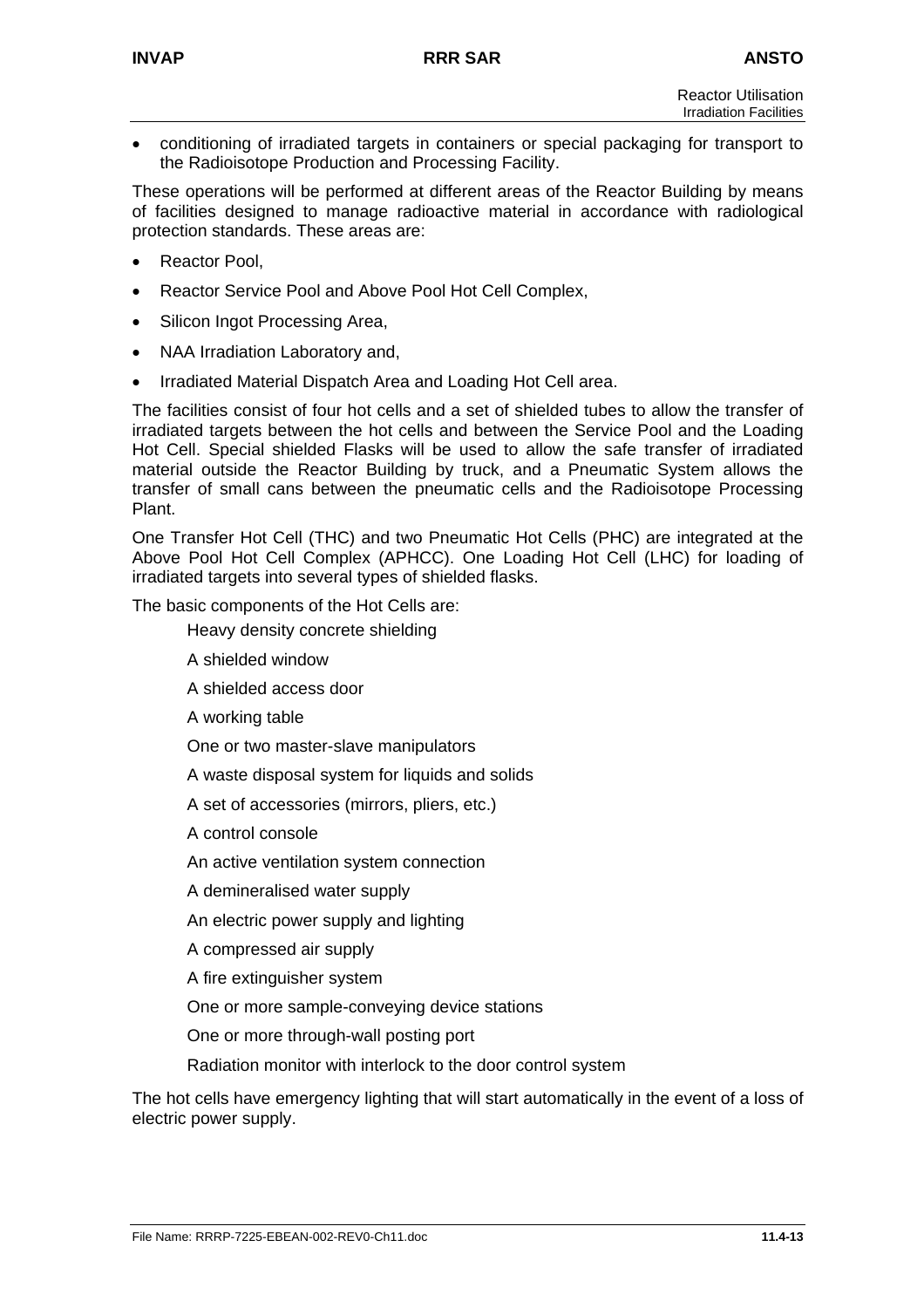Connections for breathing air beside the access door are provided to allow personnel to enter the cell under special circumstances.

### **11.4.5.1 Shielded Flask Containers**

Two basic design types are used at the Reactor Facility for radioisotope handling similar to the ones universally used in the nuclear industry:

- a) A Small Interbuilding Container (SIC) is used to transport small samples to the Radioisotope Processing Facility in Building 23. The SIC is shielded with 85 mm of depleted Uranium. A turntable containing three Small containers will be transferred to the truck access area by a fork lift truck transported through the service lift or by crane through a hatch.
- b) 6 Tonne and 10 Tonne Bottom Loaded Flasks (BLF) will be loaded through a gate at the bottom of the flask. The flask has a cup, which holds the target that may be lowered into the LHC for target loading and unloading. The cup is tied to a cable that is handled from outside the flask. BLF are made of steel and lead allowing the transport of irradiated samples on-site by truck.

The Small Interbuilding Containers (SIC) and Bottom Loaded Transfer Flasks (BLF) will be loaded at the LHC to transfer radioisotopes to the Radioisotope Production and Processing Facility.

BLF (6 or 10 tonne) are brought into the Reactor Building through the truck access provided. A handling area provided with a hoisting device enables safe flask loading/unloading operations.

#### **11.4.5.2 Safety Design Provisions**

The different hot cells provided in the Reactor Building have been designed with attention to strict safety considerations, in order to avoid any possible incidents or accidents that may occur during their operations. These considerations include inherent safety design features, interlocks and a robust design.

The relevant accident scenarios are specifically addressed in Chapter 16. Section 16.15 discusses general events related with irradiation facilities. An overall evaluation of the safety characteristics is presented herein:

- a) *Air circulation:* The hot cells are maintained at a nominal negative pressure in order to keep all possible airborne contamination within the cells. A dedicated ventilation system is provided with absolute filters for air intake, and absolute and charcoal filters for the exhaust.
- b) *Radiation protection*: The radiation protection issues are specifically described in Chapter 12, Section 12.3. They include the construction of the cell walls in highdensity concrete, the provision of master-slave manipulators, the provision of shielded storage inside the cell to provide for the decay of high energy short-lived radionuclides, the provision of a shielded glass window to protect the cell operators during normal operation, and the provision of area monitors in the vicinity of the cells to remotely monitor the dose rates.
- c) *Spillage characteristics*: Can opening operations are not allowed in any hot cell. However, it is possible to have some spill of radioactive material in the case of can rupture, can leakage or fire. To cope with these situations, the hot cells have been designed to be easily cleaned. All the inner cell surfaces are painted with epoxy paint.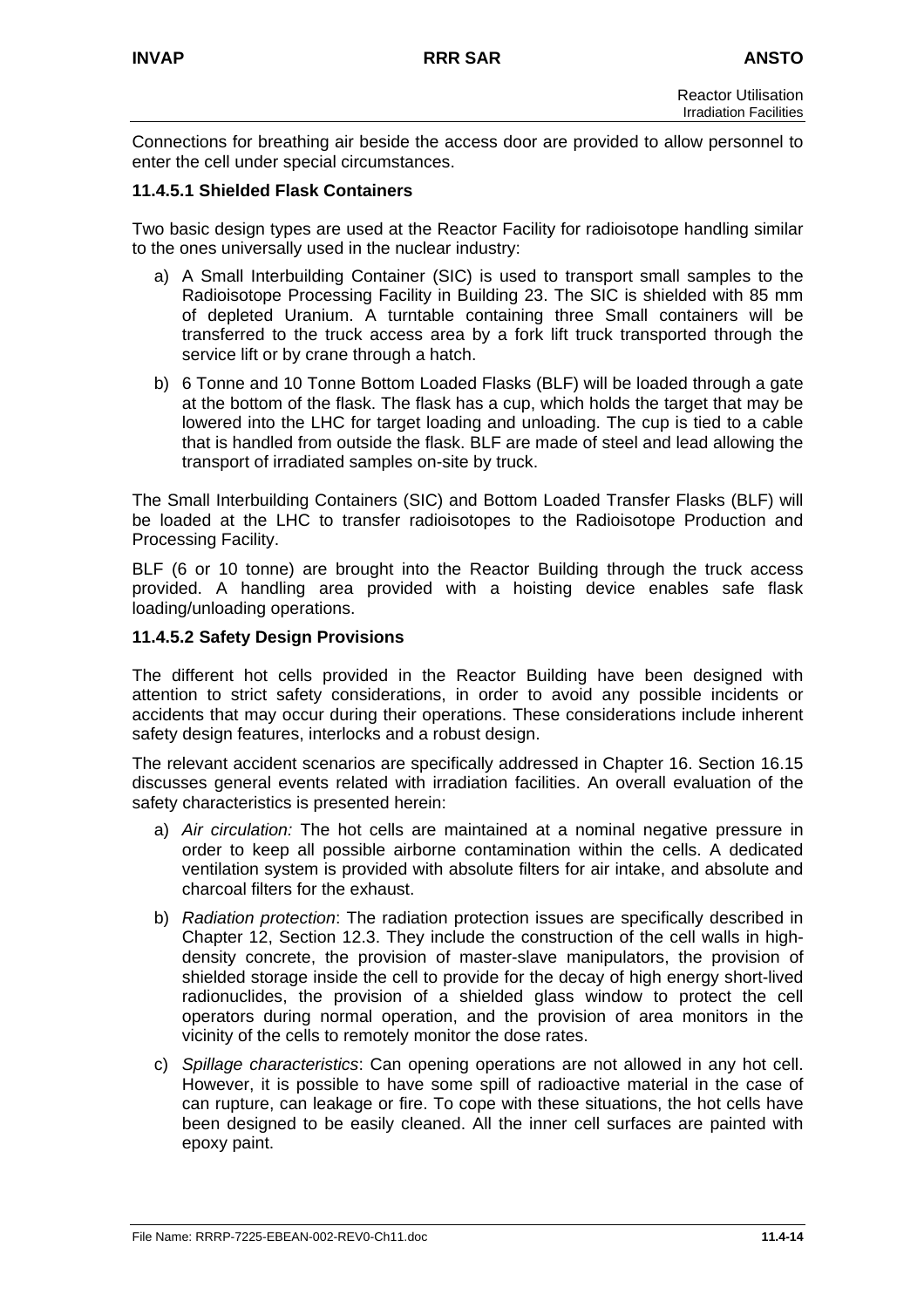- d) *Electrical Power failure*: To cope with incidences involving electrical power failures, the ventilation system for the cells and emergency internal lighting is supplied from the Standby Power System.
- e) *Accessibility*: The hot cells cannot be accessed during normal use. However, for maintenance, cleaning or other needs, they may be accessed. To preclude any accidental access to the hot cells, the corresponding doors are provided with safety interlocks. Additionally, close to any access there is a source of breathing air to prevent any inhalation of contaminated air from inside the cell during these operations.
- f) *Fire hazard*: Each of the hot cells is provided with embedded piping for fire fighting provisions  $(CO<sub>2</sub>$  Total Flooding System) that may be installed in the event of a future change on the usage of the cells. It would have the provision to activate the  $CO<sub>2</sub>$  flooding system from outside the cell.
- g) *Sample Transfer Failures*: End of travel switches will give warning if targets do not arrive at the desired station. In case of power failure, all electric driven conveyors are designed to stop moving and a manual operating mode can be used to move samples out of the transfer ducts. Use of smooth curves along the path minimises the possibility of a stuck sample and also facilitates intervention when necessary.

## **11.4.6 Interbuilding Pneumatic Transfer System**

The pneumatic transfer of irradiated samples to Radioisotope Production and Processing Facility will be described herein. These transfers take place through the Interbuilding Pneumatic Transfer System (IPTS).

#### **11.4.6.1 Description**

The IPTS is provided to transfer small irradiation cans between the Pneumatic Hot Cells in the Reactor Building and a hot cell with active ventilation in the Radioisotope Production and Processing Facility.

Two air-driven transfer lines are available. Each of the transfer lines will be bi-directional, to send irradiated targets from the Reactor Building to Radioisotope Production and Processing Facility and to receive new unirradiated targets or "active load" targets from Radioisotope Production and Processing Facility, at a distance from the Reactor Building.

Shielding along the path of this system is heavy density concrete or equivalent. Radioisotopes transferred in this system shall be limited to those giving rise to a radiation dose rate in uncontrolled access areas no greater than that from 40GBq of Co-60.

There is one IPTS tube and one spare tube connected to each Pneumatic Hot Cell.

The loading and unloading terminals in the Pneumatic Hot Cells have radiation monitoring equipment that will interlock with the transfer function if the radiation dose rate exceeds a pre-selected value that corresponds with the maximum activity limit.

One tube in each cell operates while the other is in stand-by mode.

The IPTS transfers irradiation cans and allows soft delivery and arrival of the cans.

The transfer time is estimated as 70s.

One control terminal is provided in Radioisotope Production and Processing Facility, which has a database function to keep track of irradiated and fresh targets in the IPTS,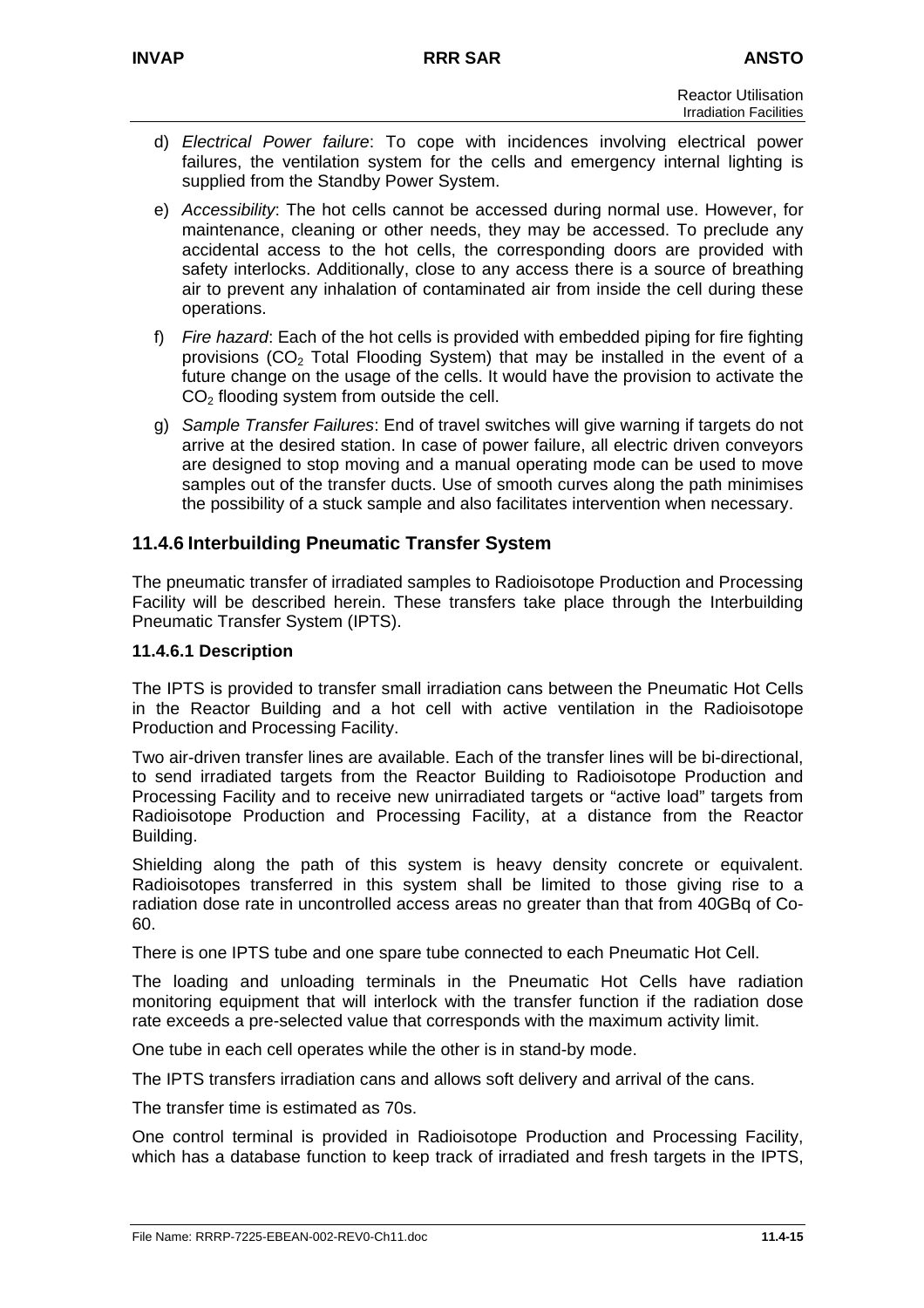Bulk and Pneumatic Conveyor Systems. This terminal allows viewing of IPTS system status, operation and certain process parameters.

One terminal in each Pneumatic Hot Cell control panel will allow the viewing of system status and operation.

The IPTS tubes are placed inside a below ground concrete conduit between the reactor facility and the processing facilities in Radioisotope Production and Processing Facility. This conduit will provide suitable shielding to persons at ground level.

### **11.4.6.2 Safety Design Provision**

The Interbuilding Pneumatic Transfer System has been designed with attention to strict safety considerations. These considerations include inherently safe and robust design characteristics as well as safe operating principles, in order to avoid incidents or accidents in the facility.

The relevant accident scenarios that may arise from the use of the IPTS are bounded by the events relating to excessive target activities (above design value) and can stuck events during transfer of targets. A brief description of the safety characteristics is indicated herein:

- a) *Target activity*: The target activity to be transferred in the IPTS is limited to that equivalent to 40 GBq of Cobalt-60. The equivalent dose rate is instrumented as the set point of an interlock valve, which will prevent the use of the IPTS for targets with a higher activity.
- b) *Can stuck in transit*: The transfer tube from the Reactor Building to Radioisotope Production and Processing Facility is below ground level, with protection by concrete-slab shielding and/or earth cover to avoid exposure of people standing above the ground in case a can is stuck inside the transfer line. In the unlikely event that the stuck target cannot be recovered by compressed air action, the transfer tube can be accessed through shielded inspection bays, the tube cut, and the specimen safely removed. At the cell interface, the tubes are embedded in the block and will be inaccessible from outside. In the event of a can stuck in this region, releasing the can will be by passing a flexible tool through an open end of the tube.

All pumps and blowers associated with the IPTS are located within the containment. Air flowing through the IPTS is returned to the containment, minimising the potential for the IPTS to constitute a containment bypass route.

*End of Section*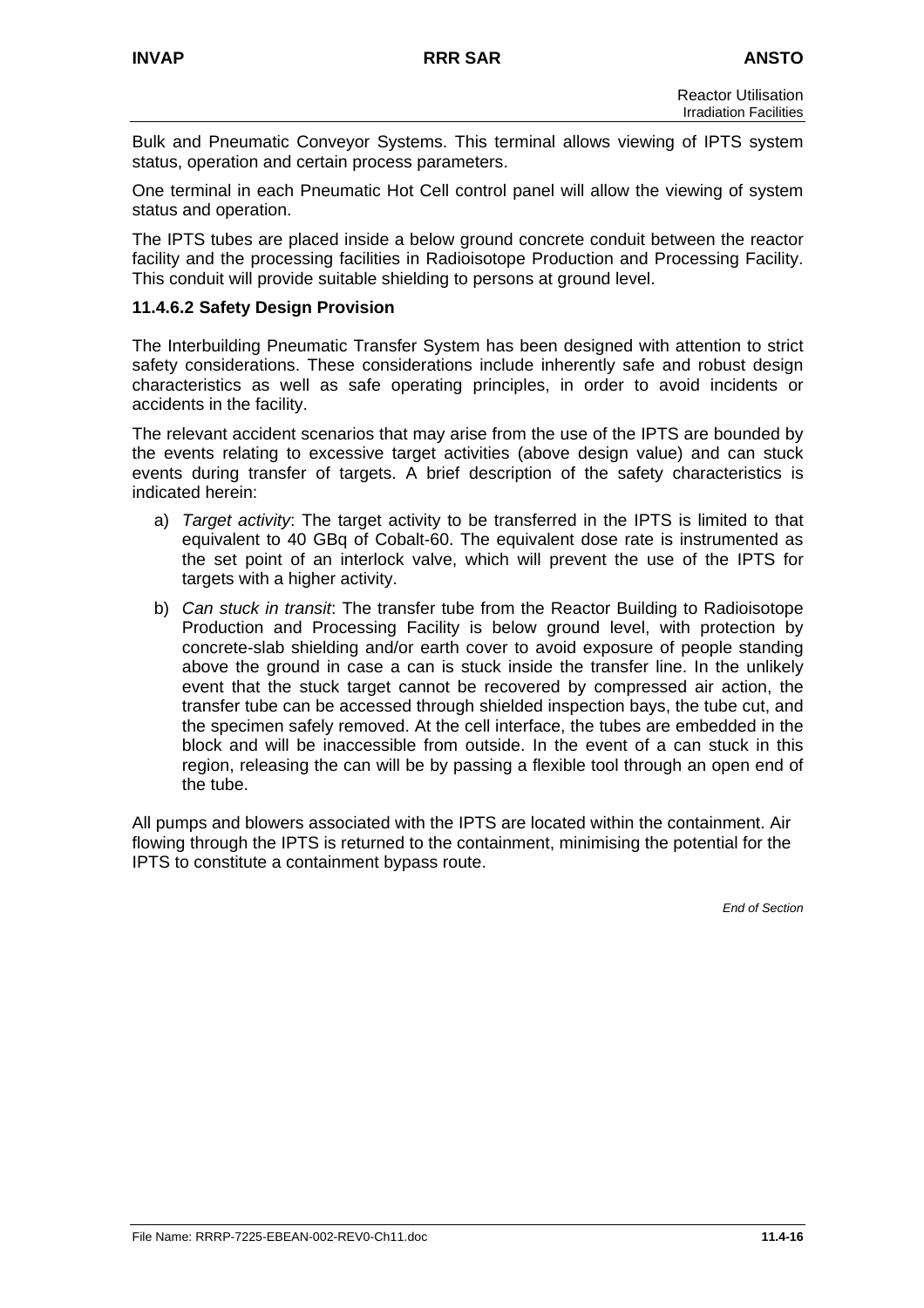## **11.5 NEUTRON BEAM FACILITIES**

The reactor is provided with a thermal and an advanced Cold Neutron Source (CNS) to produce neutrons in specific spectral ranges. These neutrons travel from their sources along specially designed neutron beam guides with high technology super-mirror inner walls. Neutrons entering the neutron guides can be transported long distances without significant losses.

The CNS will use the well-proven natural-circulation liquid deuterium  $(LD<sub>2</sub>)$  thermosiphon concept. CNS parameters are:

| a) Moderator material                   | Liquid Deuterium $(LD_2)$ |
|-----------------------------------------|---------------------------|
| b) Moderator volume                     | 20 litres                 |
| c) Heat Removal capacity                | 5000 W                    |
| d) Average temperature of the moderator | 23 $\circ$ K              |

The Hot Neutron Source will not be included within the present facilities, but provisions are included in the design for a future installation. The provision includes a Hot Neutron Beam Assembly (Assembly #5 described below) able to supply neutrons to two independent beams (HB1 and HB2) that terminate in the Reactor Beam Hall. These beams will be of thermal neutrons until the Hot Neutron Source is installed.

The Neutron Beam Transport System basically consists of super-mirror neutron guides. Depending on the neutron spectral requirement, the reflecting surfaces will be  $2\theta_c$ ,  $2.5\theta_c$ or  $3\theta_c$ . Neutron guides will be placed into a dedicated vacuum containment. This gives the minimum number of neutron guide windows and, at the same time, an exceptional mechanical behaviour of the neutron-optics components.

All these systems will be properly interfaced and optimised to maximise the performance for neutron-related science.

## **11.5.1 Neutron Beam Assemblies**

Neutron beam assemblies are used to lead neutrons from the neutron sources, through the reactor block and the primary shutters, to the Reactor Face in the Reactor Beam Hall, or the Neutron Guide Bunker.

A Beam Assembly consists of three main sections, namely:

- a) The Neutron Beam Tube, from the neutron source up to the Reflector Vessel external wall.
- b) The Neutron Beam Structure, from the Reflector Vessel's external wall up to the Reactor Face. It is the embedded metallic structure designed to hold the Primary Shutter and the internal section of the Neutron Beam Transport System.
- c) The Primary Shutter located in the outer part of the Neutron Beam Structure extending to the Reactor Face. It allows neutron transport when the shutter is open.

The internal part of the Neutron Beam Transport System (NBTS) is described in Section 11.5.2.

The design of the Beam Assemblies has been developed with attention to strict safety considerations. These considerations include inherent safety design features as well as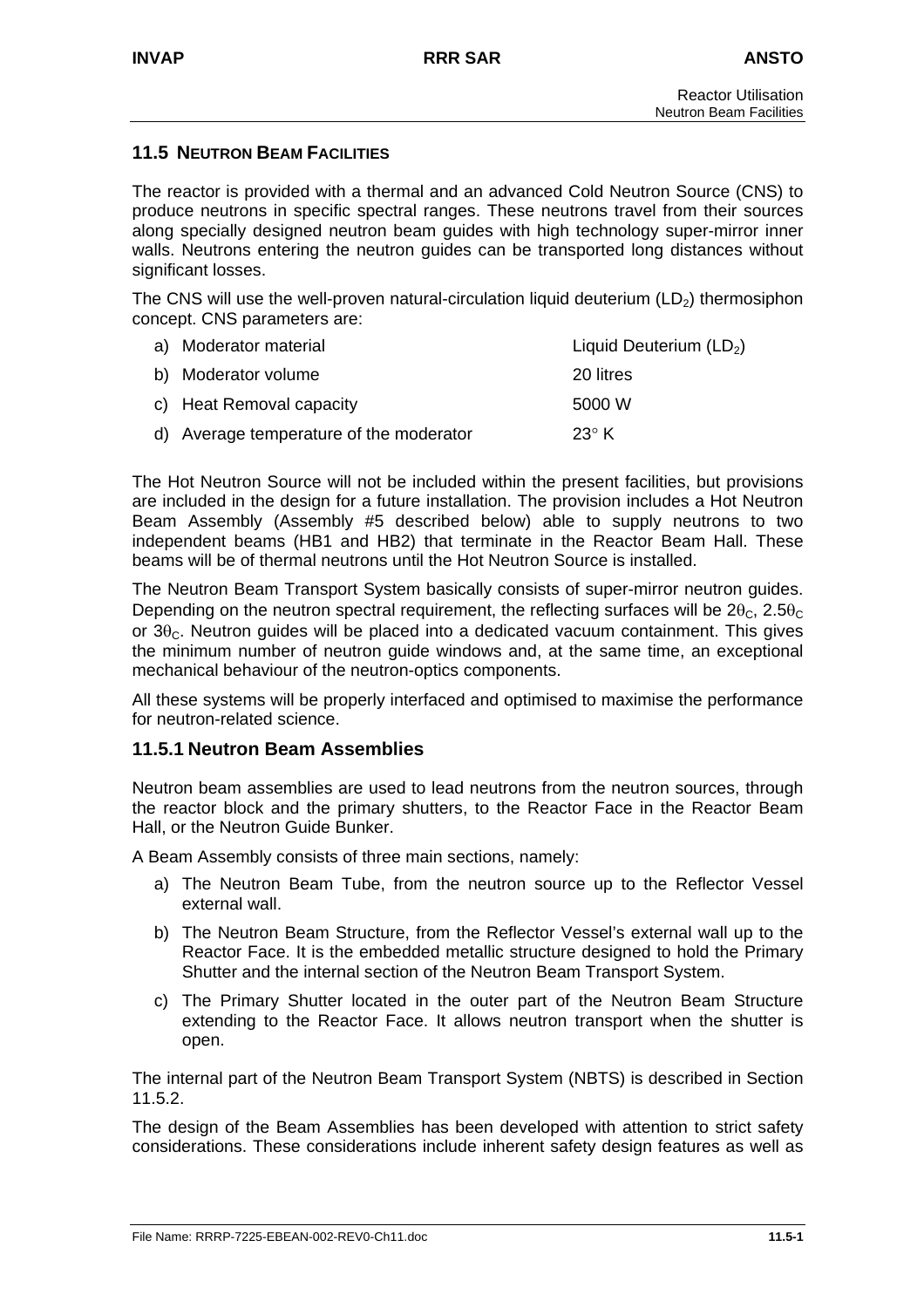operating principles, in order to avoid incidents that may cause harm to personnel or the public.

All the assemblies are designed to withstand postulated seismic events (See Chapter 2, Section 2.5.2 for Seismic Design Requirements and Chapter 4, Section 4.5 for seismic protection of beam tubes and neutron cover plate detail analysis). The combination of static stress (own weight plus load) and dynamic stress (seismic loads) does not exceed the material's yield stress.

From a radiation protection viewpoint, the design provides similar dose rate levels at the reactor face to those at the surface of the reactor's biological shield.

An auxiliary system provides the cooling capacity to remove the gamma heating in the shielding.

The use of removable shields and purpose designed tools, as well as special hoists to facilitate the removal of heavy parts during maintenance or replacement are considered in the design which complies with the ALARA criteria for doses to personnel during such tasks.

The Reactor Facility has five Assemblies for the Neutron Beam Facilities:

- a) Assembly #1: supplying thermal neutrons to three neutron guides: TG1, TG2 and TG3. Two of them (TG1 and TG3) extend into the Neutron Guide Hall while TG2 ends at the Reactor Face with, initially, a plug provided within the primary shutter.
- b) Assembly #2: supplying cold neutrons to three neutron guides (CG1, CG2 and CG3); two of them (CG1 and CG3) extend into the Neutron Guide Hall while CG2 ends at the Reactor Face with, initially, a plug provided within the primary shutter.
- c) Assembly #3: supplying cold neutrons to one neutron guide (CG4) that terminates at the Reactor Face.
- d) Assembly #4: supplying thermal neutrons to one neutron guide (TG4) that terminates at the Reactor Face.
- e) Assembly#5: supplying neutrons to two independent beams (HB1 and HB2) that terminate at the Reactor Face.

The design of Thermal and Cold Assemblies (#1 and #4, #2 and #3 respectively) are basically the same except for their location, relative position to the core and the quantity of the beam channels (3 or 1) at each assembly.

A metal support contains the channels for the neutron guides and the carbon steel body. The body of the Assemblies surrounding the guides acts as shielding.

CG4 and TG4 are installed in the centre of the Assembly #3 and #4 respectively. The spaces for additional guide components are replaced by solid steel shielding integrated into the inner and shutter sections of the assembly. To upgrade from a single to multiple guide assembly will require replacement of both these assembly sections. This is a planned operation as it is required whenever the inner sections of the guides need replacing.

#### **11.5.1.1 Beam Tube and Structure**

The neutron beam tube is a rectangular-section zirconium alloy structure immersed in the heavy water Reflector.

Neutron beam tubes are passive components and form part of the boundary of the Reflector Vessel acting as part of the first containment barrier. They are welded to the external Reflector Vessel's wall and are an integral part of this.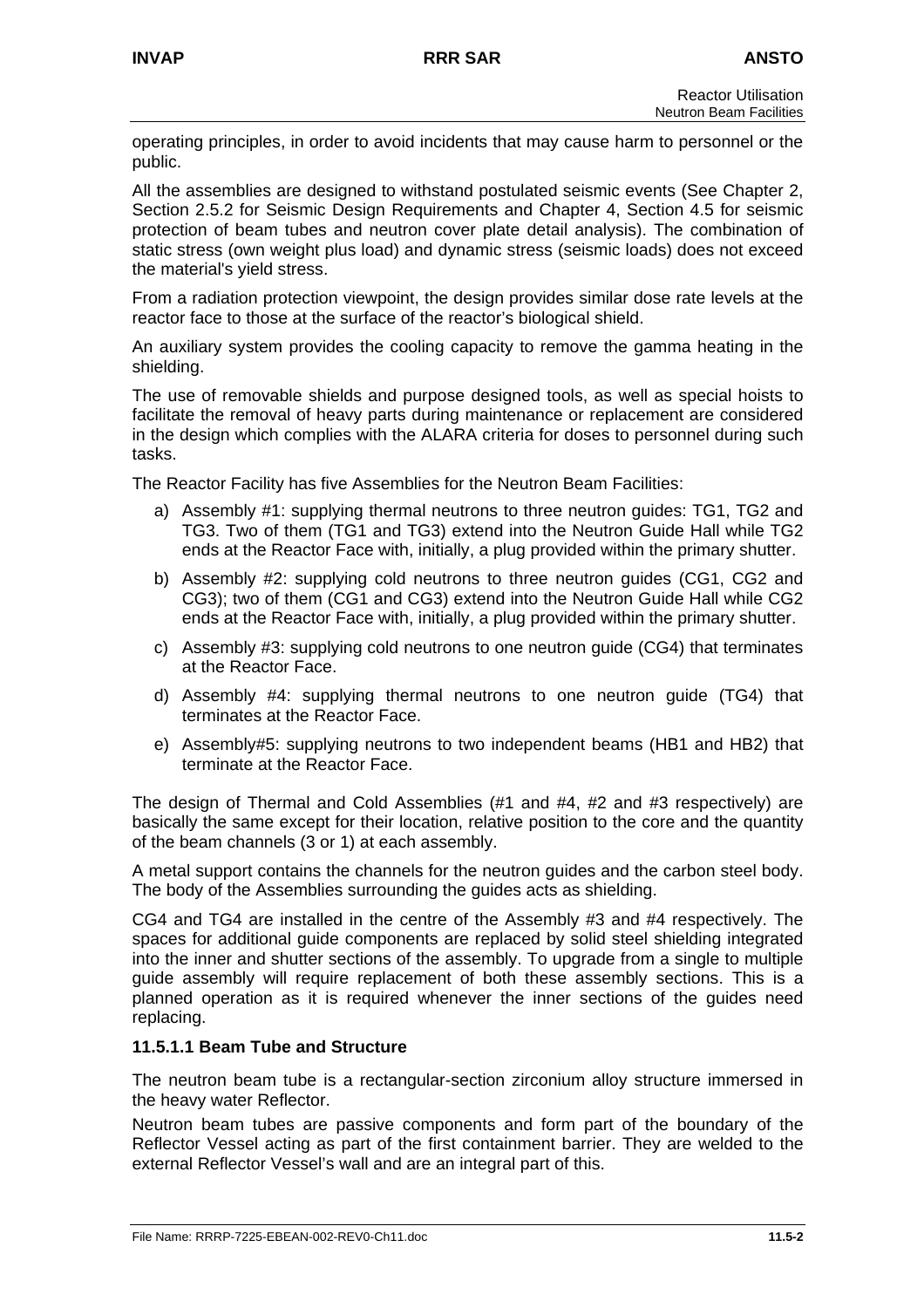Neutron Beam Structures are also passive components and are made of stainless steel. Their design allows, with minor changes to components, the use of different collimator/neutron guides of the internal sections of the Neutron Beam Transport System. Intermediate metallic components surrounding the neutron guides provide the required compensating shielding.

Neutron Beam Structures provide the supporting structure to contain the internal part of the Neutron Guide System.

All components located in the Neutron Beam Structure are removable, because of the limited lifetime (more than 10 years) of the internal (near core) components of the Neutron Guide Transport System.

## **11.5.1.2 Primary Shutters**

The outer section of the Neutron Beam Structure consists of a device for closing the beams, known as the Primary Shutters. These shutters are massive shields containing centrally located neutron guide sections.

Primary Shutters are a stainless steel structure specially designed to hold a homogeneous array of high-density and high-hydrogen content shielding materials around the neutron guides.

These shutters are the only movable part of the Beam Assemblies.

To minimise waste production, both structural and shielding materials are specifically qualified to have a low content of isotopes that may be activated.

The Primary Shutters can be dismounted from their position to allow the replacement of the internal part of the Neutron Guide System, if required.

Every Primary Shutter simultaneously closes or opens all the guides contained within that shutter.

The shutters have a neutron absorbing cover on their outer diameter, on the area exposed to radiation when they are closed and during rotation.

The primary shutters of Assembly #5 have a different design from the rest of the assemblies. The device contains two independent rotating shutters,

The mechanism will allow each shutter to rotate by 90-degrees, moving the neutron channels to the vertical position and interposing heavy and hydrogenous material to shield the ducts.

The instrumentation is the same for all shutters, and it has been designed to prevent any hazardous situation of the shutter.

The shutter control unit is identical for all Primary Shutters. The mechanism rotates the shutter through 90 degrees, with consequent positioning of shielding along the beam lines.

## **11.5.1.3 Safety Design Provisions**

## **11.5.1.3.1 Beam Assemblies**

The relevant accident scenarios are specifically addressed in Chapter 16, Section 16.15. An evaluation is included here for those incidents potentially compromising the neutron beams:

a) *Pool water leakage into the beam assembly:* A metallic seal is provided in the inner part of the beams. Should this barrier fail, the operators will be warned by a moisture detector.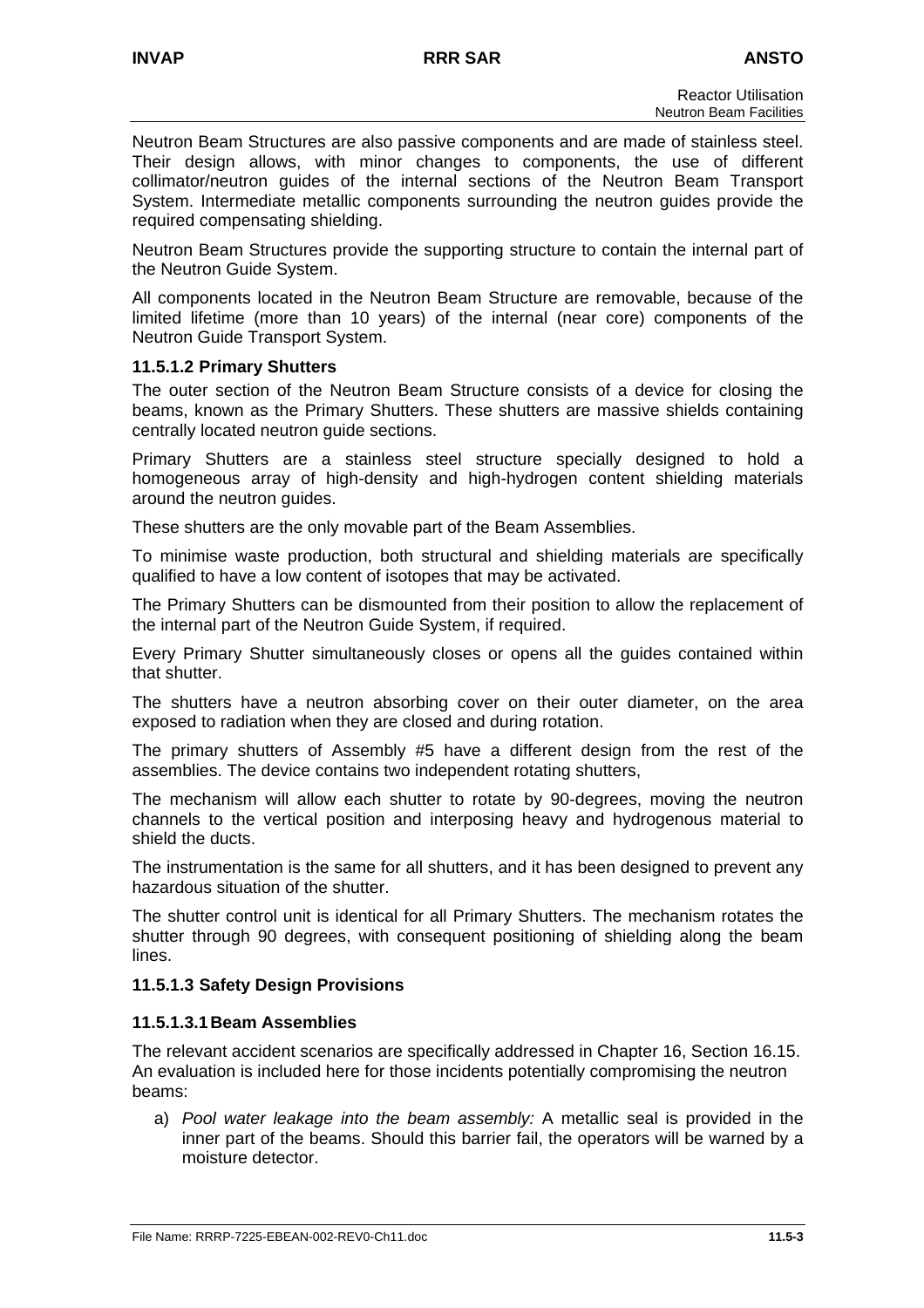- b) *Moderator heavy water leakage into the beam assembly:* Leakage from the moderator water inside a beam assembly would be stopped by the sealed closure at the reactor face. This closure is a metallic plate on the reactor block.
- c) *Loss of Neutron Beam Cooling System:* A failure of the cooling system has no impact on reactor safety. The only components that can be damaged are the Neutron Guides in the internal part of the NBTS.
- d) *Corrosion and Materials compatibility:* No specific corrosion problems are foreseen. All materials used are compatible.
- e) *Seismic response:* The beam tube design has been developed taking into consideration the seismic loads postulated in Chapter 2, Section 2.5.2. Water retaining boundaries and shields for beam tubes are designed to Seismic Category 1 and other components of beams are designed to Seismic Category 2.

Among the possible incidents that may challenge the integrity and/or the proper functioning of the beams, some are related to reactor safety since neutron beams are part of the Reactor Pool boundary at the same level as the core. Thus, issues related with the rupture of the beam tubes, have been considered during design by applying the "defence in depth" philosophy in order to reduce the probability of a Loss of Coolant Accident (LOCA) and to ensure that a fast loss of coolant is incredible. (Chapter 4, Section 4.5 describes the Reactor Pool protections against the loss of coolant through the beam penetrations and Chapter 16, Section 16.11 assesses the LOCA event).

- a) *Early leakage detection:* Each beam assembly has two independent systems to detect breaches at the beam boundary. These systems provide alarm signals to the RPS that allow early detection and monitoring of the fault.
- b) *Multiple barriers:* The beam system has two independent and passive barriers to prevent leakage from the Reactor and Service Pool.

Since the beam boundary is a passive device, designed to be corrosion resistant, free of mechanical stress and capable of withstanding seismic events, the effect of accidental dropping of a heavy object during transfer operations in the reactor pool has been considered (i.e. rigs, silicon ingots, etc.). The following engineering safeguards have been used:

- a) *Weight limit:* To limit the weight of a potential object that could possibly damage the neutron beam assemblies, the Reactor Hall Bridge Crane has interlocks that prevent the movement of excessively heavy objects above the Reactor Pool.
- b) *Safe-locked tools and administrative procedures:* The movement of rigs or any other heavy object at the Reactor and Service Pool must be performed in compliance with well defined procedures which include the use of tools provided with safety locks to prevent the undesired dropping of loads.
- c) *Mechanical protections:* The part of the beams located inside the Reflector Vessel is protected from a falling object by the top of the Reflector Vessel. The part of the beams located outside the Reflector Vessel in the Reactor Pool is protected with an upper metallic grid that will minimise the effects of any falling object on the beam. This protection will preserve the integrity of the beam even if the heaviest object at the irradiation facilities should fall onto them.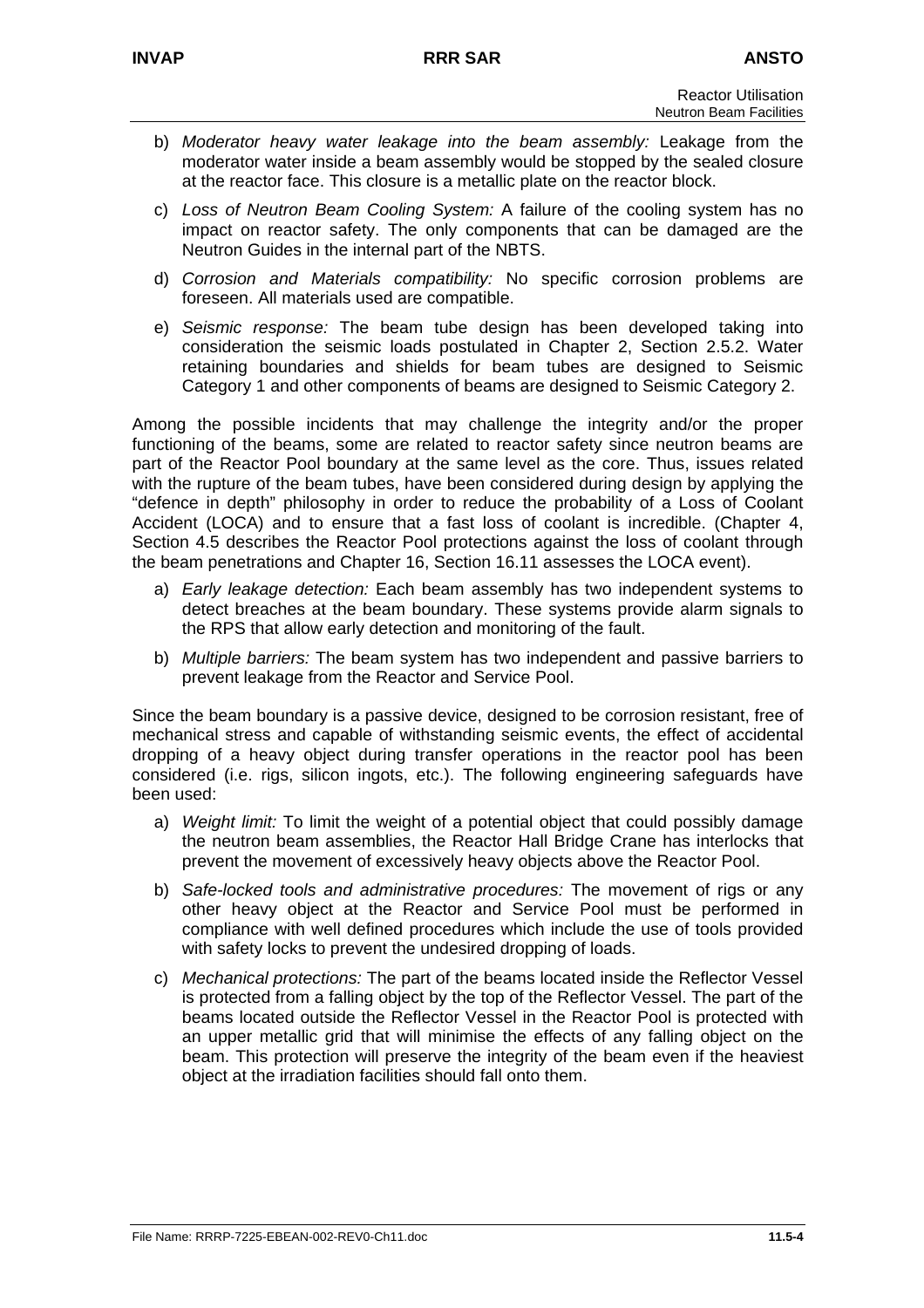## **11.5.1.3.2 Primary Shutters**

The relevant accident scenarios are specifically addressed at Chapter 16, Section 16.15. A brief description is included herein for those safety aspects considered relevant:

- a) *Loss of power:* In case of a loss of power, the primary shutter will remain in its existing position. An alternate operation mode is provided which allows manual closing of the shutter using a local crank should this situation be required to place the facility in a safe condition or for maintenance or other purposes. Also a Secondary Shutter is provided at the exit of the Neutron Guide Bunker as described in Section 11.5.2.1.
- b) *Shutter position:* Personnel near the primary shutter will have a clear indication of the shutter position, in order to alert them to a potential radiological hazard.
- c) *Shutter opening:* Each shutter will be provided with spring actuated anti rotation locks. The pneumatic movement control system has interlocks and alarms to ensure safe operation of the shutters. The interlock prevents opening of the shutter unless authorisation for shutter opening is given from the Reactor Control Room (password protected action).
- d) *Shutter Bunker interlock:* Appropriate administrative procedures will be provided to ensure the bunker is vacated before the shutters are opened.
- e) *Maintainability:* The design of shutters and associated equipment takes into account the long-term activation of structural components. The facilities provided (including hoists, rail-towing devices and shielded casks) can be used for manoeuvring heavy structural components both during construction and replacement at the end-of-life, under radiologically safe conditions.
- f) *Seismic response:* The shutters are designed to resist static stresses and postulated seismic loads without exceeding the material yield strength at any part of the structure and also not to overturn during severe seismic events (Chapter 2, Section 2.5.2 describes the seismic criteria).

#### **11.5.2 Neutron Beam Transport System**

#### **11.5.2.1 Description**

The function of the Neutron Beam Transport System (NBTS) is to transport neutrons, from the neutron sources located in the Reflector Vessel, to defined positions in the Neutron Guide Hall, where experimental equipment is placed.

The internal part of this system has two components clearly identified:

- a) An Inner part, located between the Neutron Beam Tube and the Primary Shutter.
- b) An Outer part located within the Primary Shutter.

In the inner part a supporting plug contains three rectangular channels one for each neutron guide.

Each neutron guide section has its own independent channel, which provides mechanical protection for the glass based neutron guides. The channel also contains all neutron guides into a unique block and serves as a supporting structure for the assembling of the neutron guide elements.

In the outer part, all components are contained within a single component called Neutron Guide Cassette, which is contained within the primary shutter.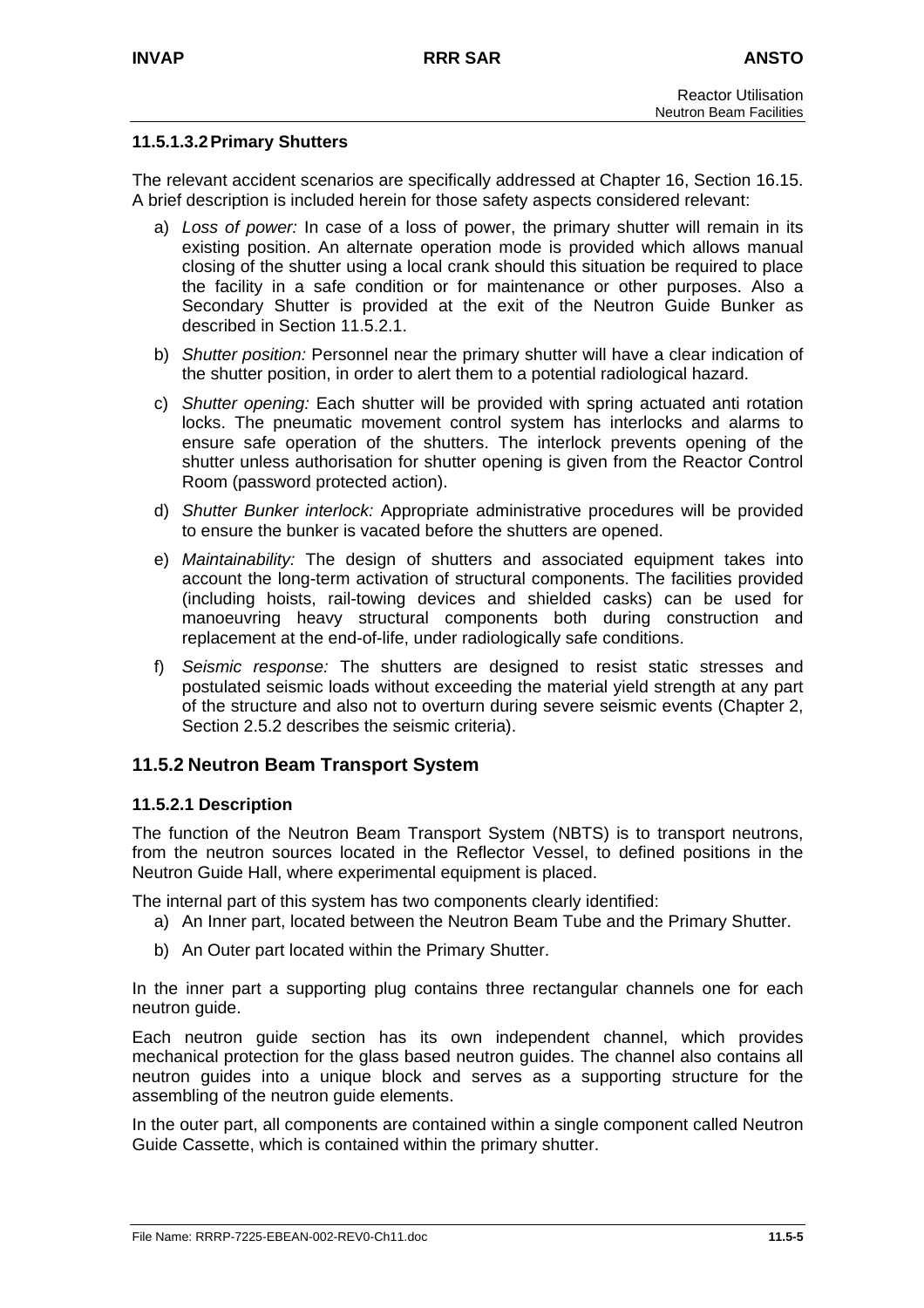From the Reactor Face (where the NBTS is interrupted by metallic windows), four neutron guides (TG1, TG3, CG1 and CG3) run into and through the Neutron Guide Bunker till reaching the Secondary Shutters, located at the outlet of this bunker. The metallic windows are safety category 1 items that form part of the secondary LOCA barrier. No other parts of the NBTS have any significance to nuclear safety.

These guides continue beyond the bunker into the Neutron Guide Hall where they will be connected to experimental instruments. To minimise losses, neutrons travel in the guide in a specially designed Vacuum Jacket along the entire trajectory from the Reactor Face, through the Neutron Guide Bunker, and into the Neutron Guide Hall. In this way it is possible to keep the neutron transmission path air-free and, additionally, provide mechanical protection to the guides.

A dedicated Neutron Guide Vacuum System (NGVS) provides the required vacuum in the Vacuum Jacket. Malfunctioning of this system does not impact on reactor safety, but only affects the neutronic performance of the NBTS.

At the exit of the Neutron Guide Bunker the Secondary Shutters interrupt each line of the NBTS again. They are devices whose main function is to cut the neutron supply in each neutron guide. Their design is such that, when shut, they allow unrestricted access to the downstream sections of the corresponding neutron guide.

Until the installation of the guides TG2 and CG2 their channels are blocked off inside the primary shutter and concrete shielding blocks will be provided at their bunker exit positions to provide safe working conditions in the Neutron Guide Hall.

## **11.5.2.2 Safety Design Provisions**

The incidents postulated for these facilities are related to radiation protection actions and provisions, and are described in Chapter 12. A brief description of the radiological safety characteristics of the neutron guide system is provided here.

- a) *Neutron Guide Bunker:* A dedicated bunker to provide biological shielding will be constructed from the reactor face to the neutron guide hall
- b) *Bunker Access:* A locked door and administrative control prevents access to the bunker by unauthorised personnel.
- c) *Secondary Shutter* Indication: These shutters are instrumented to indicate their positions and warn of malfunctions to beam users and reactor operators.
- d) *Radiation protection:* Along the entire trajectory within the Neutron Guide Hall, the neutron guides have dedicated shielding around and at each end position, to provide the required low-level radiation environment.

The possibility of guide component fracture does not pose a risk to reactor safety. The guide components are not required to hold a pressure differential. Fracture would only impact on the neutronic performance of the NBTS. All guide components are designed to be replaceable.

## **11.5.3 Cold Neutron Source Facility**

This document presents the main characteristics of the CNS and its operation, and the main safety aspects of this facility in relation to reactor operation. A separate Preliminary Safety Analysis Report for the Cold Neutron Source has been presented to ARPANSA. This report will be updated to reflect the 'as built' design and incorporated as an Appendix into this SAR.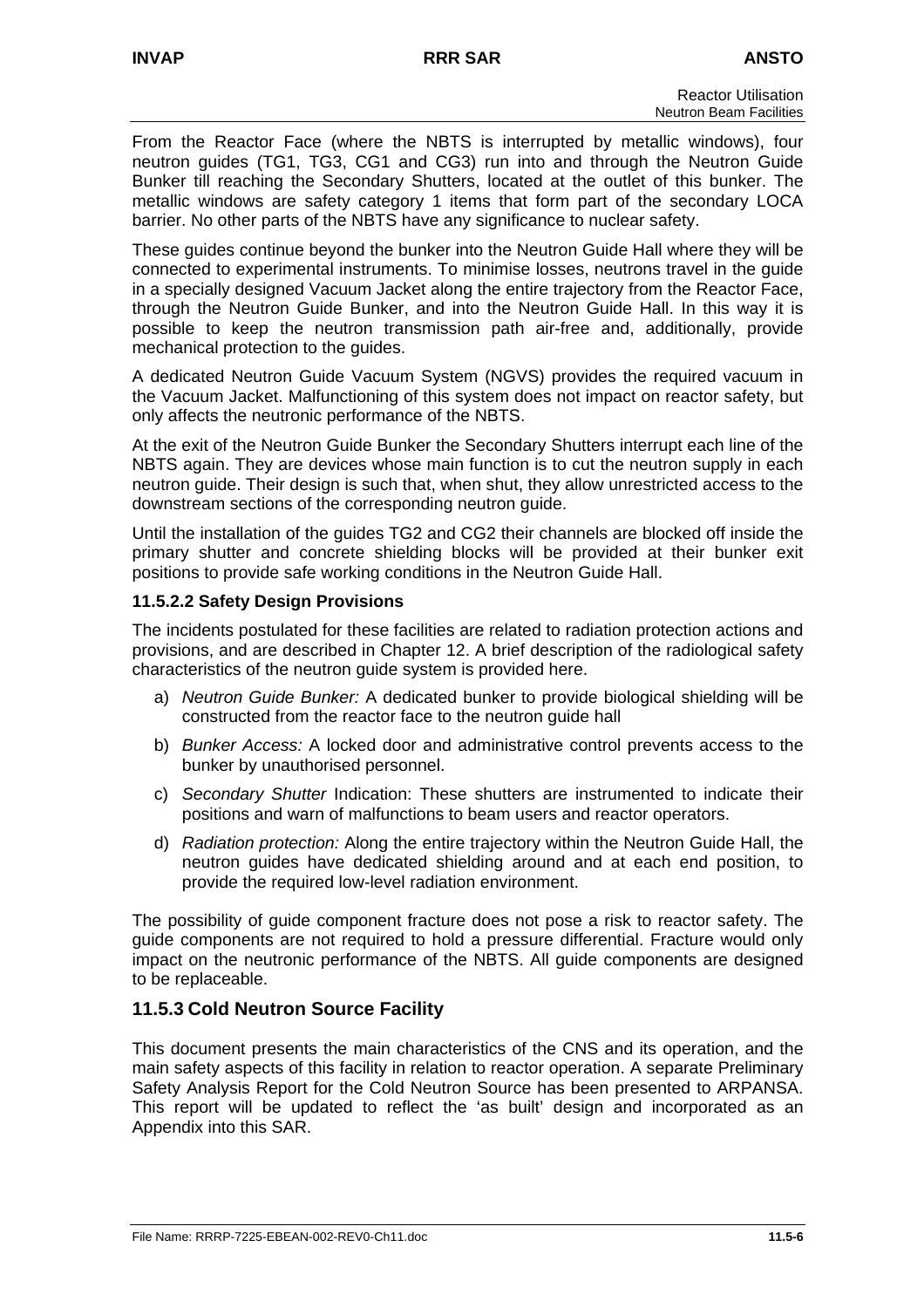## **11.5.3.1 Description**

The Cold Neutron Source consists of a liquid Deuterium (LD<sub>2</sub>) moderator, located close to the reactor core, aimed at increasing the neutron yield in the "cold" energy range. Neutrons moderated in this cold fluid are then transported through the neutron guides into the Reactor Beam Hall and Neutron Guide Hall, where research facilities are located.

The use of Deuterium instead of Hydrogen as neutron moderator is a safety feature by ensuring a negative reactivity change in any event leading to sudden deuterium evaporation. Although the reactivity changes anticipated from the CNS operation are low, this feature leads to a safer design.

The moderator is liquefied and maintained in the liquid state within a natural circulation Thermosiphon loop, which has a heat exchanger and a cooling jacket fed with cryogenic Helium at 19 K. The liquid deuterium is sub-cooled at all points in the loop under normal operating conditions thus ensuring maximum moderation efficiency.

The moderator was designed to operate at liquid state and is refrigerated by a natural circulation loop. This design feature simplifies the design, avoiding the use of pumps for forced convection (as the ones used in some horizontal CNSs designs) and avoiding active components that may act as single points of failure.

A space defined by the Vacuum Containment and the CNS Flange, which is kept in vacuum conditions by a connection to the CNS Vacuum System, contains the CNS Thimble. The CNS Thimble is fixed to a vertical support tube that is part of the Reactor Reflector Vessel.

The main safety function of the Vacuum Containment is to be a physical barrier between the CNS Moderator and the reactor core, strong enough to cope with all events originating within the CNS. The Vacuum Containment walls, as a boundary towards the Reflector Vessel, are designed to withstand any accidental condition of the CNS, including the hypothetical case of a Deuterium reaction with air. The Vacuum Containment is made of Zr-alloy and is cylindrical. The Vacuum Containment has a flange at its upper end (Vacuum Containment Flange) by means of which it is fixed to a vertical support tube, which is part of the Reactor Reflector Vessel. The Vacuum Containment Flange is joined with double gaskets to the flange on the top of the support tube. Additionally, the Vacuum Containment Flange is joined with blanketed double gaskets to the CNS Flange. Therefore, there is a double flange involving the flange on the top of the support tube, the Vacuum Containment Flange and the CNS Flange.

The CNS Flange locates all the piping penetrations to the CNS Thimble, and it is a boundary towards the reactor pool. Its safety requirement is limited to withstanding any accidental condition without detaching from the Vacuum Containment flange although leakage and/or distortion is permitted.

The CNS operates in two steady state modes, namely: the "Normal Operation" (NO) mode and the "Standby Operation" (SO), and in the transient states between them. Both allow normal reactor operation. An additional Mode, namely Halt Operation (HO), is compatible with the reactor and CNS RCS shutdown. Although not actually an operating mode, it is defined to allow for maintenance and loading operations of the CNS.

In the NO mode, the CNS Thermosiphon (Moderator Cell, tubing and  $He/D<sub>2</sub>$  heat exchanger) is filled with liquid deuterium that is kept sub-cooled by heat exchange with the cryogenic Helium from the CNS-RCS.

The SO mode is an alternative mode that allows for continued normal reactor operation in the event of unavailability or failure in some CNS systems.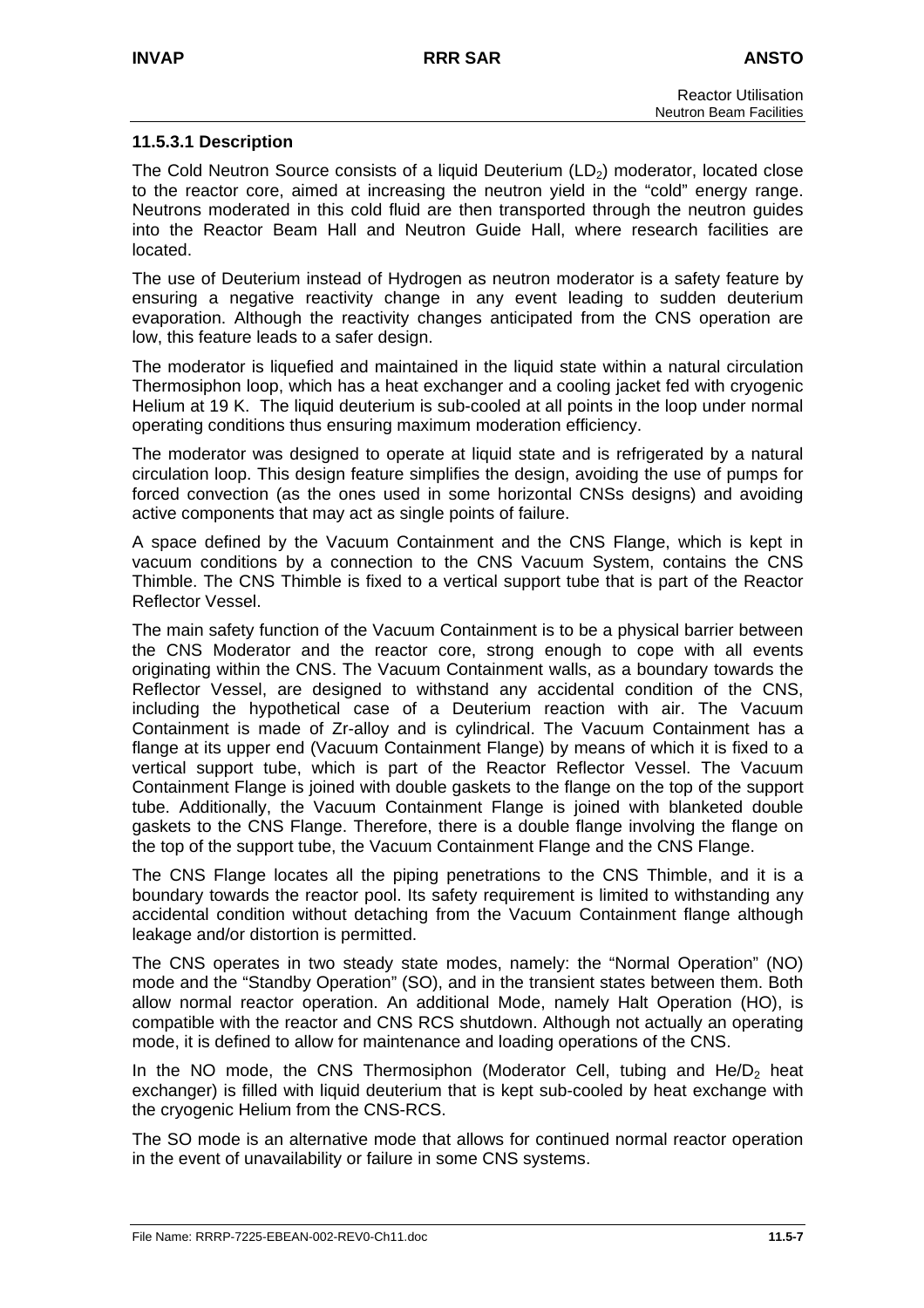In the SO mode, warm Helium is circulated from the CNS-RCS to remove the heat load induced in the CNS Moderator Chamber material. In this operation mode, the Moderator Cell is filled with gaseous Deuterium and consequently, energy deposition mainly takes place in the Moderator Chamber material.

Switching between CNS operation modes is possible during any reactor operating state.

## **11.5.3.1.1 Cold Neutron Source Thimble**

The CNS moderator chamber consists of a double-walled vessel. The Moderator Cell is filled by the CNS-Moderator System with cold liquid Deuterium that provides neutron moderation functions. Cooling Helium flows through the outer chamber (or gap) where it also fulfils a Moderator Cell gas blanketing function.

Two pipelines connect the upper part of the moderator cell with the inlet and the outlet of the primary side of the CNS-Cryogenic Heat Exchanger, located above the cell, in a lower neutron flux zone. The secondary side of the heat exchanger is fed with cryogenic helium by the CNS- Refrigerator Cryo-System, whose main function is to remove the heat deposited in the deuterium.

The sections of the CNS thimble are made of appropriate materials, which can withstand cryogenic conditions, radiation fields, minimise radiation heating and have adequate processing and welding characteristics. Alloys of zirconium and aluminium meet these requirements in the high radiation region, and also stainless steel in the upper (lower radiation) region.

Electron beam and/or electric arc welding will be used for the manufacture of the moderator cell, pipelines, cylinders and torospherical top and bottom sections.

#### **11.5.3.1.2 Layout of the CNS within the Reflector Vessel**

The Vacuum Containment constitutes the most significant of the engineered safety features associated with the CNS. It mitigates any incident within the CNS, isolating its effects to the reactor and safety systems even in the event of a hypothetical deuterium reaction with air. The Thermosiphon loop is the heart of the CNS providing the neutron moderation functions and thus, producing the cold neutrons.

The Vacuum Containment is placed within the Reflector Vessel before the latter is filled with heavy water. The thermosiphon loop is placed within the Vacuum Containment and attached with its own flange. Finally, all flexible supply pipes are connected to the loop's flange. In this way, the CNS Thimble is vertically placed within the Reflector Vessel, close to the thermal neutron flux peak. There are two horizontal beam tubes pointing towards the CNS thimble. These beam tubes hold the neutron guides, providing cold neutron transport functions.

#### **11.5.3.1.3 Instrumentation & Control**

The CNS system will be controlled, operated and monitored through an automatic and computerised (computer or Programmable Logic Control) Facilities Control and Monitoring System (FCMS).

The CNS systems instrumentation will allow detection and indication of the departure from acceptable operating conditions, including the leakage of deuterium from the moderator system and the loss of integrity of any of the multiple barriers. The instrumentation will include:

- a) deuterium boundary failure detection mechanisms;
- b) deuterium pressure sensors;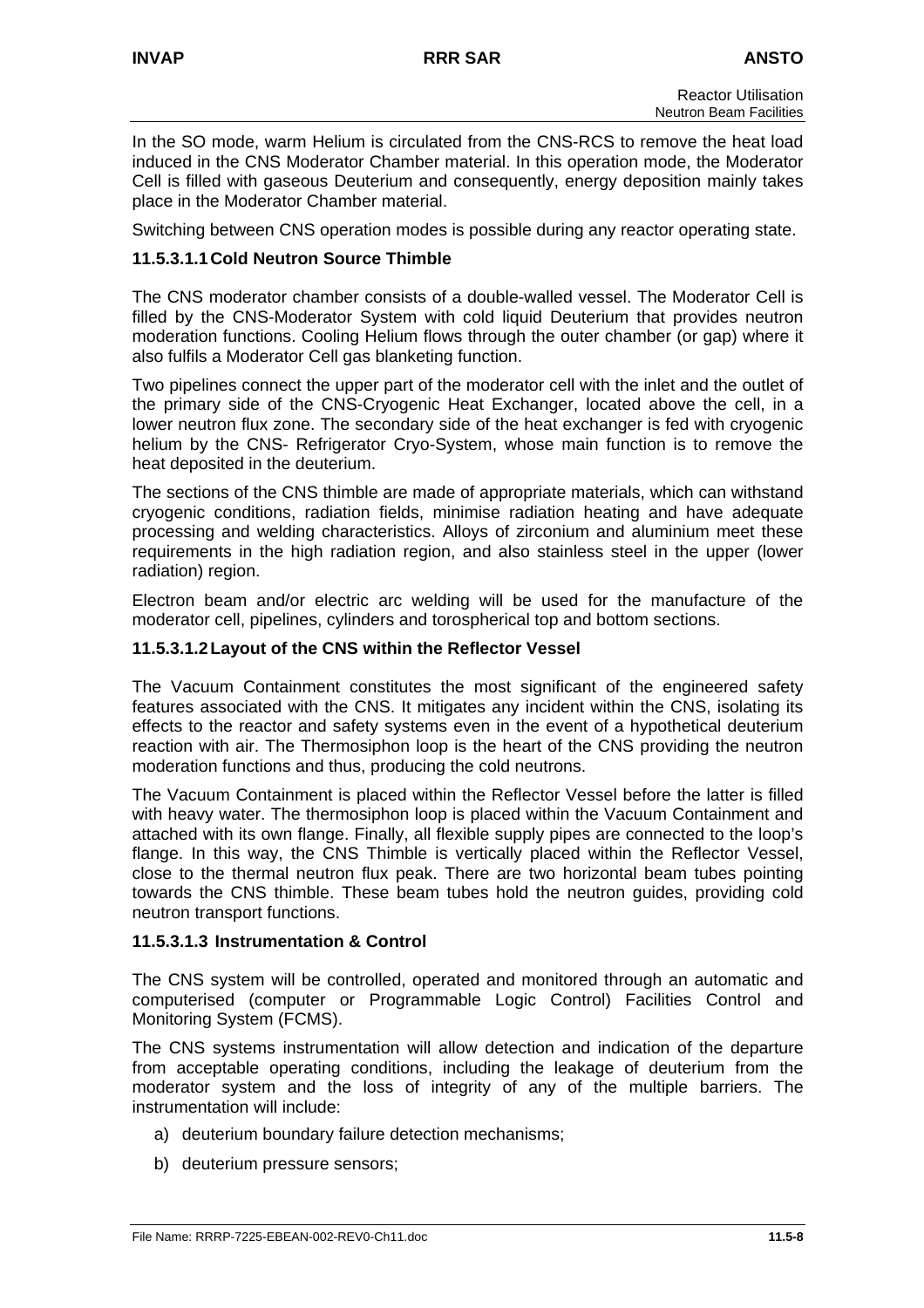- c) deuterium temperature sensors;
- d) helium refrigerant temperature sensors;
- e) a vacuum system gas analyser (vacuum containment); and
- f) a helium jacket gas analyser

#### **11.5.3.1.3.1 Facilities Control and Monitoring System**

The CNS is automatically kept within the operational range in any of the operating modes by the FCMS. Additionally, this system controls the transients between operating modes, according to pre-defined cooling/ warming strategies that are dependent on the current operating conditions. This system provides information to the main control room operators.

#### **11.5.3.1.3.2 Cold Neutron Source Protection System**

The CNS will have a Protection System aimed at protecting the integrity of the Thermosiphon loop. The Cold Neutron Source Protection System does not perform any nuclear safety function. The CNSPS is classified as Safety Category 2 and will:

Monitor protection related variables

Provide protection interlocks

Provide appropriate links to the reactor protection system

In abnormal operating conditions, the Cold Neutron Source Protection System (CNSPS) will request a reactor Trip 1 or isolates the He lines, in order to prevent the Thermosiphon being exposed to non-acceptable conditions. Actions are taken when the Thermosiphon cooling cannot be guaranteed or its mechanical integrity is being threatened.

#### **11.5.3.2 Normal Operation**

The CNS is able to operate in two modes, namely: the "Normal operation" (NO) mode and the "Standby operation" (SO) mode, both allowing normal reactor operation. There is an additional mode, called Halt Operation (HO), which is compatible with the reactor shutdown and allows having the CNSRCS turned off.

In the NO mode, the thermosiphon is filled with liquid deuterium, and cold neutrons from the CNS enter neutron guides CG1, CG3 and CG4. The deuterium temperature in the cell is below boiling temperature. Liquid deuterium moves by natural circulation in the low temperature loop. Cryogenic helium is used to remove the radiation heat load induced in the moderator cell from both the construction material and the liquid deuterium. Cryogenic helium enters by two separate lines, one of them supplying the heat exchanger and the other going to the outer gap of the moderator chamber. In principle both lines have similar flows.

To reach the NO mode operating parameters in the CNS:

- a) The reactor may be shut down or operating at any power level. The time to reach the NO mode depends on the heat load induced in the CNS moderator cell. The lower the heat load, the faster the NO mode is reached.
- b) The operating parameters of the CNS cooling system will change smoothly until they reach full capacity. The helium inlet temperature to the CNS Thimble will change smoothly from initial SO values down to around 20 K.
- c) The pressure in the Deuterium Buffer Tank will change smoothly.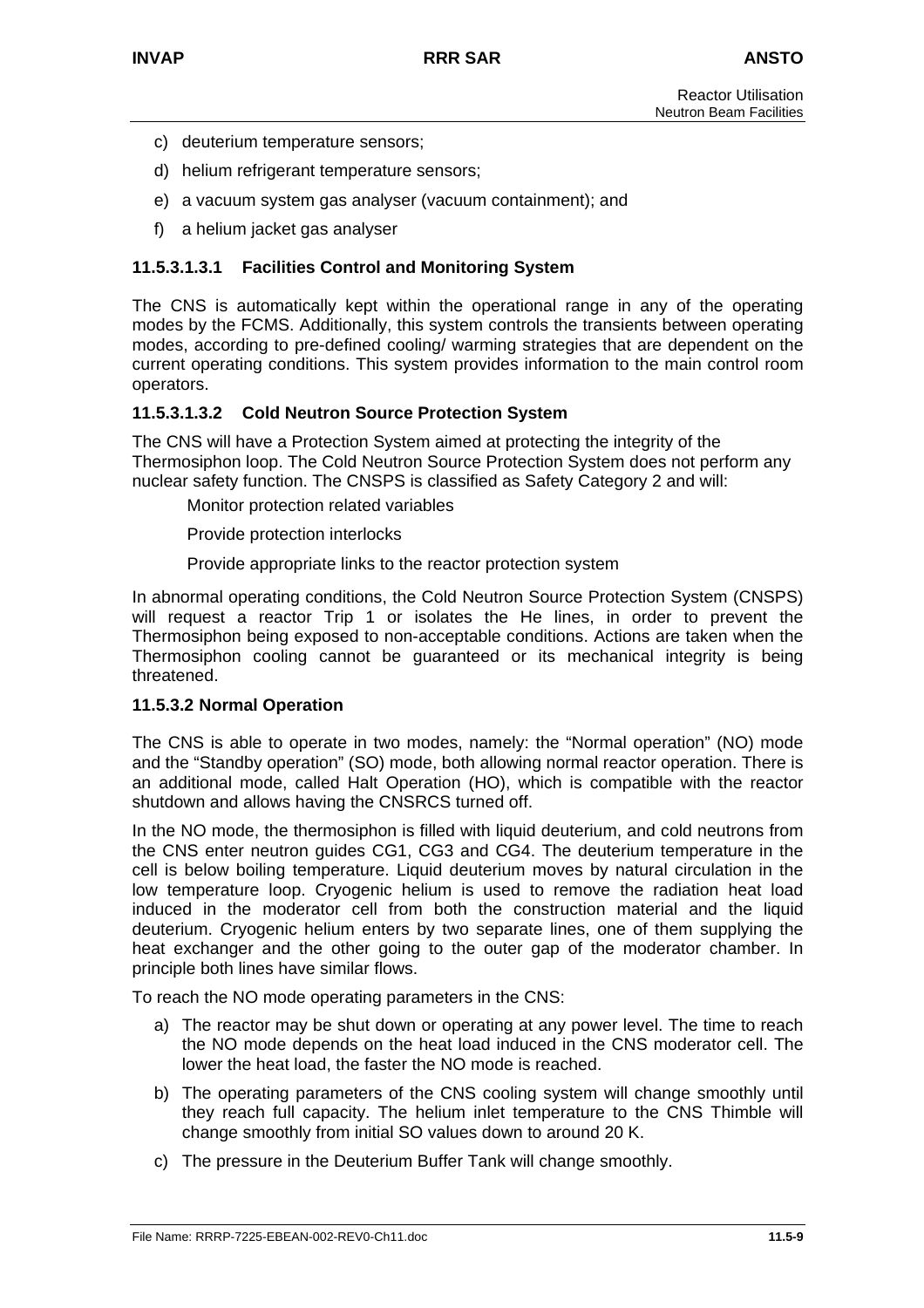There is an alternative mode "Standby Operation" (SO) which allows normal reactor operation without cryogenic conditions in the CNS (without producing cold neutrons), or in the case of unavailability or failure in some part of the CNS systems.

In the SO mode, warm helium is circulated through the helium jacket of the moderator chamber.

This helium mass flow removes the heat generated in the moderator cell material.

Returning from the SO to the NO mode is possible from any reactor operating state.

### **11.5.3.3 Safety Design Provisions**

The safety characteristics of the CNS and associated systems are fully analysed. SAR Chapter 16, Section 16.15.6 addresses the issue of CNS-related accidents and the risk of damage in the reactor core.

This section provides a brief description of the key safety features of the CNS design.

The CNS Vacuum Containment is designed to withstand a hypothetical energy reaction should Deuterium and Oxygen reach critical explosion concentrations in its interior, even though such an event is considered in practice to be so unlikely as to be beyond design basis. The following component of the CNS is classified as Safety Class 1 and Seismic Class 1:

a) CNS Vacuum Containment, which will be designed to Class 1 Pressure Vessel standard.

The main safety features of the CNS design are:

- a) *Moderator boundary:* The CNS moderator system has a closed and passive pressure boundary that minimises the possibilities of leakage. There are neither pumping devices nor operational valves. The system has a buffer tank that retains the complete inventory of deuterium under all operating conditions within allowable pressure limits without the use of any active components. Furthermore, the system has an overpressure protection.
- b) *Moderator self-regulation:* The moderator within the closed loop flows by natural circulation, and has a self-regulating trend: any increase in the heat load leads to an increase in circulation and therefore to an increase in heat removal. Moreover, if there is a heat imbalance that stops the normal sub-cooling of the thermosiphon (for example as a result of an accidental initiating event), the system becomes self-pressurised, and any deuterium evaporation tends to maintain the pressure and to increase the circulation and the heat removal.
- c) *Multibarrier provided by the Moderator blanketing:* The moderator system is completely surrounded by a blanketing system that provides a second barrier which includes all the deuterium cryogenic pipelines. The space between the first and second barriers is filled with pressurised helium or nitrogen depending on location, and the pressure is monitored. The cooling helium is considered as part of the helium blanket for all the in-pile parts of the moderator system.
- d) *Multiple barrier provided by the Helium blanketing and vacuum containment:* The in-pile part of the CNS is contained within a high integrity boundary that also provides a vacuum insulation. The vacuum level and residual gas concentration are monitored. Considering that the most demanding conditions of the moderator system are within the in-pile part (that is completely surrounded by cooling helium and blanketing), the vacuum system of the containment may be considered as a third barrier to potential releases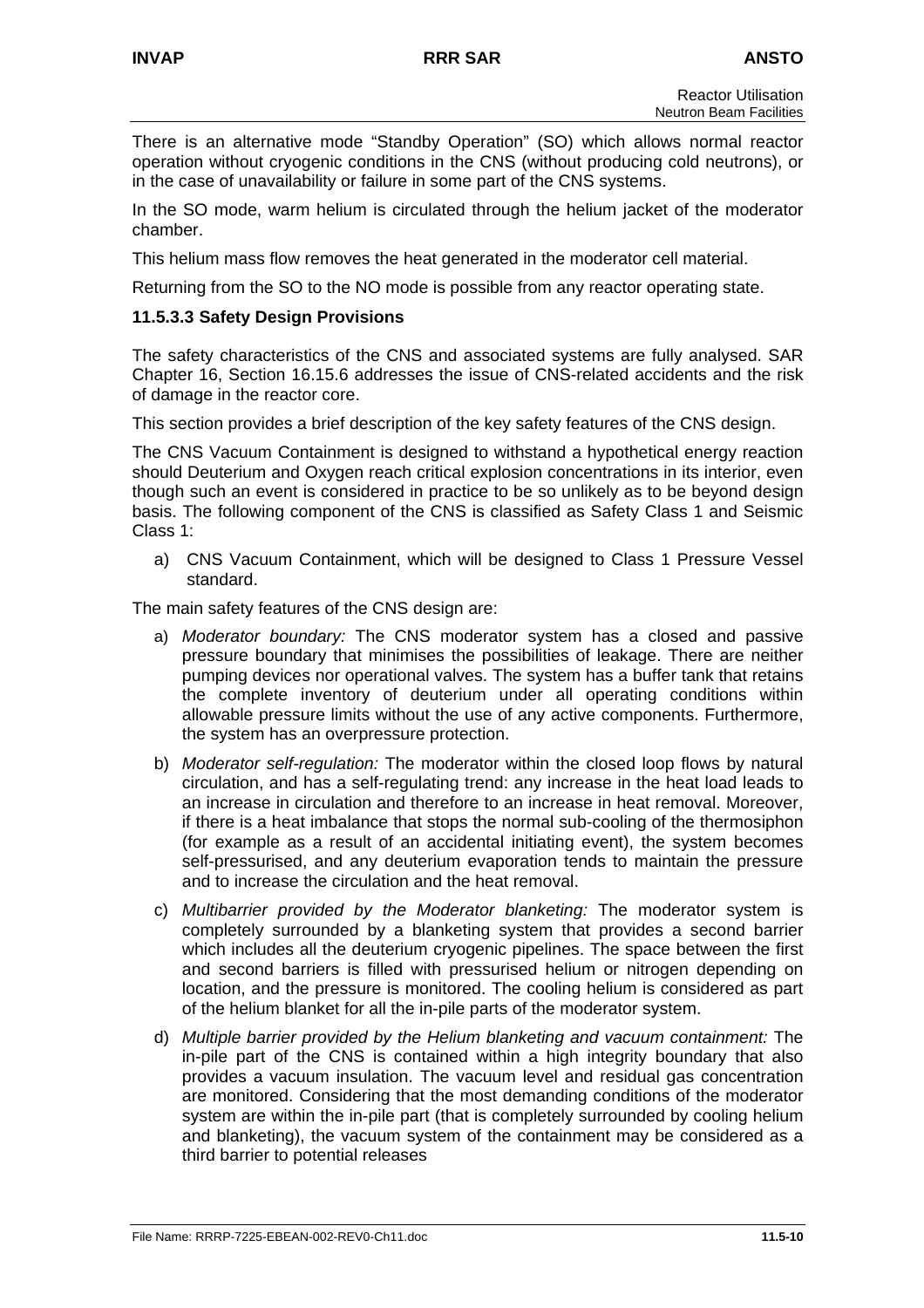The vacuum system is in turn surrounded by a fourth blanket (the heavy water of the Reflector Vessel), that also excludes air from reaching the CNS and therefore preventing ignition.

- e) *Vacuum containment:* The thermal-siphon loop is fully contained by a zirconium alloy vessel placed within the reactor's Reflector Vessel. The Vacuum Containment is attached by a flange to a tube extending a substantial distance above the Reflector Vessel. This Vacuum Containment is designed to withstand a hypothetical energy reaction should deuterium and oxygen reach critical stoichiometric concentration within it.
- f) *Helium relief tank:* In order to assure the moderator cell integrity when subjected to external pressure (mechanical stability) the maximum pressure obtainable in the cooling helium system is passively limited by the use of a relief tank. This tank is connected to the helium loop in such a way that even mishandling operation of valves would not hinder the tank's function as a pressure relief.

*End of Section*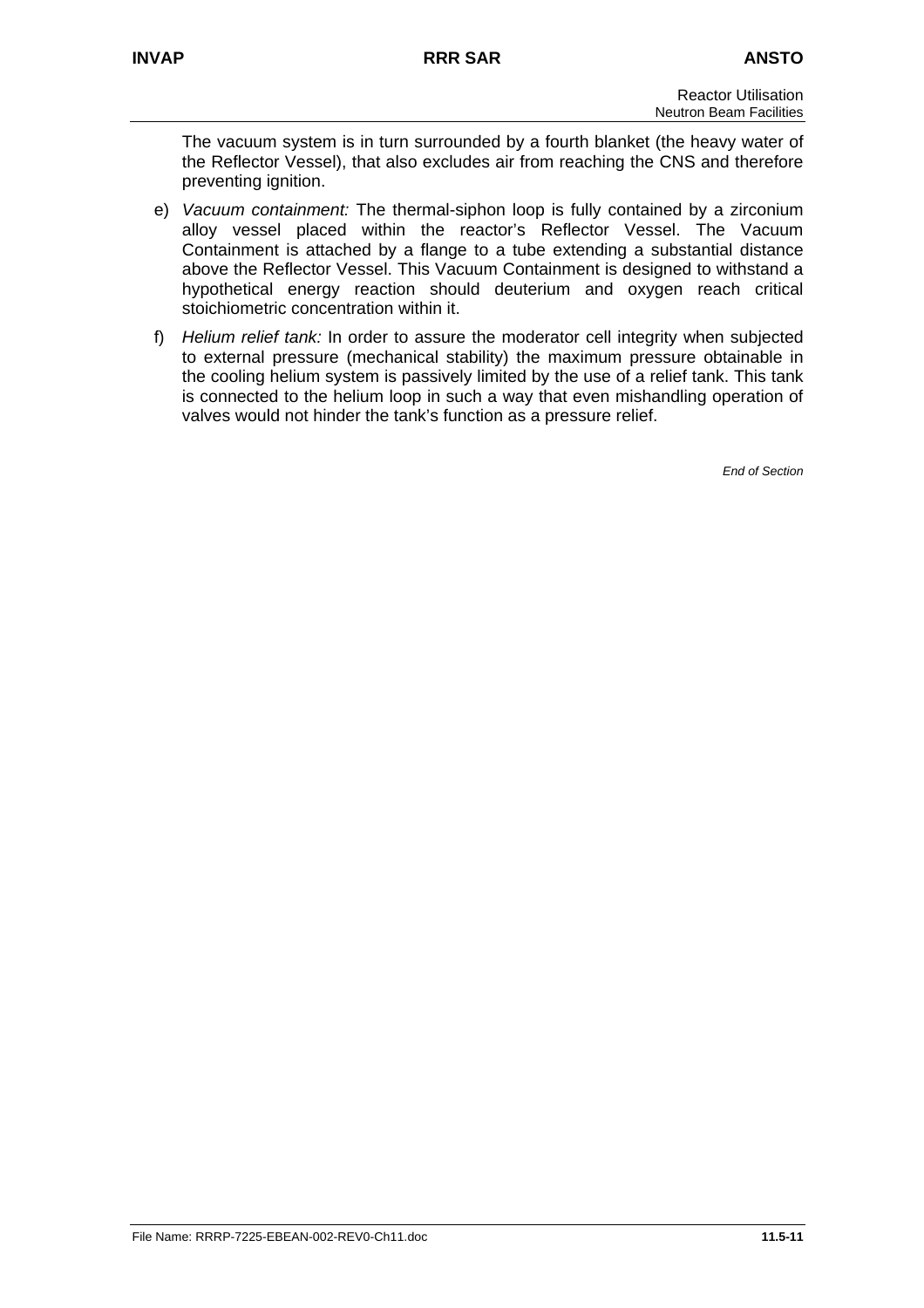## **11.6 REVIEW AND APPROVAL OF MODIFICATIONS IN UTILISATION AND EXPERIMENTAL FACILITIES**

## **11.6.1 General**

IAEA Safety Series 35-G2 provides practical guidance on safety related aspects of utilisation and modification of research reactors such that these projects can be implemented without undue risk to personnel, public, the environment or the reactor. The review and approval of modifications in reactor utilisation and experimental facilities (modification projects) in the Reactor Facility will be done in accordance with 35-G2.

An independent means of review and approval, such as an on-site safety committee, which can provide judgement on the adequacy of the safety of the facilities and which may endorse proposals for action, will be available within ANSTO.

Approved arrangements to control utilisation and modification projects will be established and implemented before the commencement of reactor operations. This will include written procedures to ensure compliance with regulatory requirements.

ANSTO will be responsible for ensuring that:

- a) appropriate safety analyses of the proposed modifications are undertaken,
- b) approved categorisation criteria are applied,
- c) relevant safety guidelines are followed and associated requirements for review and approval are met.

Adequate quality assurance will be applied at all stages in the preparation and implementation of a modification project in order to ascertain that all agreed safety principles and criteria have been satisfied. This will include the proper identification, evaluation and approval of QA non-conformances, changes to designs etc.

All persons who will be involved in a modification project will be suitably trained and qualified and have experience in such work.

The Reactor Manager has the overall responsibility for modification projects, and the responsibilities of all other personnel involved will be defined in the appropriate procedures, instructions and project documentation.

Since separate organisational groups (e.g. operators and users) will be involved in a modification project an appropriate organisational structure for the project will be implemented to ensure full co-operation between the parties involved.

Procedures for handling irradiated equipment or material will be established before a modification project is approved. Equipment for the safe handling of such material will be procured and tested before the operational phase of the modification project starts.

## **11.6.2 Significant Modification Projects**

Significant modification projects are those which present a potential hazard which could have major safety significance and those involving new experimental facilities which are outside the scope of the facilities discussed in the current SAR

A project manager will be responsible for the implementation of the project objectives through the development of a project definition, adherence to established safety criteria, evaluation of the options, and the management of the detailed design, project implementation, commissioning and decommissioning, if relevant.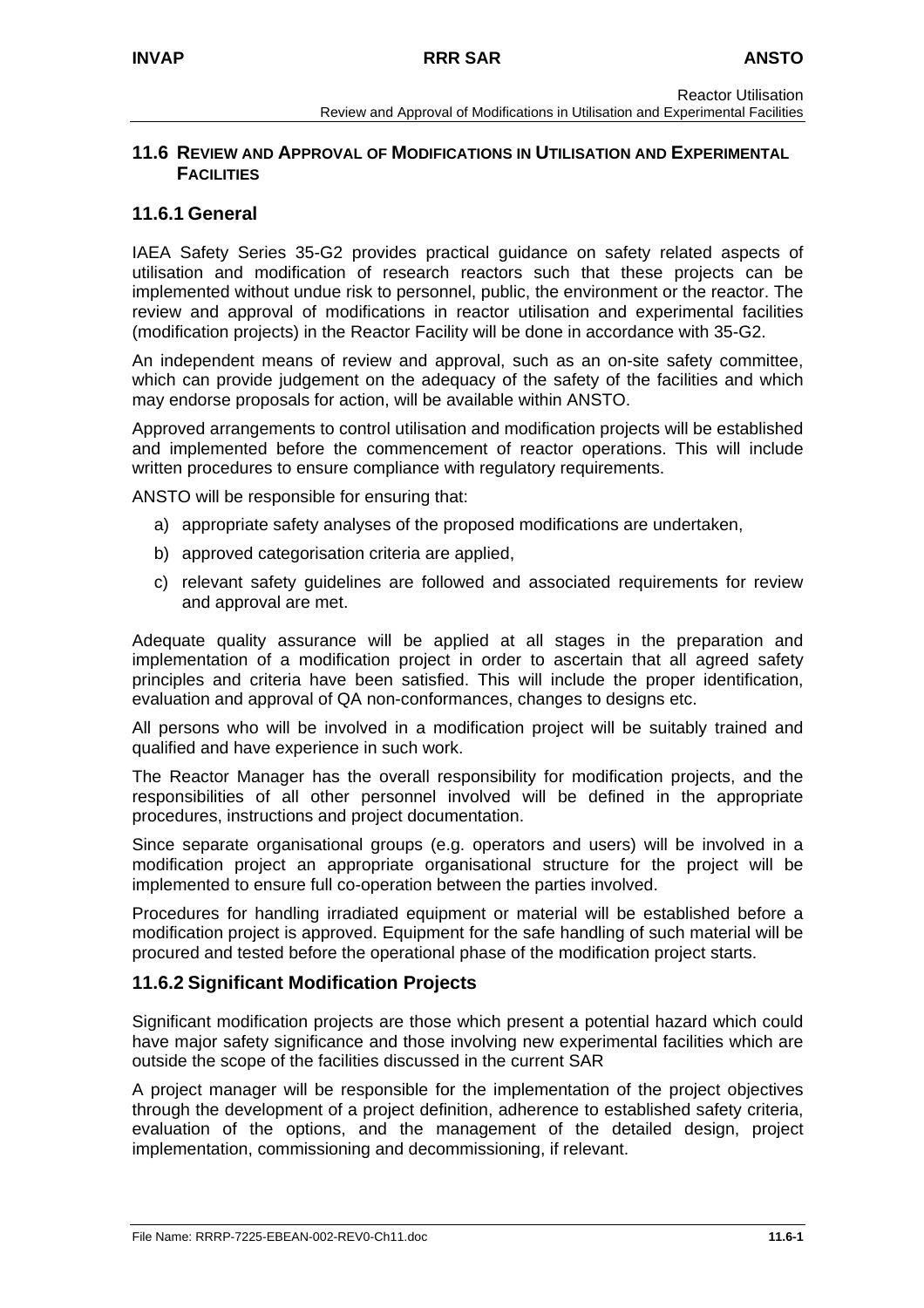#### **INVAP RRR SAR ANSTO**

Reactor Utilisation

Review and Approval of Modifications in Utilisation and Experimental Facilities

These projects will be subjected to safety analyses and design, construction and commissioning procedures in order to ensure that they satisfy the same requirements as the existing facilities, including appropriate review and approval by the regulatory body. Such projects will be documented in detail in a safety analysis report which will include justification for requesting the change and which will follow the guidance given in IAEA Safety Series 35-G1 and sections 5, 6, and 7 of IAEA Safety Series 35-G2.

Special attention will be given to:

- a) the determination of the impact of the project on the existing safety analysis report and on the operational limits and conditions;
- b) preparing proposals for the safety categorisation of the project;
- c) ensuring that adequate precautions are in place to provide protection against radiological hazards; and
- d) providing the safety documentation to obtain the necessary reviews and approvals from the on site review committee and the regulatory body.

The project manager may use outside specialists and consultants as appropriate.

#### **11.6.3 Out-of-reactor Installations**

There are two categories of out-of-reactor installations:

- a) those which utilise the radiation produced by the reactor but which are outside the reactor shielding (e.g. neutron spectrometer) and
- b) those which do not use the radiation produced by the reactor but which are at or near the reactor and constitute a potential hazard (e.g. parts of a cryogenic system).

For such out-of reactor installations, the hazards which they present to the reactor and its associated systems will be assessed. If necessary a safety assessment will be prepared and reviewed by the on-site safety committee, using the procedures for review and approval of modifications of reactor utilisation and experimental facilities, prior to approval for their installation or modification.

The users of such installations will observe the limits and conditions agreed upon in the safety review and will follow the operating instructions for the installation.

It is intended that the neutron beam instrumentation will be covered by the Bragg Institute Source Licence.

*End of Section*